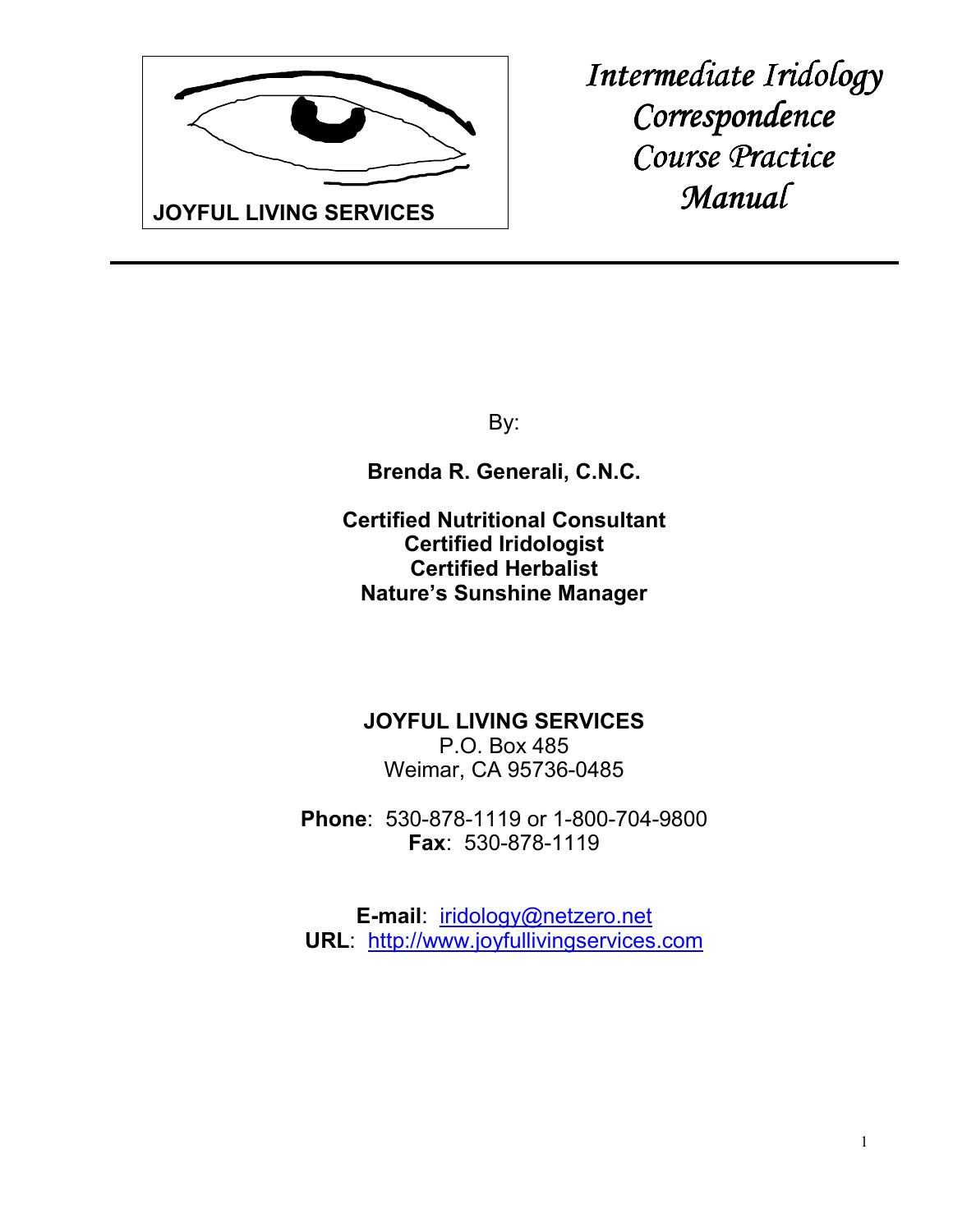

*Intermediate Iridology Iridology*   $Sworn$  Notarized *Statement Statement* 

|                                                                                                                               | Degree<br><b>Initials</b><br>if any: $\frac{1}{2}$                                                                                                                                                                                                                                      |
|-------------------------------------------------------------------------------------------------------------------------------|-----------------------------------------------------------------------------------------------------------------------------------------------------------------------------------------------------------------------------------------------------------------------------------------|
|                                                                                                                               |                                                                                                                                                                                                                                                                                         |
| City                                                                                                                          |                                                                                                                                                                                                                                                                                         |
| Phone Number()                                                                                                                |                                                                                                                                                                                                                                                                                         |
| Joyful Living Services.                                                                                                       | Registration Number: To be assigned by the examiner and filled in at                                                                                                                                                                                                                    |
|                                                                                                                               | *SWORN NOTARIZED STATEMENT*<br>Required for certification by<br><b>Joyful Living Services</b>                                                                                                                                                                                           |
|                                                                                                                               | I hereby make oath and say that the answers to all questions in the 10 practice sessions<br>were provided by me without direct assistance from any second party, and that all research<br>involved in the Certification process are my exclusive work and not that of any second party. |
| Sign below in Notary's presence:                                                                                              | <b>Notary Stamp Here</b>                                                                                                                                                                                                                                                                |
| NOTARIZED: Subscribed and Sworn before<br>me this _______ day of ________ 20 _____<br>My commission expires: ________ 20 ____ |                                                                                                                                                                                                                                                                                         |
| <b>NOTARY PUBLIC</b>                                                                                                          |                                                                                                                                                                                                                                                                                         |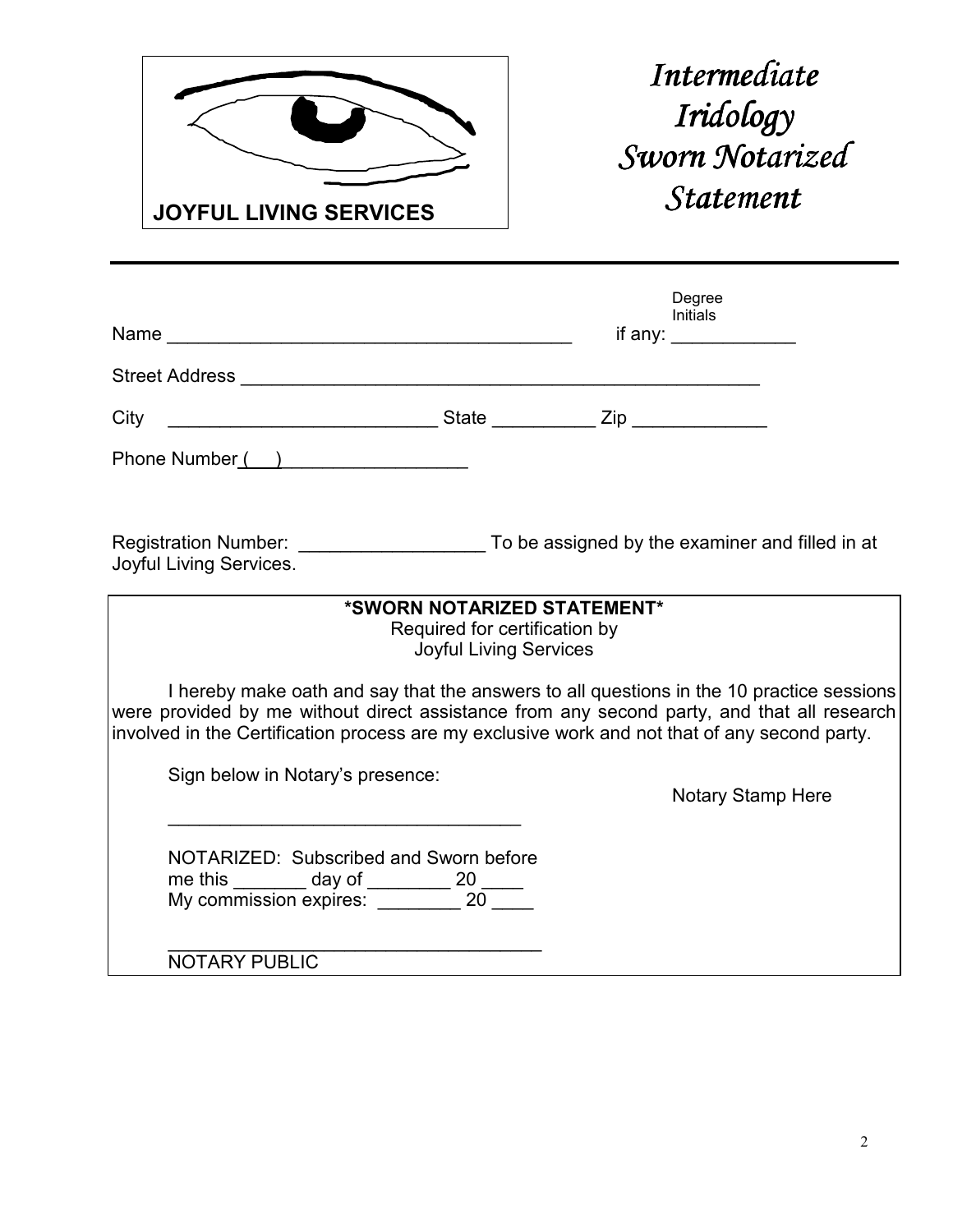

**For Each Iris, Determine If you find the following Iridology Signs. Answer YES or NO for Each Area.** 

# **Iris 1**

- Anemia in the Extremities (Venus Congestion-Blue Ring) Arcus Sinilis (Brain Anemia-White Cap) Assimilation Ring (Overacid Stomach)
- Assimilation Ring (Underacid Stomach)
- Body Acidity (Overacid Body Chemistry)
- \_\_\_\_\_ Bowel Pockets
- \_\_\_\_\_ Bowel Prolapses
- Irritable Bowel Syndrome (IBS/Colitis)
- \_\_\_\_\_ Ballooned Bowel
- Spastic Bowel
- \_\_\_\_\_ Bowel Stricture
- Calcium Out of Solution (White Ring)
- \_\_\_\_\_ Cholesterol Ring (Yellowish Ring)
- Constitution (Strong)
- Constitution (Medium)
- Constitution (Weak)
- Drug Spots/Deposits/Psoric Itch Spots (Chemical Deposit)
- Healing Signs (Program Showing Results)
- Heart Trouble
- Irritation of Nervous System (Stressed Out)
- Lesions/Lacunae (Open) (Inherent Weaknesses)
- Lesions/Lacunae (Closed) (Inherent Weaknesses)
- Lymphatic Rosary (Allergies, Hayfever, Weakened Immune System)
	- Nerve/Stress/Sensitivity Rings (Stress Affecting Body)
- Personality Typing (Introvert)
- Personality Typing (Extrovert)
	- Poor Nerve Supply (Broken Autonomic Nerve Wreath)
	- Pupil (Enlarged)
	- Pupil (Small)
	- Pupil (Irregular)
- Radii Solaris (Minor) (Toxic Lines, Parasites, Liver Lines)
- Radii Solaris (Major) (Toxic Lines, Parasites, Liver Lines)
- Scurf Rim (Poor Skin Elimination)
- Sodium Ring/Venus Congestion (Hardening of the Arteries)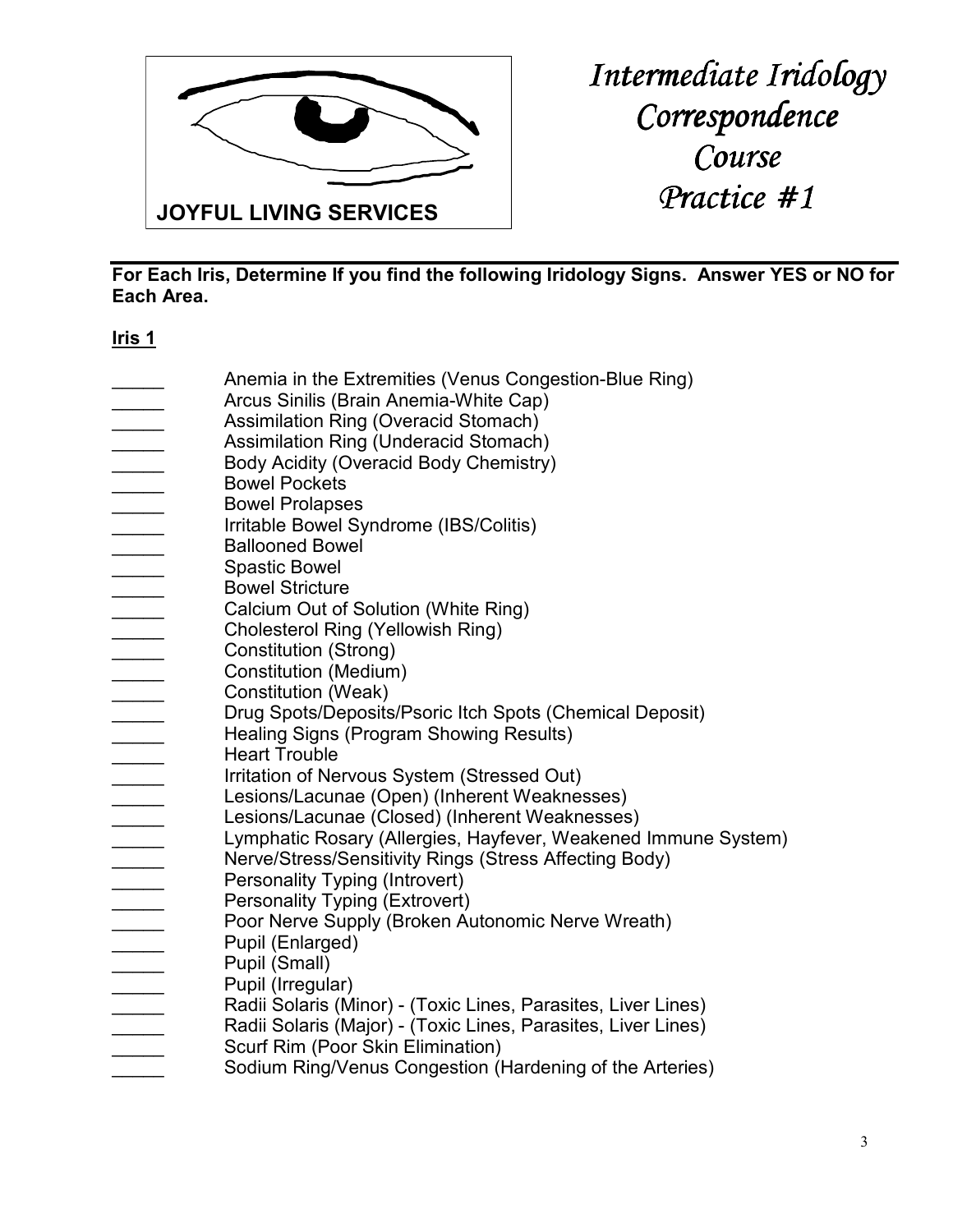

**For Each Iris, Determine If you find the following Iridology Signs. Answer YES or NO for Each Area.** 

# **Iris 2**

- Anemia in the Extremities (Venus Congestion-Blue Ring) Arcus Sinilis (Brain Anemia-White Cap)
- Assimilation Ring (Overacid Stomach)
- Assimilation Ring (Underacid Stomach)
- Body Acidity (Overacid Body Chemistry)
- \_\_\_\_\_ Bowel Pockets
- \_\_\_\_\_ Bowel Prolapses
- Irritable Bowel Syndrome (IBS/Colitis)
- \_\_\_\_\_ Ballooned Bowel
- Spastic Bowel
- \_\_\_\_\_ Bowel Stricture
- Calcium Out of Solution (White Ring)
- \_\_\_\_\_ Cholesterol Ring (Yellowish Ring)
- Constitution (Strong)
- Constitution (Medium)
- Constitution (Weak)
- Drug Spots/Deposits/Psoric Itch Spots (Chemical Deposit)
- Healing Signs (Program Showing Results)
- Heart Trouble
- Irritation of Nervous System (Stressed Out)
- Lesions/Lacunae (Open) (Inherent Weaknesses)
- Lesions/Lacunae (Closed) (Inherent Weaknesses)
- Lymphatic Rosary (Allergies, Hayfever, Weakened Immune System)
	- Nerve/Stress/Sensitivity Rings (Stress Affecting Body)
- Personality Typing (Introvert)
- Personality Typing (Extrovert)
	- Poor Nerve Supply (Broken Autonomic Nerve Wreath)
	- Pupil (Enlarged)
	- Pupil (Small)
	- Pupil (Irregular)
- Radii Solaris (Minor) (Toxic Lines, Parasites, Liver Lines)
- Radii Solaris (Major) (Toxic Lines, Parasites, Liver Lines)
- Scurf Rim (Poor Skin Elimination)
- Sodium Ring/Venus Congestion (Hardening of the Arteries)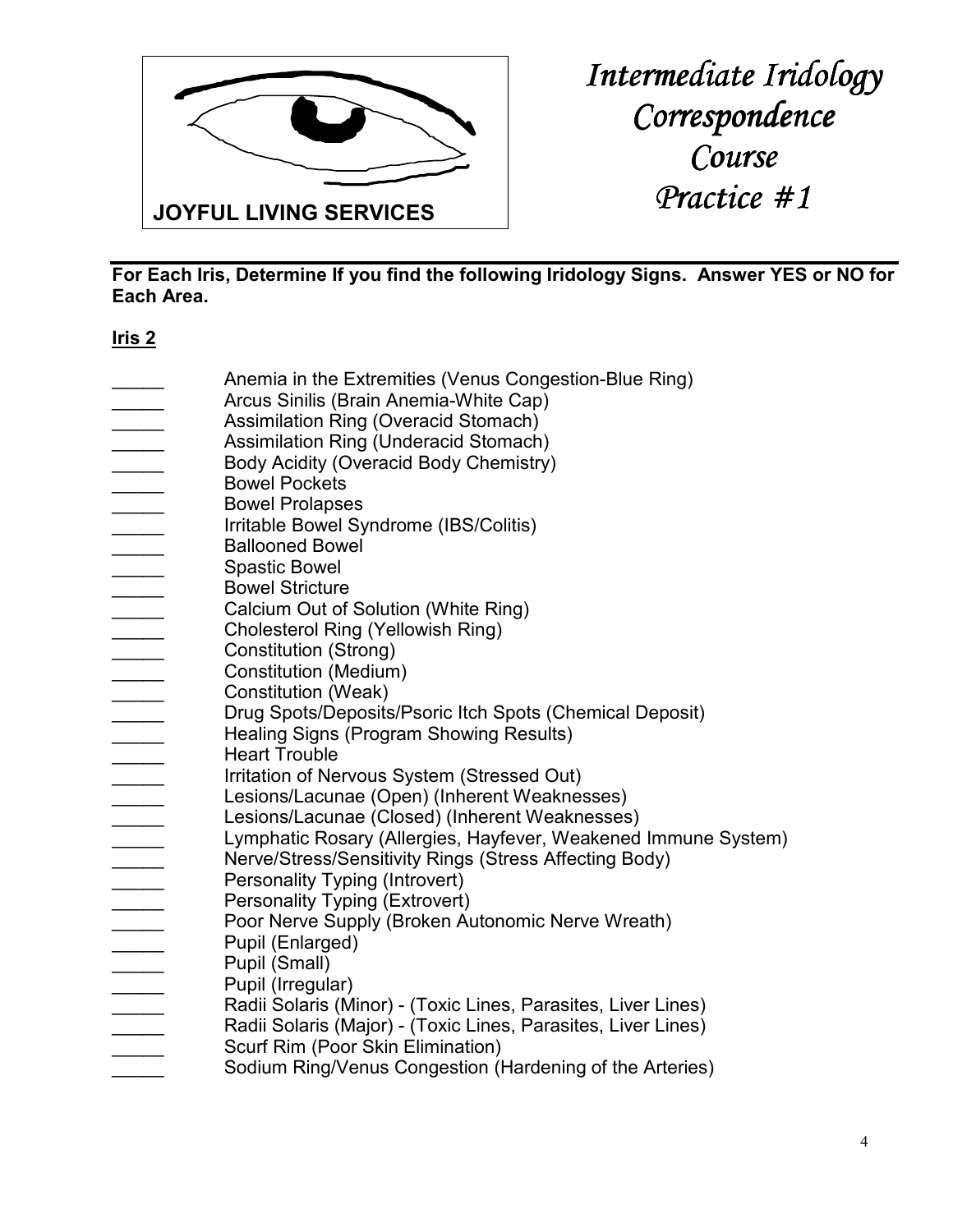

**For Each Iris, Determine If you find the following Iridology Signs. Answer YES or NO for Each Area.** 

# **Iris 3**

Anemia in the Extremities (Venus Congestion-Blue Ring) Arcus Sinilis (Brain Anemia-White Cap) Assimilation Ring (Overacid Stomach) Assimilation Ring (Underacid Stomach) Body Acidity (Overacid Body Chemistry) \_\_\_\_\_ Bowel Pockets \_\_\_\_\_ Bowel Prolapses Irritable Bowel Syndrome (IBS/Colitis) \_\_\_\_\_ Ballooned Bowel Spastic Bowel **Example 3** Bowel Stricture Calcium Out of Solution (White Ring) \_\_\_\_\_ Cholesterol Ring (Yellowish Ring) Constitution (Strong) \_\_\_\_\_ Constitution (Medium) Constitution (Weak) Drug Spots/Deposits/Psoric Itch Spots (Chemical Deposit) Healing Signs (Program Showing Results) Heart Trouble Irritation of Nervous System (Stressed Out) Lesions/Lacunae (Open) (Inherent Weaknesses) Lesions/Lacunae (Closed) (Inherent Weaknesses) Lymphatic Rosary (Allergies, Hayfever, Weakened Immune System) Nerve/Stress/Sensitivity Rings (Stress Affecting Body) Personality Typing (Introvert) Personality Typing (Extrovert) Poor Nerve Supply (Broken Autonomic Nerve Wreath) Pupil (Enlarged) Pupil (Small) Pupil (Irregular) Radii Solaris (Minor) - (Toxic Lines, Parasites, Liver Lines) Radii Solaris (Major) - (Toxic Lines, Parasites, Liver Lines) Scurf Rim (Poor Skin Elimination) Sodium Ring/Venus Congestion (Hardening of the Arteries)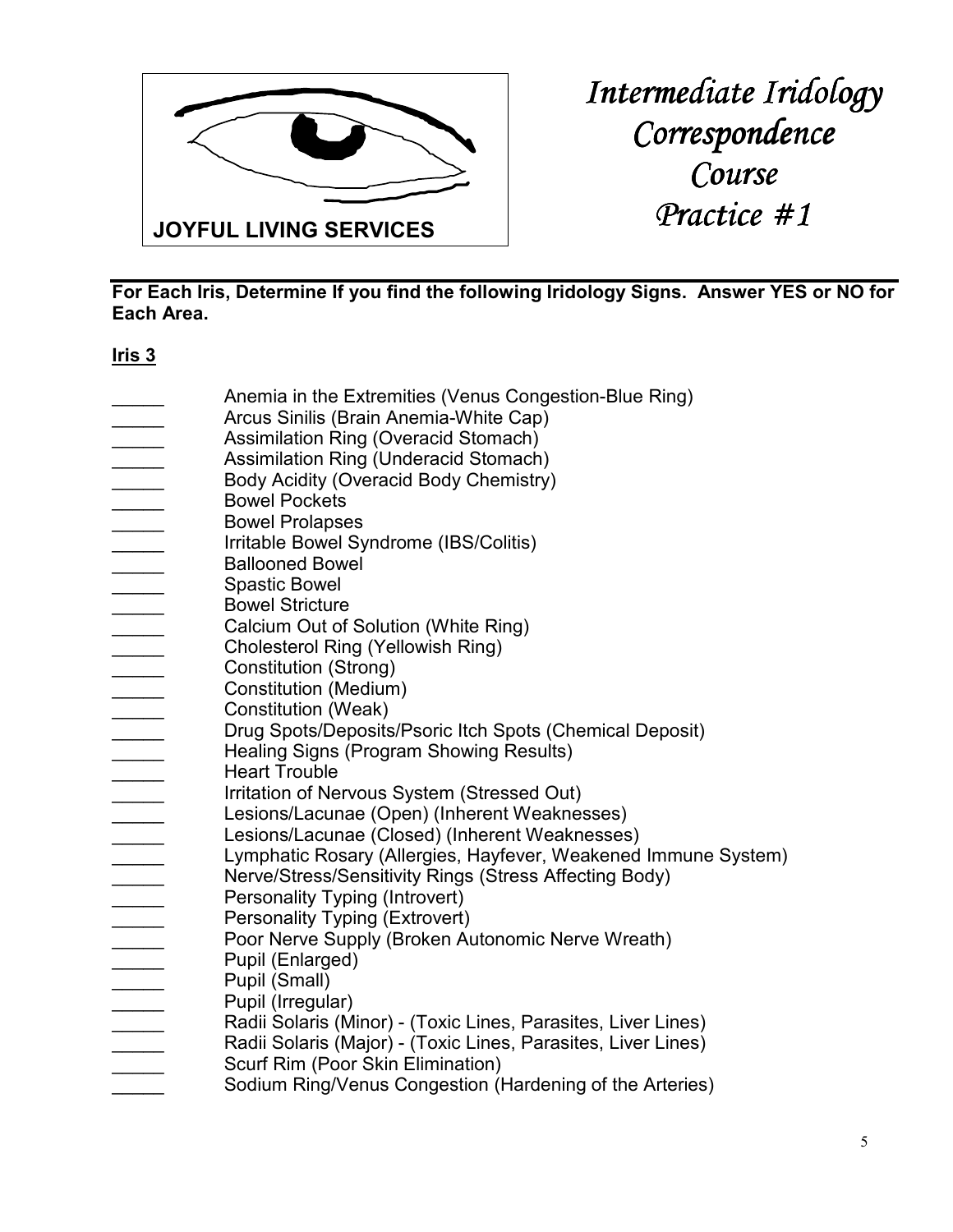

**For Each Iris, Determine If you find the following Iridology Signs. Answer YES or NO for Each Area.** 

# **Iris 4**

Anemia in the Extremities (Venus Congestion-Blue Ring) Arcus Sinilis (Brain Anemia-White Cap) Assimilation Ring (Overacid Stomach) Assimilation Ring (Underacid Stomach) Body Acidity (Overacid Body Chemistry) \_\_\_\_\_ Bowel Pockets \_\_\_\_\_ Bowel Prolapses Irritable Bowel Syndrome (IBS/Colitis) \_\_\_\_\_ Ballooned Bowel \_\_\_\_\_ Spastic Bowel **Example 3** Bowel Stricture Calcium Out of Solution (White Ring) \_\_\_\_\_ Cholesterol Ring (Yellowish Ring) Constitution (Strong) \_\_\_\_\_ Constitution (Medium) Constitution (Weak) Drug Spots/Deposits/Psoric Itch Spots (Chemical Deposit) Healing Signs (Program Showing Results) Heart Trouble Irritation of Nervous System (Stressed Out) Lesions/Lacunae (Open) (Inherent Weaknesses) Lesions/Lacunae (Closed) (Inherent Weaknesses) Lymphatic Rosary (Allergies, Hayfever, Weakened Immune System) Nerve/Stress/Sensitivity Rings (Stress Affecting Body) Personality Typing (Introvert) Personality Typing (Extrovert) Poor Nerve Supply (Broken Autonomic Nerve Wreath) Pupil (Enlarged) Pupil (Small) Pupil (Irregular) Radii Solaris (Minor) - (Toxic Lines, Parasites, Liver Lines) Radii Solaris (Major) - (Toxic Lines, Parasites, Liver Lines) Scurf Rim (Poor Skin Elimination) Sodium Ring/Venus Congestion (Hardening of the Arteries)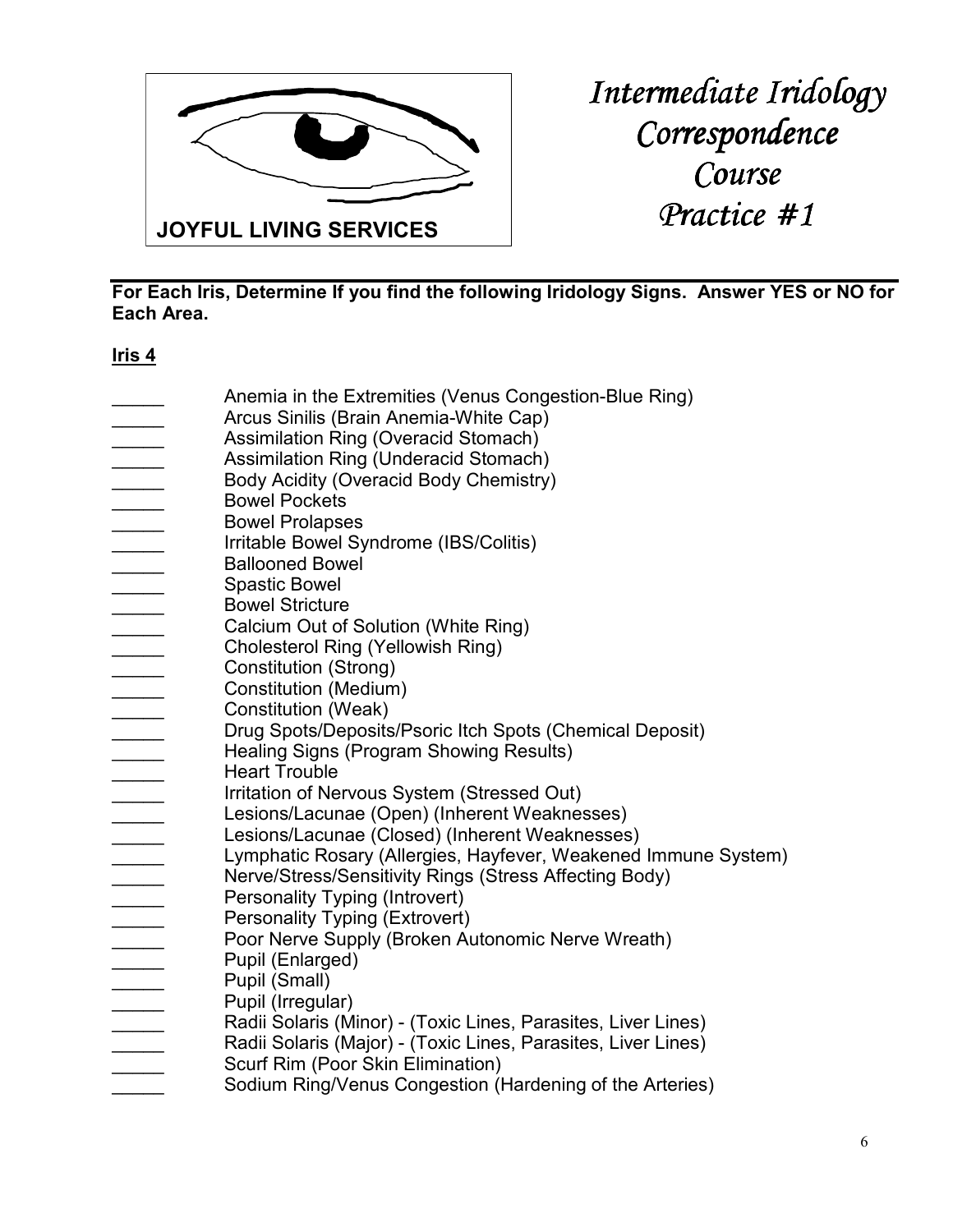

**For Each Iris, Determine If you find the following Iridology Signs. Answer YES or NO for Each Area.** 

# **Iris 5**

Anemia in the Extremities (Venus Congestion-Blue Ring) Arcus Sinilis (Brain Anemia-White Cap) Assimilation Ring (Overacid Stomach) Assimilation Ring (Underacid Stomach) Body Acidity (Overacid Body Chemistry) \_\_\_\_\_ Bowel Pockets \_\_\_\_\_ Bowel Prolapses Irritable Bowel Syndrome (IBS/Colitis) \_\_\_\_\_ Ballooned Bowel Spastic Bowel **Example 3** Bowel Stricture Calcium Out of Solution (White Ring) \_\_\_\_\_ Cholesterol Ring (Yellowish Ring) Constitution (Strong) \_\_\_\_\_ Constitution (Medium) Constitution (Weak) Drug Spots/Deposits/Psoric Itch Spots (Chemical Deposit) Healing Signs (Program Showing Results) Heart Trouble Irritation of Nervous System (Stressed Out) Lesions/Lacunae (Open) (Inherent Weaknesses) Lesions/Lacunae (Closed) (Inherent Weaknesses) Lymphatic Rosary (Allergies, Hayfever, Weakened Immune System) Nerve/Stress/Sensitivity Rings (Stress Affecting Body) Personality Typing (Introvert) Personality Typing (Extrovert) Poor Nerve Supply (Broken Autonomic Nerve Wreath) Pupil (Enlarged) Pupil (Small) Pupil (Irregular) Radii Solaris (Minor) - (Toxic Lines, Parasites, Liver Lines) Radii Solaris (Major) - (Toxic Lines, Parasites, Liver Lines) Scurf Rim (Poor Skin Elimination) Sodium Ring/Venus Congestion (Hardening of the Arteries)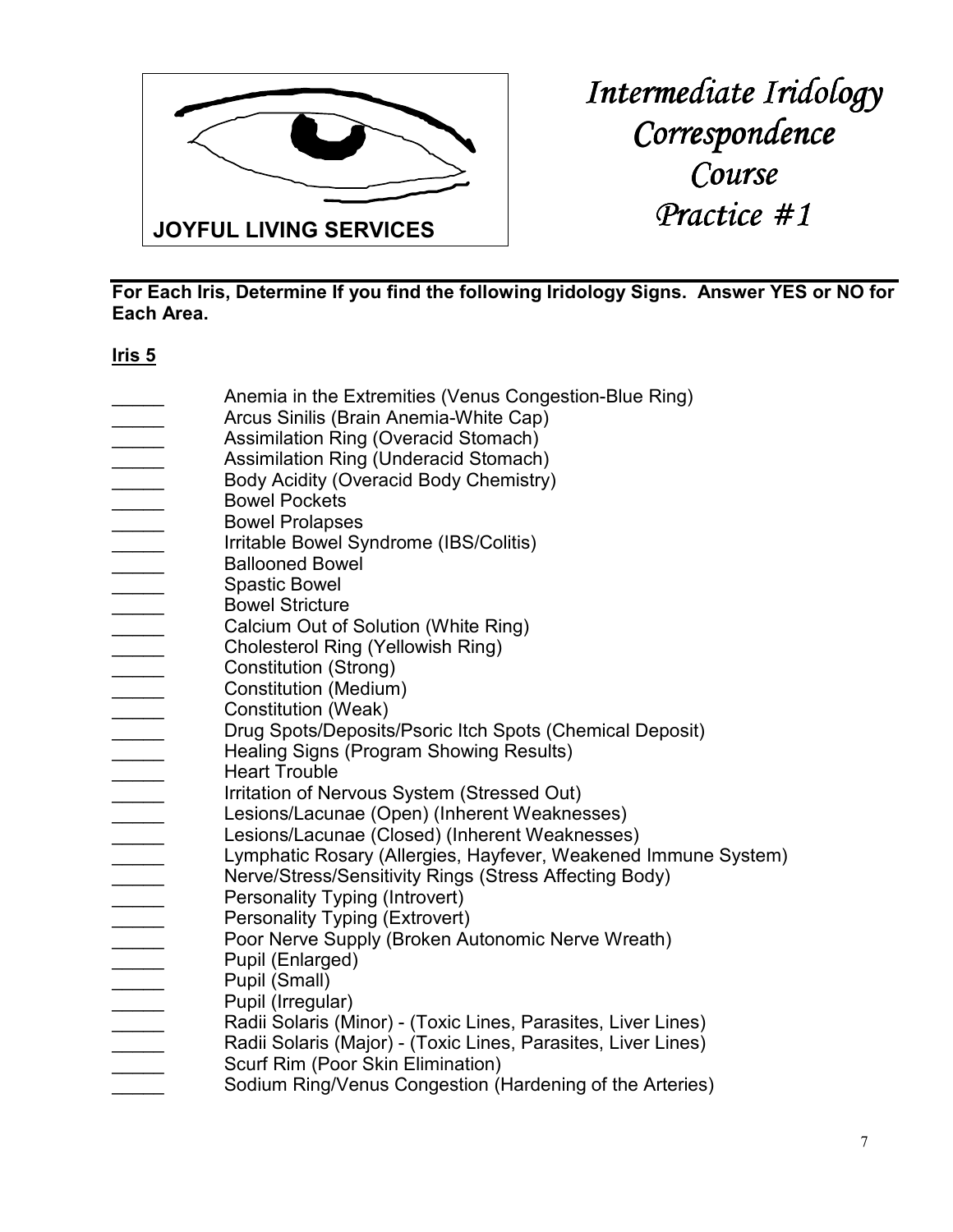

**For Each Iris, Determine If you find the following Iridology Signs. Answer YES or NO for Each Area.** 

# **Iris 6**

Anemia in the Extremities (Venus Congestion-Blue Ring) Arcus Sinilis (Brain Anemia-White Cap) Assimilation Ring (Overacid Stomach) Assimilation Ring (Underacid Stomach) Body Acidity (Overacid Body Chemistry) \_\_\_\_\_ Bowel Pockets \_\_\_\_\_ Bowel Prolapses Irritable Bowel Syndrome (IBS/Colitis) \_\_\_\_\_ Ballooned Bowel Spastic Bowel **Example 3** Bowel Stricture Calcium Out of Solution (White Ring) \_\_\_\_\_ Cholesterol Ring (Yellowish Ring) Constitution (Strong) \_\_\_\_\_ Constitution (Medium) Constitution (Weak) Drug Spots/Deposits/Psoric Itch Spots (Chemical Deposit) Healing Signs (Program Showing Results) Heart Trouble Irritation of Nervous System (Stressed Out) Lesions/Lacunae (Open) (Inherent Weaknesses) Lesions/Lacunae (Closed) (Inherent Weaknesses) Lymphatic Rosary (Allergies, Hayfever, Weakened Immune System) Nerve/Stress/Sensitivity Rings (Stress Affecting Body) Personality Typing (Introvert) Personality Typing (Extrovert) Poor Nerve Supply (Broken Autonomic Nerve Wreath) Pupil (Enlarged) Pupil (Small) Pupil (Irregular) Radii Solaris (Minor) - (Toxic Lines, Parasites, Liver Lines) Radii Solaris (Major) - (Toxic Lines, Parasites, Liver Lines) Scurf Rim (Poor Skin Elimination) Sodium Ring/Venus Congestion (Hardening of the Arteries)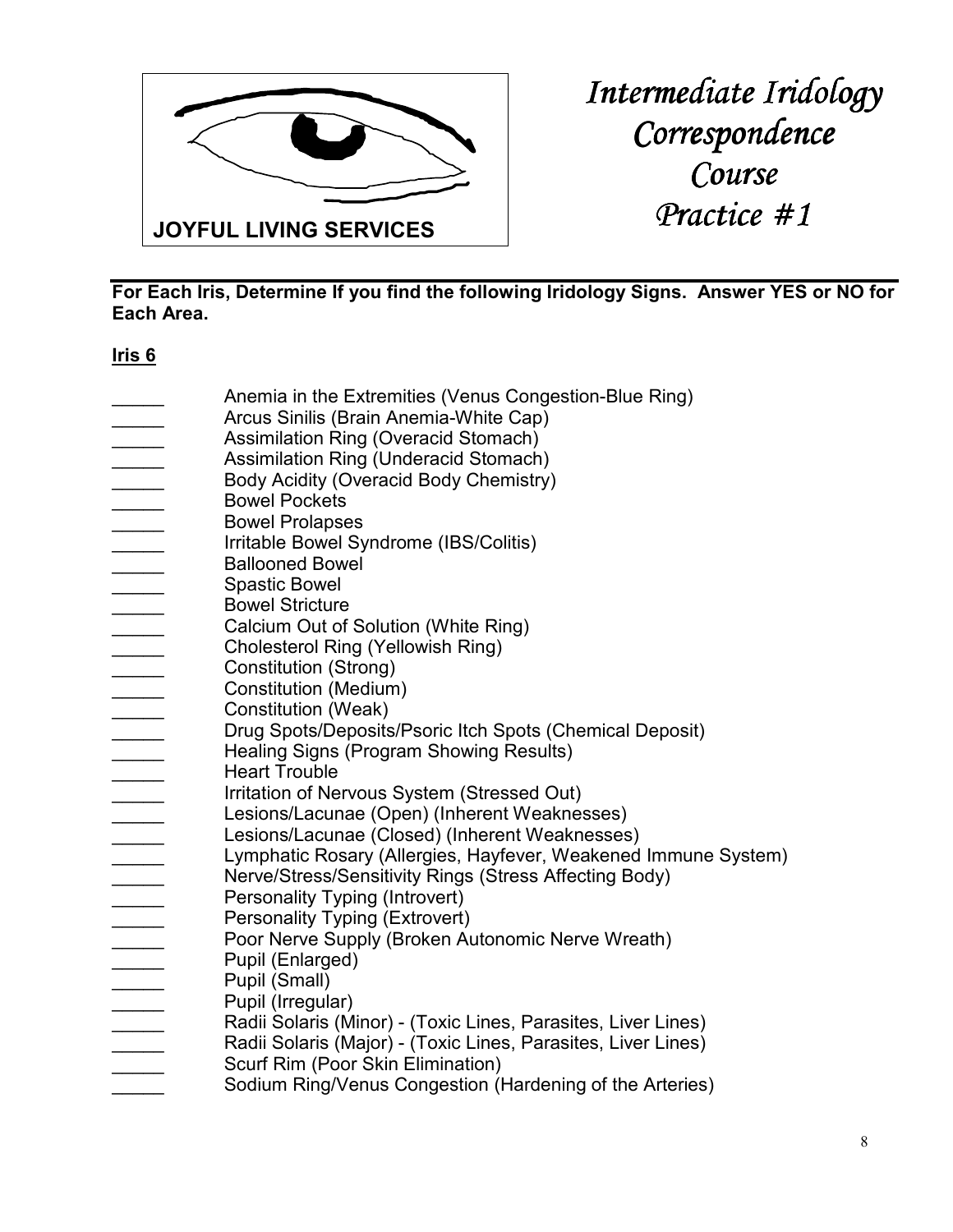

**For Each Iris, Determine If you find the following Iridology Signs. Answer YES or NO for Each Area.** 

# **Iris 7**

Anemia in the Extremities (Venus Congestion-Blue Ring) Arcus Sinilis (Brain Anemia-White Cap) Assimilation Ring (Overacid Stomach) Assimilation Ring (Underacid Stomach) Body Acidity (Overacid Body Chemistry) \_\_\_\_\_ Bowel Pockets \_\_\_\_\_ Bowel Prolapses Irritable Bowel Syndrome (IBS/Colitis) \_\_\_\_\_ Ballooned Bowel \_\_\_\_\_ Spastic Bowel **Example 3** Bowel Stricture Calcium Out of Solution (White Ring) \_\_\_\_\_ Cholesterol Ring (Yellowish Ring) Constitution (Strong) \_\_\_\_\_ Constitution (Medium) Constitution (Weak) Drug Spots/Deposits/Psoric Itch Spots (Chemical Deposit) Healing Signs (Program Showing Results) Heart Trouble Irritation of Nervous System (Stressed Out) Lesions/Lacunae (Open) (Inherent Weaknesses) Lesions/Lacunae (Closed) (Inherent Weaknesses) Lymphatic Rosary (Allergies, Hayfever, Weakened Immune System) Nerve/Stress/Sensitivity Rings (Stress Affecting Body) Personality Typing (Introvert) Personality Typing (Extrovert) Poor Nerve Supply (Broken Autonomic Nerve Wreath) Pupil (Enlarged) Pupil (Small) Pupil (Irregular) Radii Solaris (Minor) - (Toxic Lines, Parasites, Liver Lines) Radii Solaris (Major) - (Toxic Lines, Parasites, Liver Lines) Scurf Rim (Poor Skin Elimination) Sodium Ring/Venus Congestion (Hardening of the Arteries)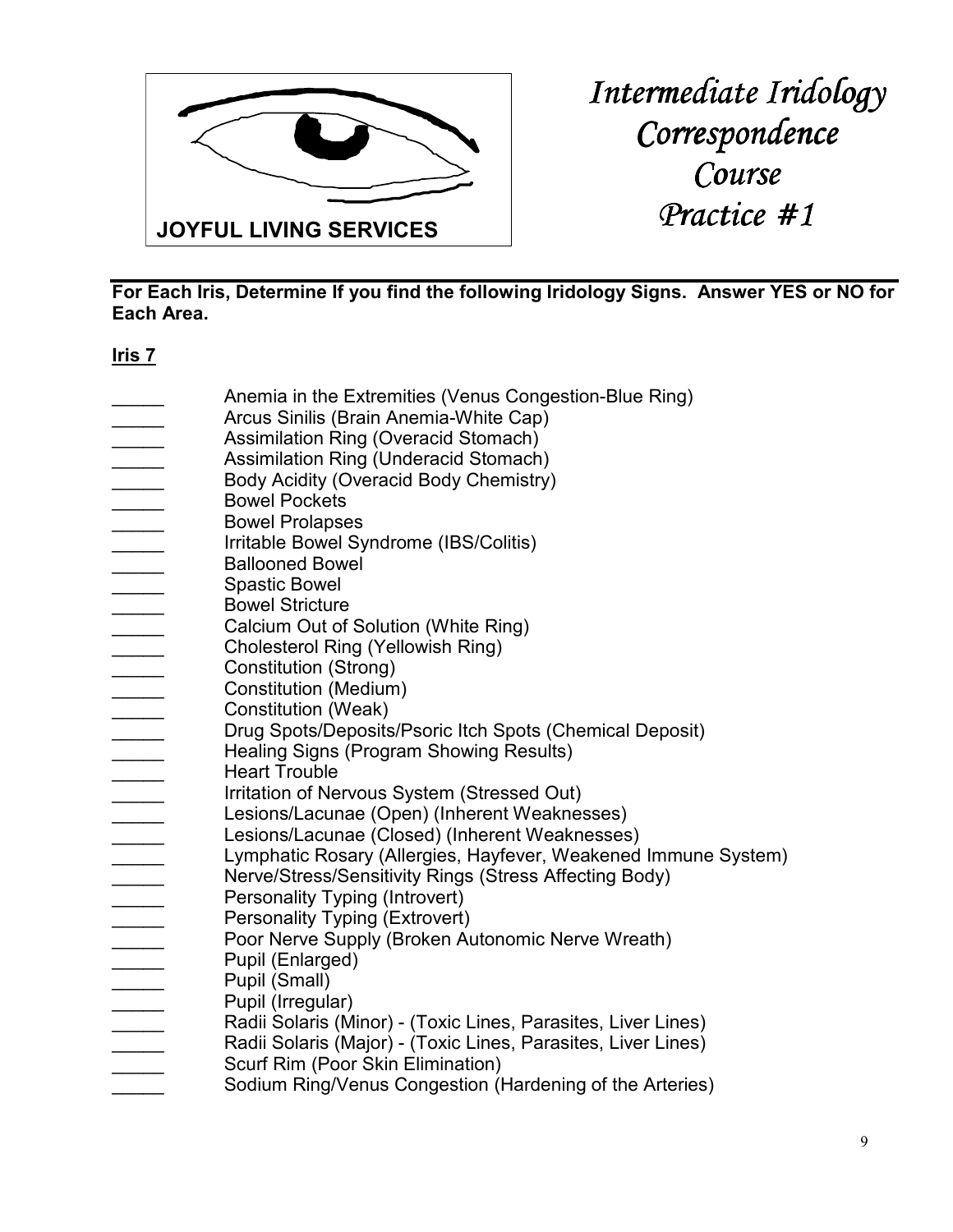

**For Each Iris, Determine If you find the following Iridology Signs. Answer YES or NO for Each Area.** 

# **Iris 8**

Anemia in the Extremities (Venus Congestion-Blue Ring) Arcus Sinilis (Brain Anemia-White Cap) Assimilation Ring (Overacid Stomach) Assimilation Ring (Underacid Stomach) Body Acidity (Overacid Body Chemistry) \_\_\_\_\_ Bowel Pockets \_\_\_\_\_ Bowel Prolapses Irritable Bowel Syndrome (IBS/Colitis) \_\_\_\_\_ Ballooned Bowel Spastic Bowel **EXECUTE:** Bowel Stricture Calcium Out of Solution (White Ring) \_\_\_\_\_ Cholesterol Ring (Yellowish Ring) Constitution (Strong) \_\_\_\_\_ Constitution (Medium) Constitution (Weak) Drug Spots/Deposits/Psoric Itch Spots (Chemical Deposit) Healing Signs (Program Showing Results) Heart Trouble Irritation of Nervous System (Stressed Out) Lesions/Lacunae (Open) (Inherent Weaknesses) Lesions/Lacunae (Closed) (Inherent Weaknesses) Lymphatic Rosary (Allergies, Hayfever, Weakened Immune System) Nerve/Stress/Sensitivity Rings (Stress Affecting Body) Personality Typing (Introvert) Personality Typing (Extrovert) Poor Nerve Supply (Broken Autonomic Nerve Wreath) Pupil (Enlarged) Pupil (Small) Pupil (Irregular) Radii Solaris (Minor) - (Toxic Lines, Parasites, Liver Lines) Radii Solaris (Major) - (Toxic Lines, Parasites, Liver Lines) Scurf Rim (Poor Skin Elimination) Sodium Ring/Venus Congestion (Hardening of the Arteries)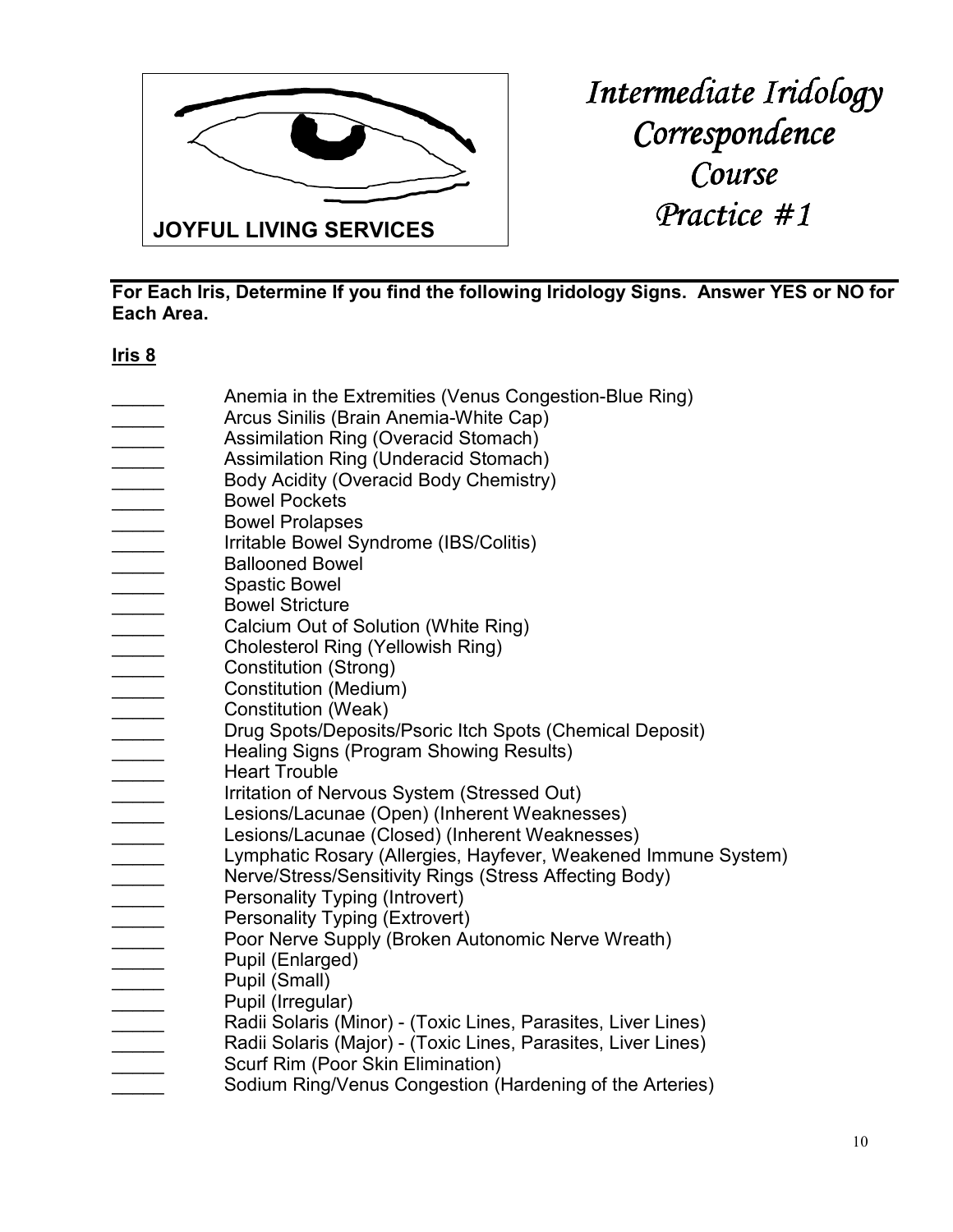

**For Each Iris, Determine If you find the following Iridology Signs. Answer YES or NO for Each Area.** 

# **Iris 9**

Anemia in the Extremities (Venus Congestion-Blue Ring) Arcus Sinilis (Brain Anemia-White Cap) Assimilation Ring (Overacid Stomach) Assimilation Ring (Underacid Stomach) Body Acidity (Overacid Body Chemistry) \_\_\_\_\_ Bowel Pockets \_\_\_\_\_ Bowel Prolapses Irritable Bowel Syndrome (IBS/Colitis) \_\_\_\_\_ Ballooned Bowel \_\_\_\_\_ Spastic Bowel **EXECUTE:** Bowel Stricture Calcium Out of Solution (White Ring) \_\_\_\_\_ Cholesterol Ring (Yellowish Ring) Constitution (Strong) \_\_\_\_\_ Constitution (Medium) Constitution (Weak) Drug Spots/Deposits/Psoric Itch Spots (Chemical Deposit) Healing Signs (Program Showing Results) Heart Trouble Irritation of Nervous System (Stressed Out) Lesions/Lacunae (Open) (Inherent Weaknesses) Lesions/Lacunae (Closed) (Inherent Weaknesses) Lymphatic Rosary (Allergies, Hayfever, Weakened Immune System) Nerve/Stress/Sensitivity Rings (Stress Affecting Body) Personality Typing (Introvert) Personality Typing (Extrovert) Poor Nerve Supply (Broken Autonomic Nerve Wreath) Pupil (Enlarged) Pupil (Small) Pupil (Irregular) Radii Solaris (Minor) - (Toxic Lines, Parasites, Liver Lines) Radii Solaris (Major) - (Toxic Lines, Parasites, Liver Lines) Scurf Rim (Poor Skin Elimination) Sodium Ring/Venus Congestion (Hardening of the Arteries)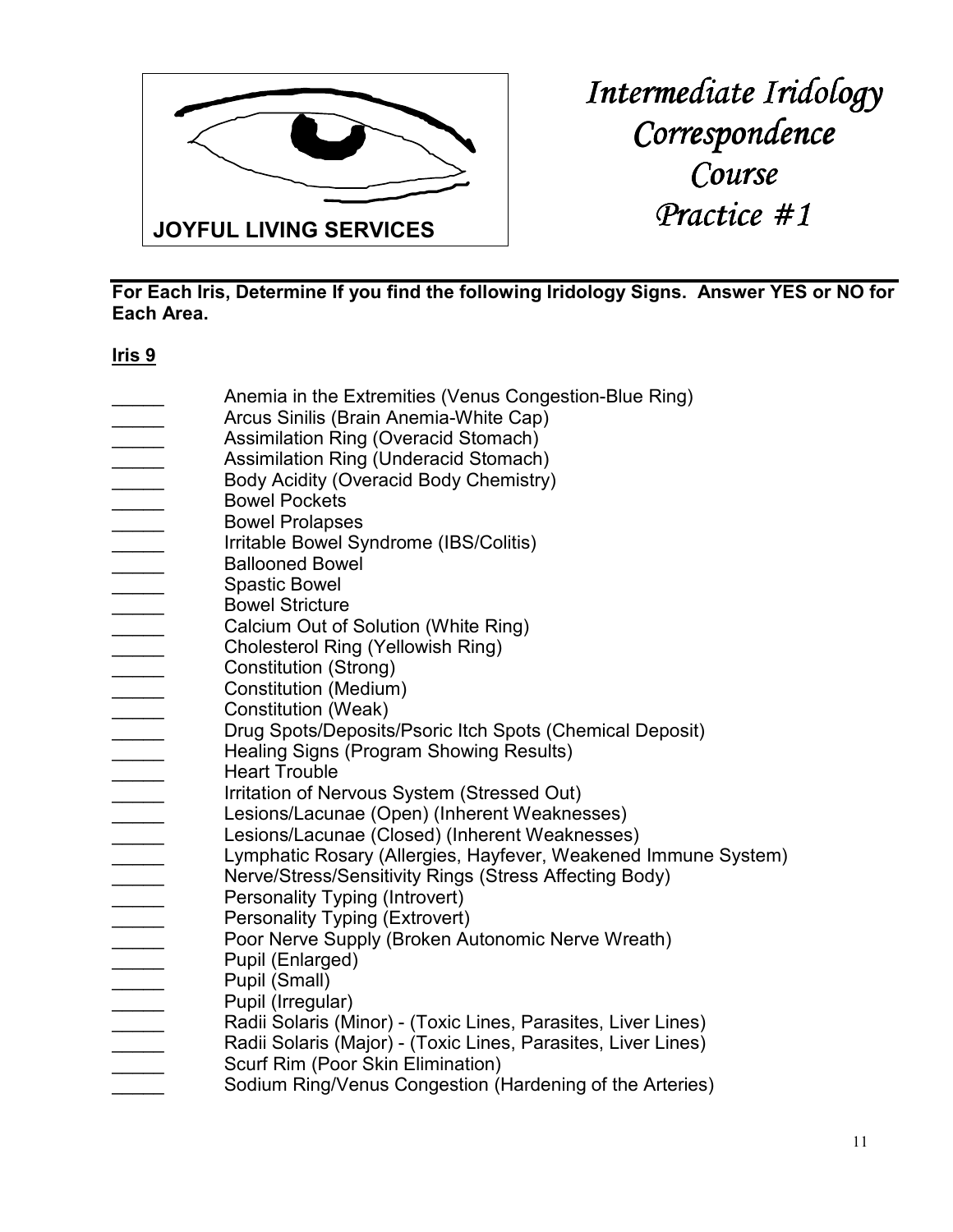

**For Each Iris, Determine If you find the following Iridology Signs. Answer YES or NO for Each Area.** 

# **Iris 10**

- Anemia in the Extremities (Venus Congestion-Blue Ring) Arcus Sinilis (Brain Anemia-White Cap) Assimilation Ring (Overacid Stomach) Assimilation Ring (Underacid Stomach) Body Acidity (Overacid Body Chemistry) \_\_\_\_\_ Bowel Pockets \_\_\_\_\_ Bowel Prolapses Irritable Bowel Syndrome (IBS/Colitis) \_\_\_\_\_ Ballooned Bowel \_\_\_\_\_ Spastic Bowel **EXECUTE:** Bowel Stricture Calcium Out of Solution (White Ring) \_\_\_\_\_ Cholesterol Ring (Yellowish Ring) Constitution (Strong) \_\_\_\_\_ Constitution (Medium) Constitution (Weak) Drug Spots/Deposits/Psoric Itch Spots (Chemical Deposit) Healing Signs (Program Showing Results) Heart Trouble Irritation of Nervous System (Stressed Out) Lesions/Lacunae (Open) (Inherent Weaknesses) Lesions/Lacunae (Closed) (Inherent Weaknesses) Lymphatic Rosary (Allergies, Hayfever, Weakened Immune System) Nerve/Stress/Sensitivity Rings (Stress Affecting Body)
- Personality Typing (Introvert)
- Personality Typing (Extrovert)
- Poor Nerve Supply (Broken Autonomic Nerve Wreath)
	- Pupil (Enlarged)
- Pupil (Small)
- Pupil (Irregular)
- Radii Solaris (Minor) (Toxic Lines, Parasites, Liver Lines)
- Radii Solaris (Major) (Toxic Lines, Parasites, Liver Lines)
- Scurf Rim (Poor Skin Elimination)
- Sodium Ring/Venus Congestion (Hardening of the Arteries)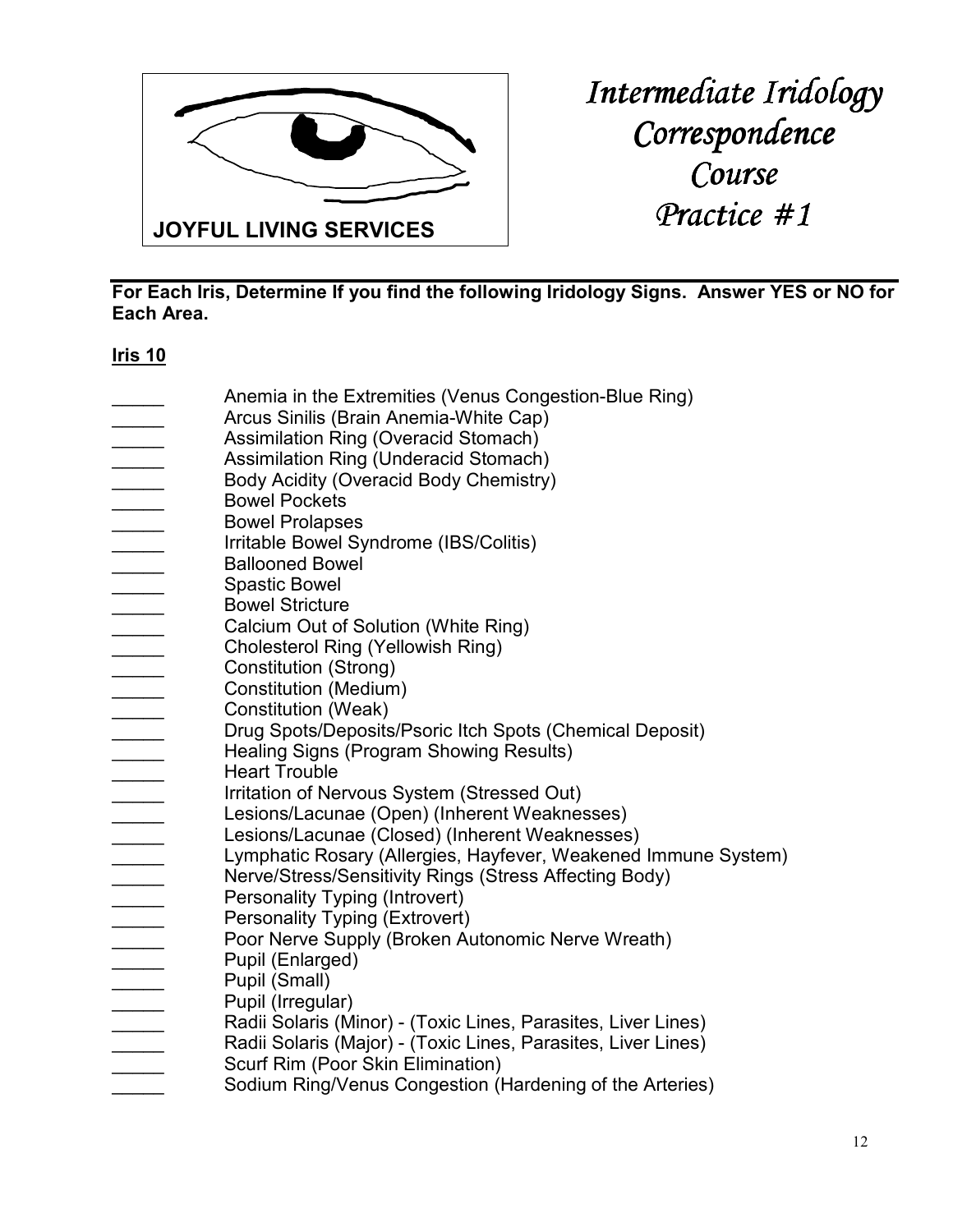

**For Each Iris, Determine the level of inflammation in each elimination system.** 

| Iris 1<br><u>System</u>                                                                                       | <b>Level of Inflammation</b> |
|---------------------------------------------------------------------------------------------------------------|------------------------------|
| Skin (Structural)<br>Lymph (Immune)<br>Kidneys (Urinary)<br><b>Bowel (Elimination)</b><br>Lungs (Respiratory) |                              |
| Iris 2<br><u>System</u>                                                                                       | <b>Level of Inflammation</b> |
| Skin (Structural)<br>Lymph (Immune)<br>Kidneys (Urinary)<br><b>Bowel (Elimination)</b><br>Lungs (Respiratory) |                              |
| Iris 3<br><u>System</u>                                                                                       | <b>Level of Inflammation</b> |
| Skin (Structural)<br>Lymph (Immune)<br>Kidneys (Urinary)<br><b>Bowel (Elimination)</b><br>Lungs (Respiratory) |                              |
| lris <u>4</u><br><b>System</b>                                                                                | <b>Level of Inflammation</b> |
| Skin (Structural)<br>Lymph (Immune)<br>Kidneys (Urinary)<br><b>Bowel (Elimination)</b><br>Lungs (Respiratory) |                              |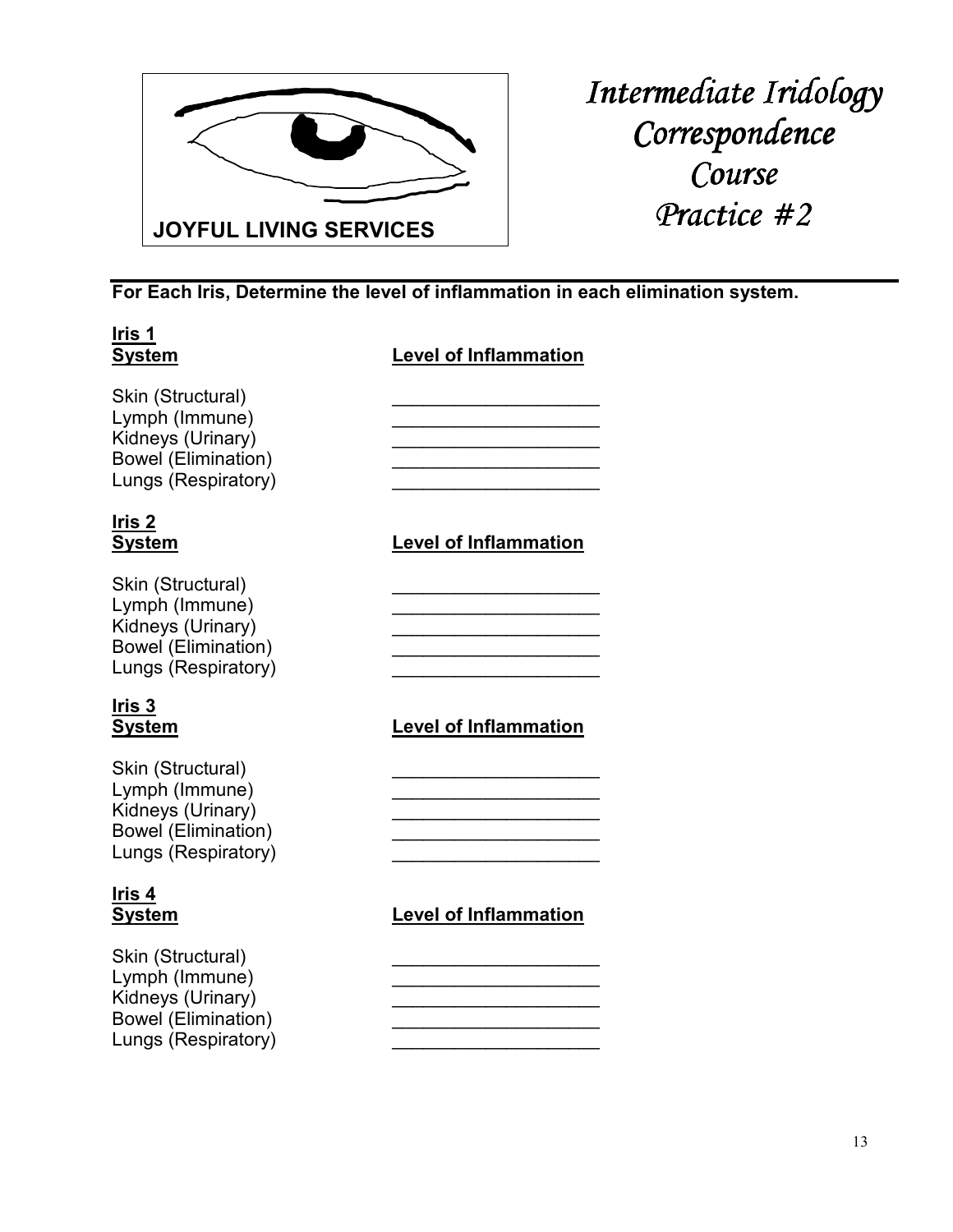

**For Each Iris, Determine the level of inflammation in each elimination system.** 

| Ir <u>is 5</u><br><b>System</b>                                                                               | <b>Level of Inflammation</b> |
|---------------------------------------------------------------------------------------------------------------|------------------------------|
| Skin (Structural)<br>Lymph (Immune)<br>Kidneys (Urinary)<br><b>Bowel (Elimination)</b><br>Lungs (Respiratory) |                              |
| Iris 6<br><u>System</u>                                                                                       | <b>Level of Inflammation</b> |
| Skin (Structural)<br>Lymph (Immune)<br>Kidneys (Urinary)<br><b>Bowel (Elimination)</b><br>Lungs (Respiratory) |                              |
| Iris 7<br><b>System</b>                                                                                       | <b>Level of Inflammation</b> |
| Skin (Structural)<br>Lymph (Immune)<br>Kidneys (Urinary)<br><b>Bowel (Elimination)</b><br>Lungs (Respiratory) |                              |
| Iris <u> 8</u><br><b>System</b>                                                                               | <b>Level of Inflammation</b> |
| Skin (Structural)<br>Lymph (Immune)<br>Kidneys (Urinary)<br><b>Bowel (Elimination)</b><br>Lungs (Respiratory) |                              |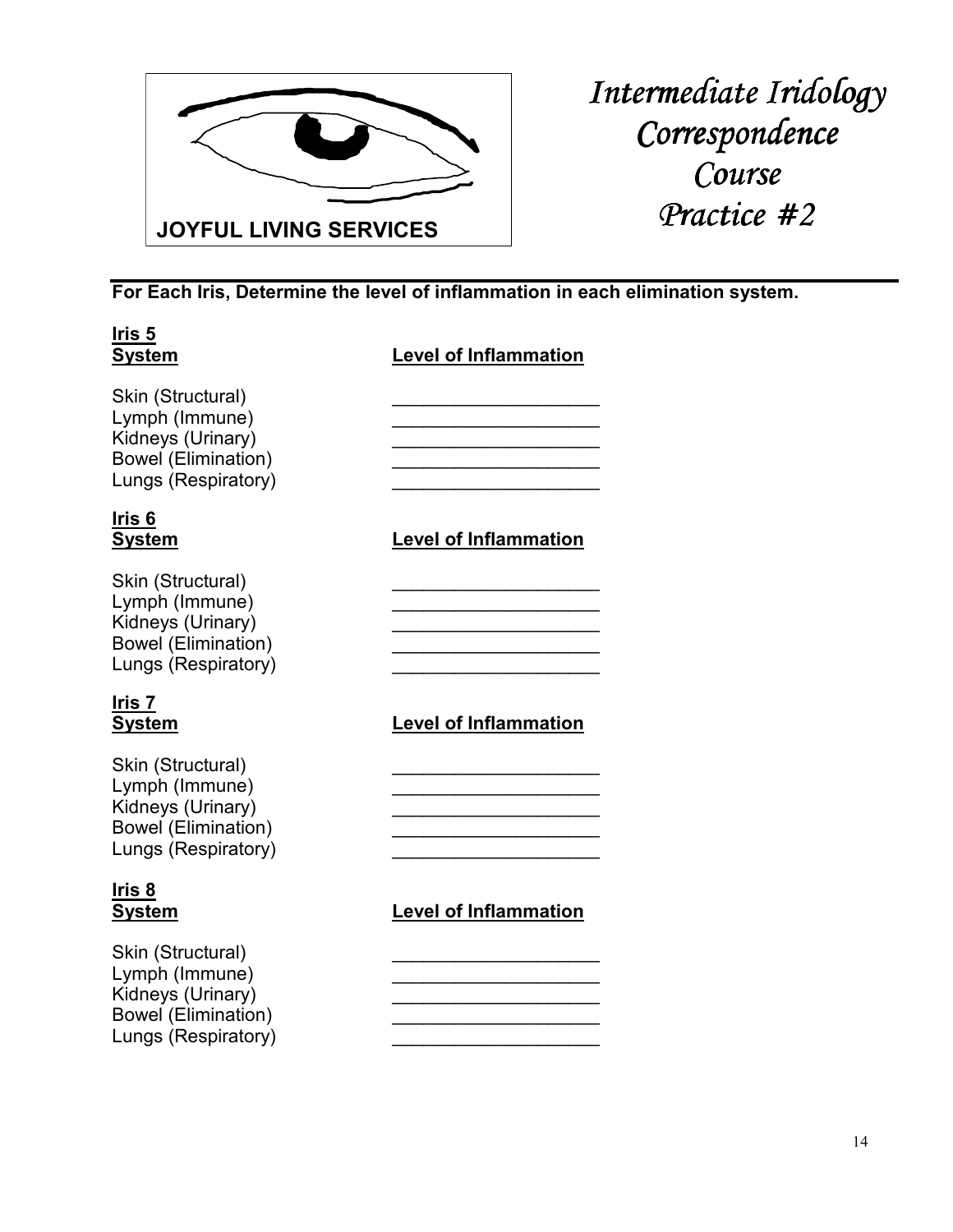

**For Each Iris, Determine the level of inflammation in each elimination system.** 

| Iris 9<br><b>System</b>                                                                                       | <b>Level of Inflammation</b> |
|---------------------------------------------------------------------------------------------------------------|------------------------------|
| Skin (Structural)<br>Lymph (Immune)<br>Kidneys (Urinary)<br><b>Bowel (Elimination)</b><br>Lungs (Respiratory) |                              |
| Iris 10<br><b>System</b>                                                                                      | <b>Level of Inflammation</b> |
| Skin (Structural)<br>Lymph (Immune)<br>Kidneys (Urinary)<br><b>Bowel (Elimination)</b><br>Lungs (Respiratory) |                              |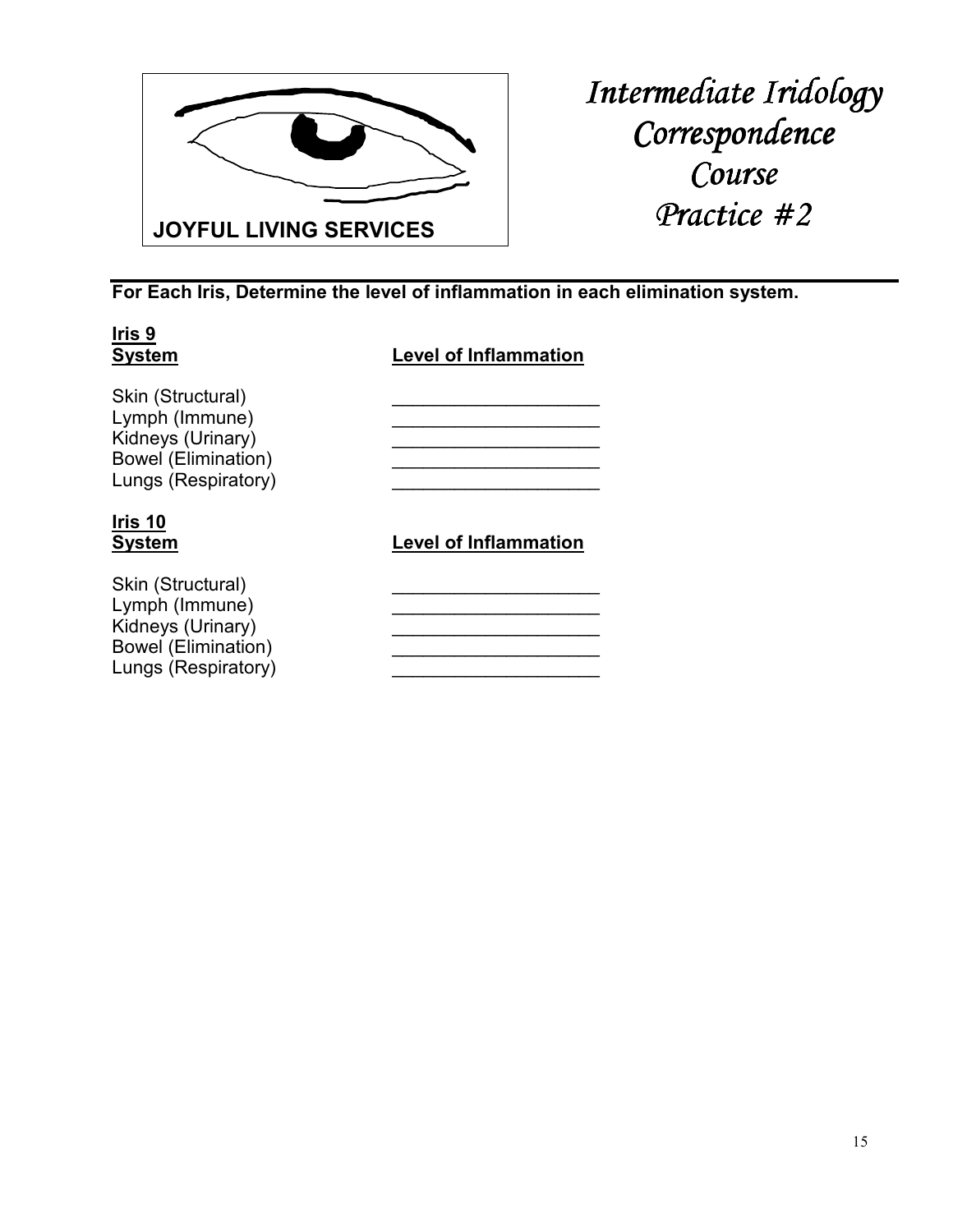

| <u>Iris 1</u><br><b>Pupil Tonus</b> |  |
|-------------------------------------|--|
| <b>Reflex Sign</b>                  |  |
| <b>Reflex Sign</b>                  |  |
| <b>Reflex Sign</b>                  |  |
| <b>Reflex Sign</b>                  |  |
| <b>Reflex Sign</b>                  |  |
| <b>Reflex Sign</b>                  |  |
| <b>Reflex Sign</b>                  |  |
| <b>Reflex Sign</b>                  |  |
|                                     |  |
| <u>Iris 2</u><br><b>Pupil Tonus</b> |  |
| <b>Reflex Sign</b>                  |  |
| <b>Reflex Sign</b>                  |  |
| <b>Reflex Sign</b>                  |  |
| <b>Reflex Sign</b>                  |  |
| Reflex Sign                         |  |
| Reflex Sign                         |  |
| <b>Reflex Sign</b>                  |  |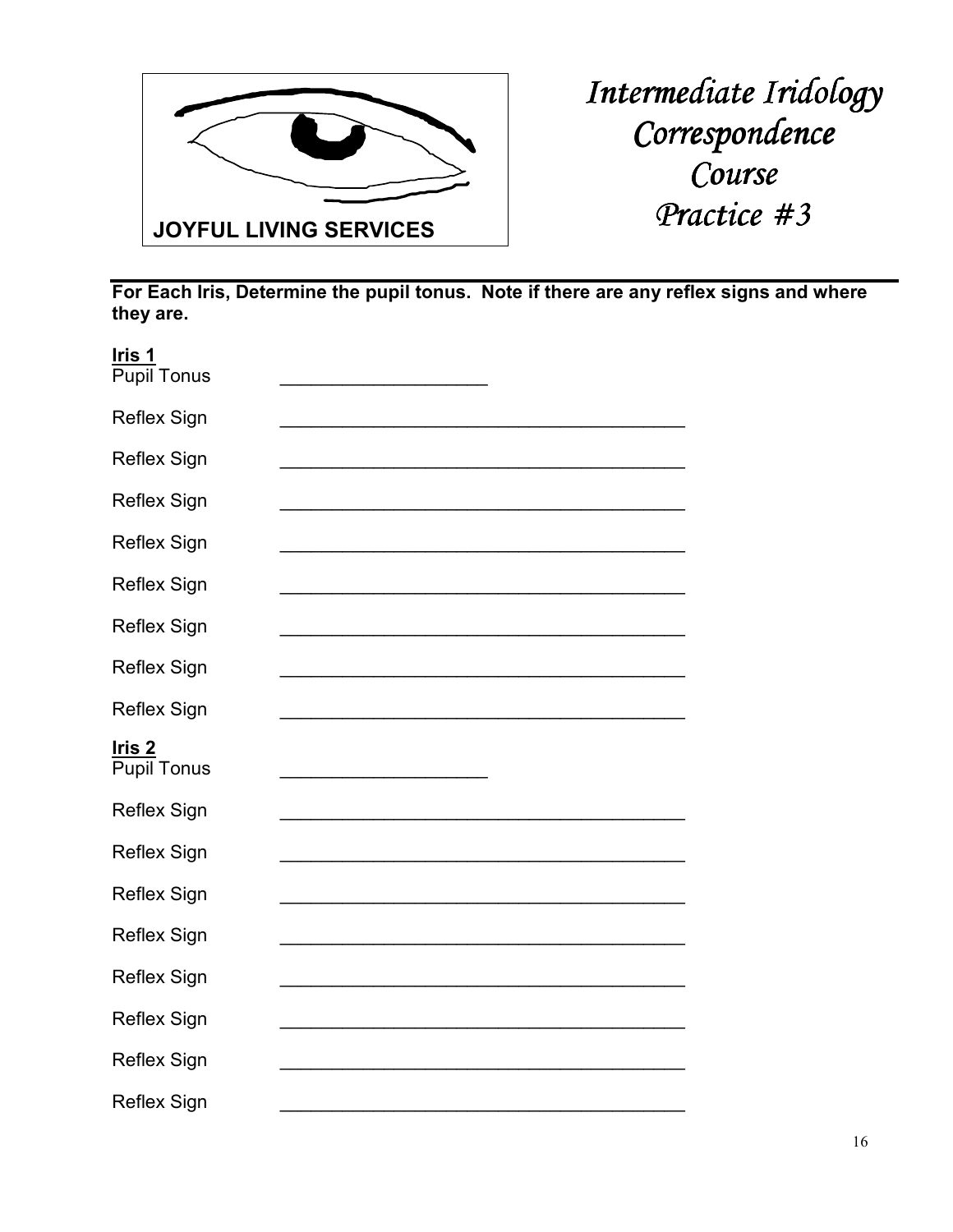

| <u>Iris 3</u><br><b>Pupil Tonus</b> |  |
|-------------------------------------|--|
| Reflex Sign                         |  |
| <b>Reflex Sign</b>                  |  |
| <b>Reflex Sign</b>                  |  |
| <b>Reflex Sign</b>                  |  |
| <b>Reflex Sign</b>                  |  |
| <b>Reflex Sign</b>                  |  |
| <b>Reflex Sign</b>                  |  |
| <b>Reflex Sign</b>                  |  |
|                                     |  |
| Iris 4<br><b>Pupil Tonus</b>        |  |
| Reflex Sign                         |  |
| <b>Reflex Sign</b>                  |  |
| <b>Reflex Sign</b>                  |  |
| <b>Reflex Sign</b>                  |  |
| <b>Reflex Sign</b>                  |  |
| <b>Reflex Sign</b>                  |  |
| <b>Reflex Sign</b>                  |  |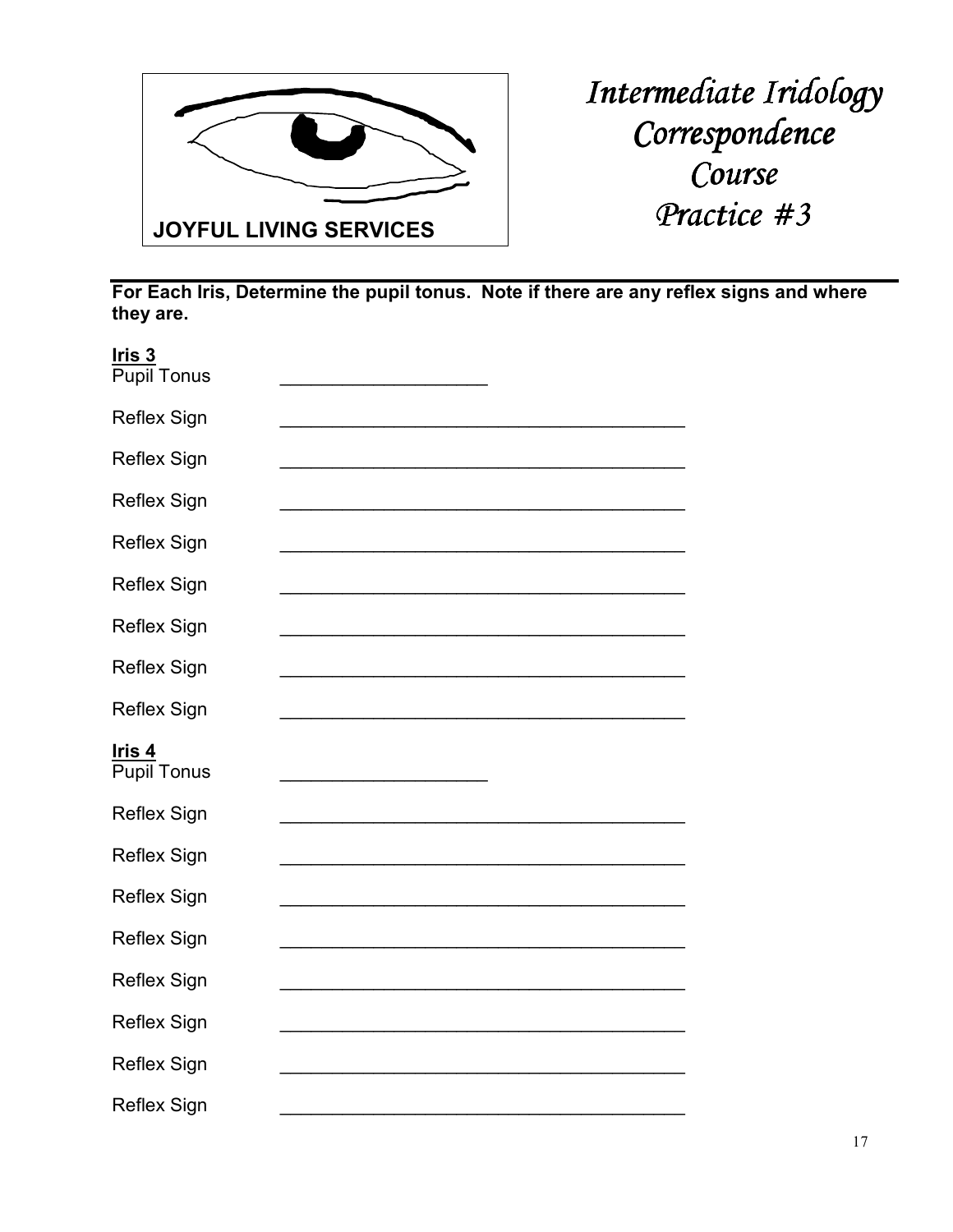

| <u>Iris 5</u><br><b>Pupil Tonus</b> |  |
|-------------------------------------|--|
| <b>Reflex Sign</b>                  |  |
| <b>Reflex Sign</b>                  |  |
| <b>Reflex Sign</b>                  |  |
| <b>Reflex Sign</b>                  |  |
| <b>Reflex Sign</b>                  |  |
| <b>Reflex Sign</b>                  |  |
| <b>Reflex Sign</b>                  |  |
| <b>Reflex Sign</b>                  |  |
|                                     |  |
| <u>Iris 6</u><br><b>Pupil Tonus</b> |  |
| Reflex Sign                         |  |
| <b>Reflex Sign</b>                  |  |
| <b>Reflex Sign</b>                  |  |
| <b>Reflex Sign</b>                  |  |
| <b>Reflex Sign</b>                  |  |
| <b>Reflex Sign</b>                  |  |
| <b>Reflex Sign</b>                  |  |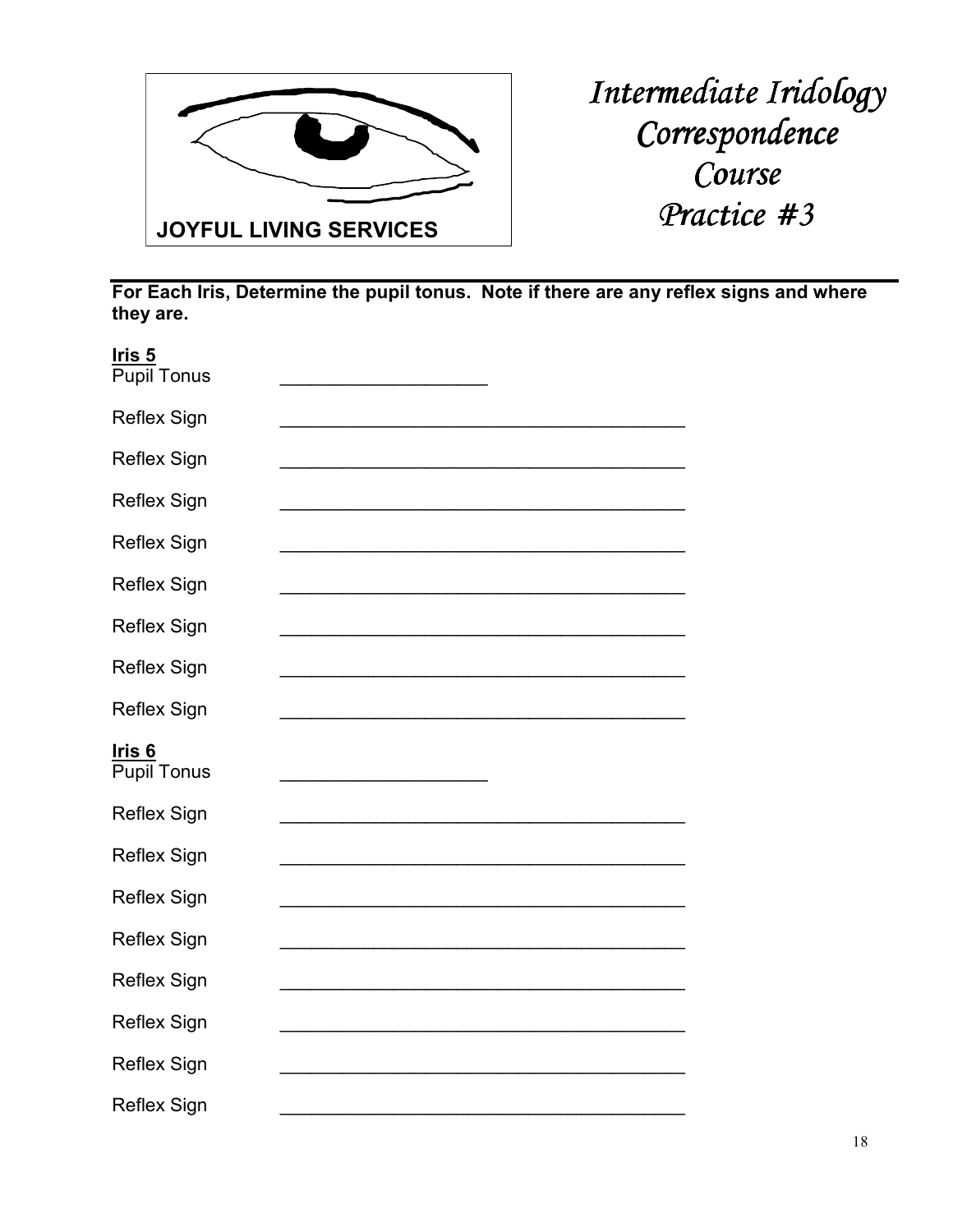

| <u>Iris 7</u><br><b>Pupil Tonus</b> |  |
|-------------------------------------|--|
| <b>Reflex Sign</b>                  |  |
| <b>Reflex Sign</b>                  |  |
| <b>Reflex Sign</b>                  |  |
| <b>Reflex Sign</b>                  |  |
| <b>Reflex Sign</b>                  |  |
| <b>Reflex Sign</b>                  |  |
| <b>Reflex Sign</b>                  |  |
| <b>Reflex Sign</b>                  |  |
|                                     |  |
| <u>Iris 8</u><br><b>Pupil Tonus</b> |  |
| Reflex Sign                         |  |
| <b>Reflex Sign</b>                  |  |
| <b>Reflex Sign</b>                  |  |
| <b>Reflex Sign</b>                  |  |
| <b>Reflex Sign</b>                  |  |
| <b>Reflex Sign</b>                  |  |
| <b>Reflex Sign</b>                  |  |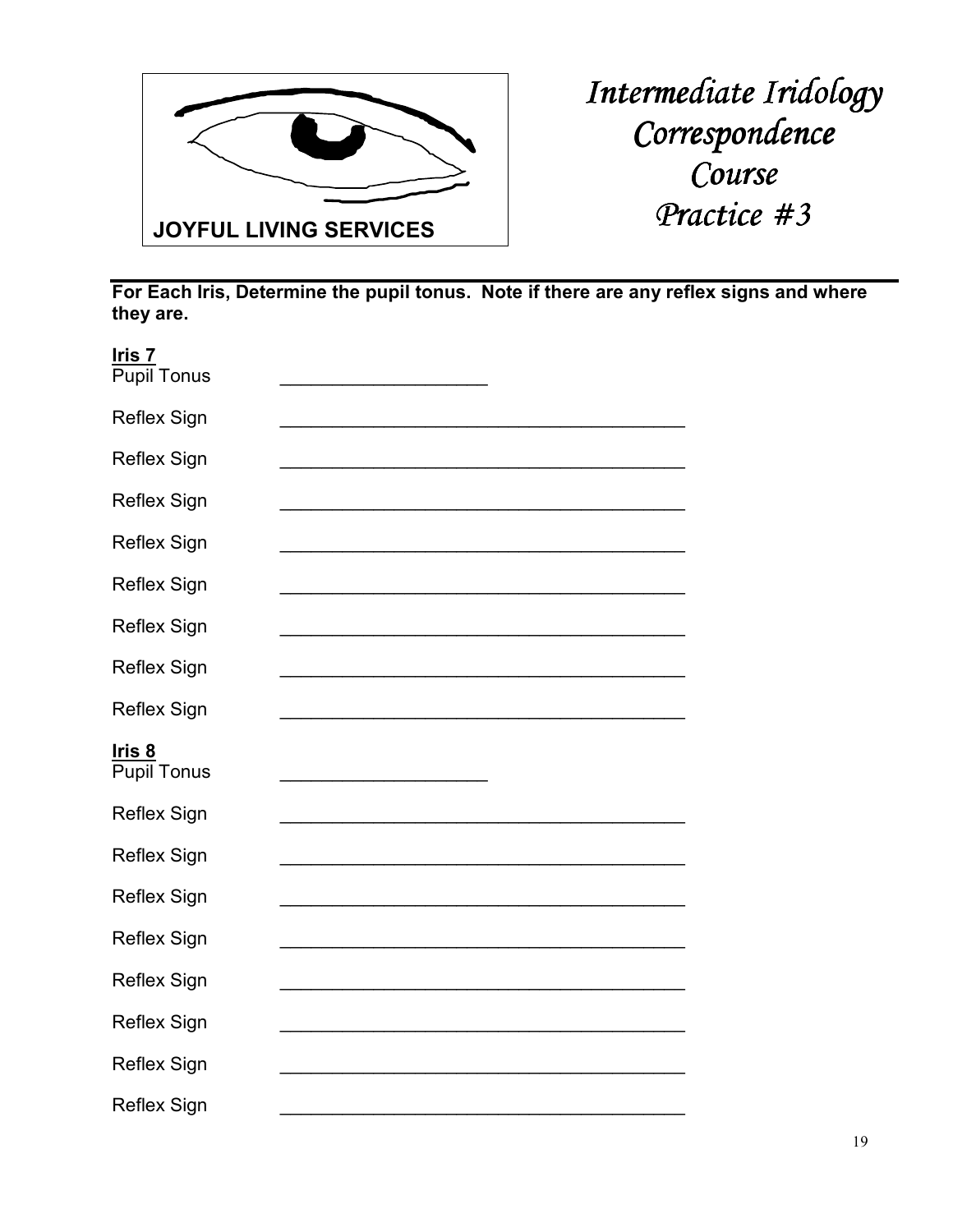

| Iris <sub>9</sub><br><b>Pupil Tonus</b> |  |
|-----------------------------------------|--|
| <b>Reflex Sign</b>                      |  |
| <b>Reflex Sign</b>                      |  |
| <b>Reflex Sign</b>                      |  |
| <b>Reflex Sign</b>                      |  |
| <b>Reflex Sign</b>                      |  |
| <b>Reflex Sign</b>                      |  |
| <b>Reflex Sign</b>                      |  |
| <b>Reflex Sign</b>                      |  |
|                                         |  |
| <u>Iris 10</u><br><b>Pupil Tonus</b>    |  |
| <b>Reflex Sign</b>                      |  |
| <b>Reflex Sign</b>                      |  |
| <b>Reflex Sign</b>                      |  |
| <b>Reflex Sign</b>                      |  |
| <b>Reflex Sign</b>                      |  |
| Reflex Sign                             |  |
| Reflex Sign                             |  |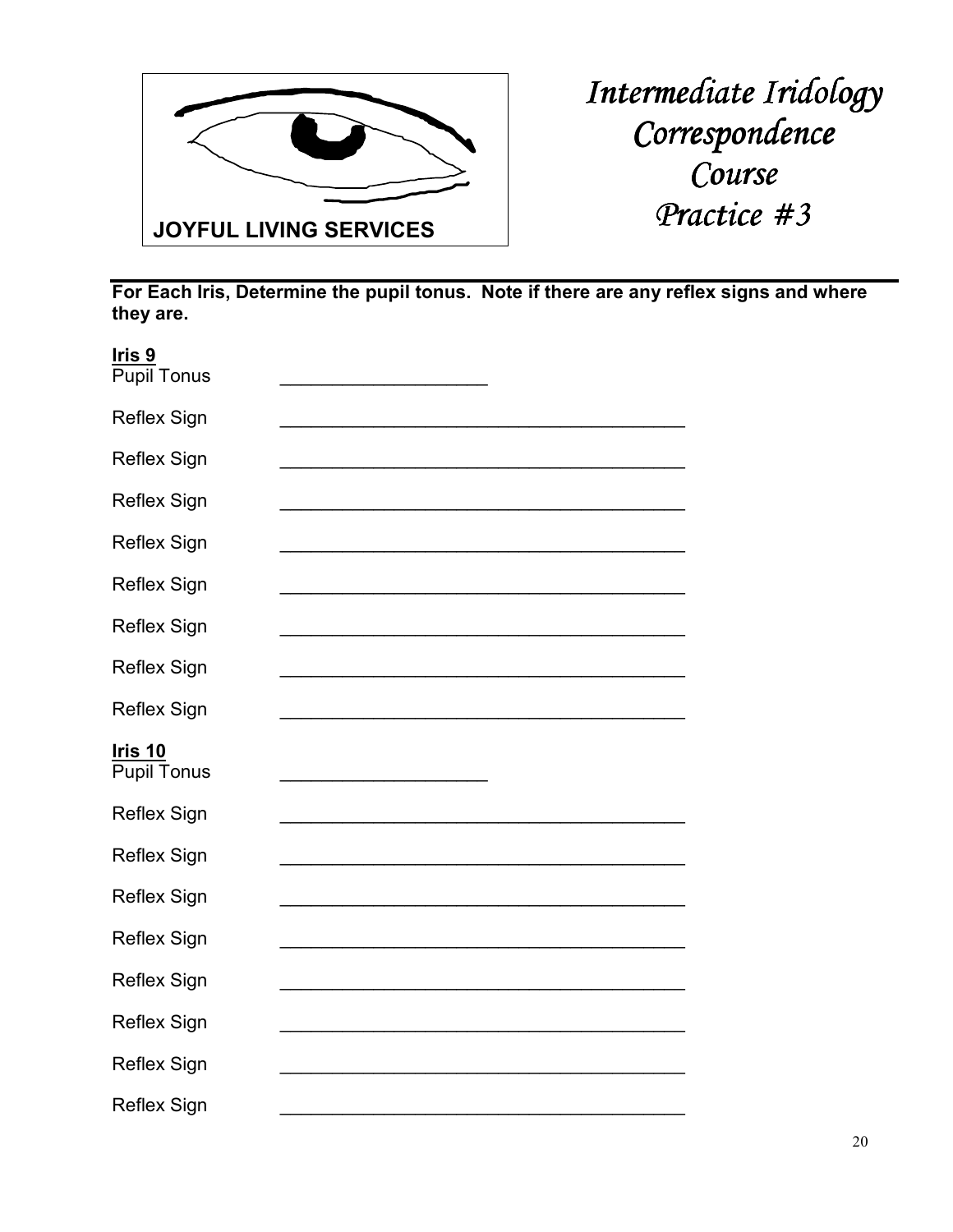

**For Each Iris, Determine the Basic Patterns. Put an "x" next to the ones that relate. Iris 1** Very Tight \_\_\_\_\_ Tight Moderate \_\_\_\_\_ Loose \_\_\_\_\_ Very Loose Function: The Hot (white) \_\_\_\_\_ Warm \_\_\_\_\_ Moderate \_\_\_\_\_ Cool \_\_\_\_\_ Cold (Dk Gray**) Iris 2** Laster Very Tight \_\_\_\_\_ Tight \_\_\_\_\_ Moderate \_\_\_\_\_ Loose Function: The Contraction Contraction Contraction Contraction Contraction Contract Very Loose  $\overline{\phantom{a}}$  Hot (white) \_\_\_\_\_ Warm \_\_\_\_\_ Moderate  $\overline{\phantom{0}}$  Cool Cold (Dk Gray) **Iris 3** \_ Very Tight \_\_\_\_\_ Tight \_\_\_\_\_ Moderate \_\_\_\_\_ Loose Function: The Contraction Contraction Contraction Contraction Contraction Contract Very Loose Hot (white) \_\_\_\_\_ Warm \_\_\_\_\_ Moderate  $\overline{\phantom{0}}$  Cool \_\_\_\_\_ Cold (Dk Gray) **Iris 4** Structure: \_\_\_\_\_\_\_\_\_\_\_\_\_ Very Tight \_\_\_\_\_ Tight **Moderate**  \_\_\_\_\_ Loose Function: The Contraction Contraction Contraction Contraction Contraction Contract Very Loose Hot (white) \_\_\_\_\_ Warm \_\_\_\_\_ Moderate \_\_\_\_\_ Cool \_\_\_\_\_ Cold (Dk Gray)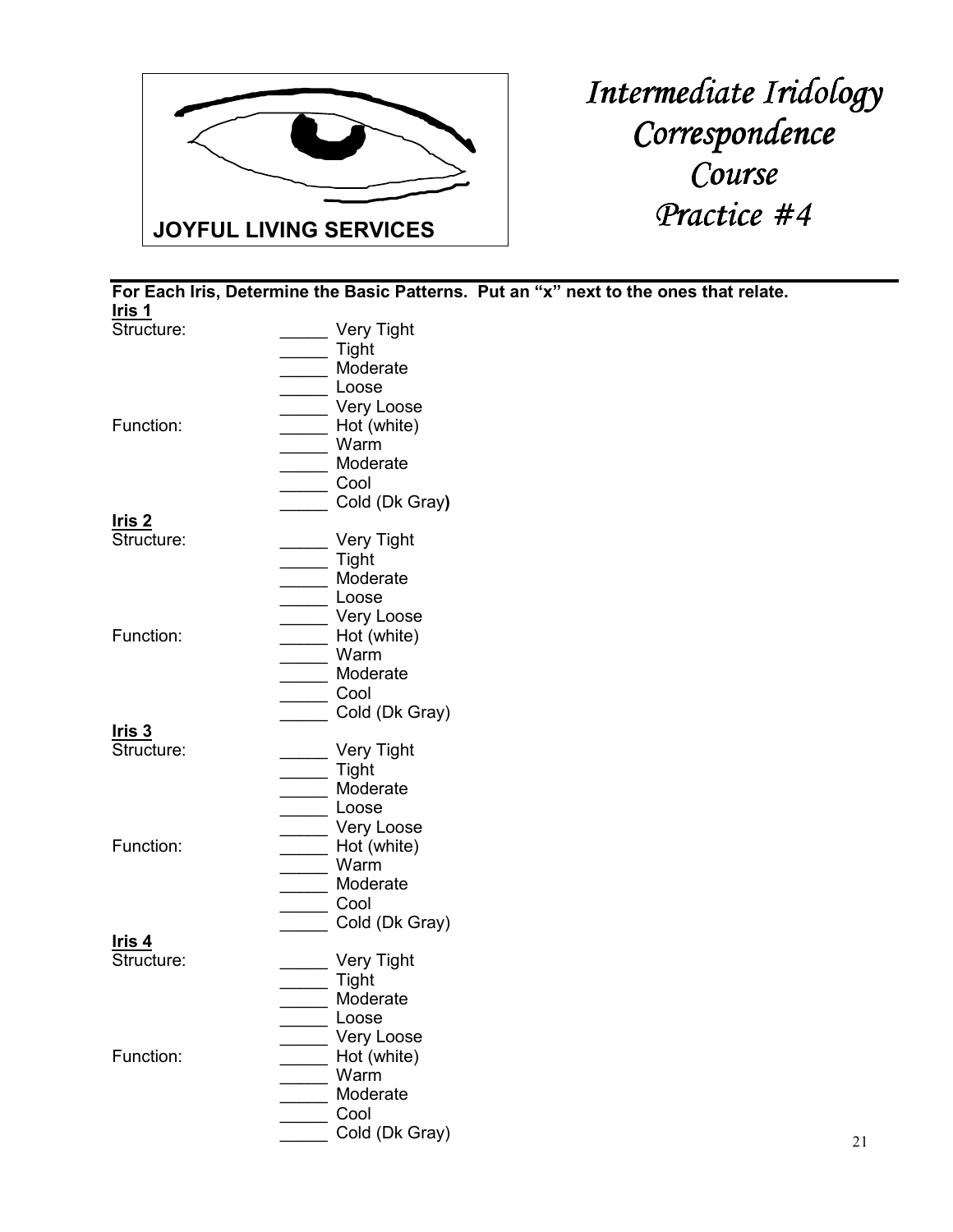

**Iris 5** Very Tight \_\_\_\_\_ Tight Moderate \_\_\_\_\_ Loose \_\_\_\_\_ Very Loose Function: The Hot (white) \_\_\_\_\_ Warm \_\_\_\_\_ Moderate \_\_\_\_\_ Cool Cold (Dk Gray) **Iris 6** Latter Very Tight \_\_\_\_\_ Tight \_\_\_\_\_ Moderate \_\_\_\_\_ Loose Function: The Contraction Contraction Contraction Contraction Contraction Contract Very Loose  $\overline{\phantom{a}}$  Hot (white) \_\_\_\_\_ Warm \_\_\_\_\_ Moderate  $\overline{\phantom{0}}$  Cool Cold (Dk Gray) **Iris 7** \_ Very Tight \_\_\_\_\_ Tight \_\_\_\_\_ Moderate \_\_\_\_\_ Loose Function: The Contraction Contraction Contraction Contraction Contraction Contract Very Loose Hot (white) \_\_\_\_\_ Warm \_\_\_\_\_ Moderate  $\overline{\phantom{0}}$  Cool \_\_\_\_\_ Cold (Dk Gray) **Iris 8** Structure: \_\_\_\_\_\_\_\_\_\_\_\_\_ Very Tight \_\_\_\_\_ Tight **Moderate**  \_\_\_\_\_ Loose Function: The Contraction Contraction Contraction Contraction Contraction Contract Very Loose Hot (white) \_\_\_\_\_ Warm \_\_\_\_\_ Moderate \_\_\_\_\_ Cool \_\_\_\_\_ Cold (Dk Gray)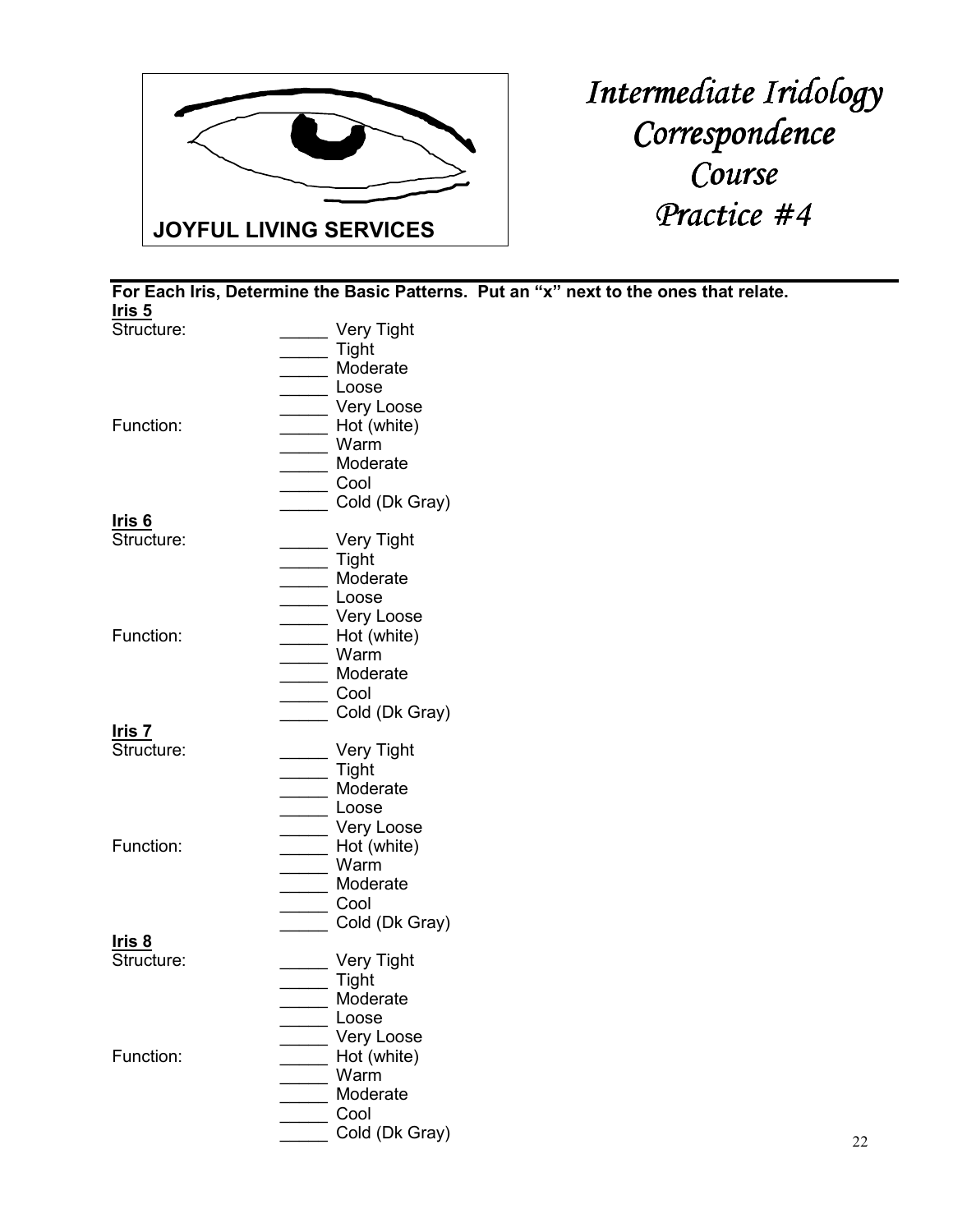

| Iris 9         |                   |
|----------------|-------------------|
| Structure:     | Very Tight        |
|                | Tight             |
|                | Moderate          |
|                | Loose             |
|                | Very Loose        |
| Function:      | Hot (white)       |
|                | Warm              |
|                | Moderate          |
|                | Cool              |
|                | Cold (Dk Gray)    |
| <u>Iris 10</u> |                   |
| Structure:     |                   |
|                | <b>Very Tight</b> |
|                | Tight             |
|                | Moderate          |
|                | Loose             |
|                | Very Loose        |
| Function:      | Hot (white)       |
|                | Warm              |
|                | Moderate          |
|                | Cool              |
|                | Cold (Dk Gray)    |
|                |                   |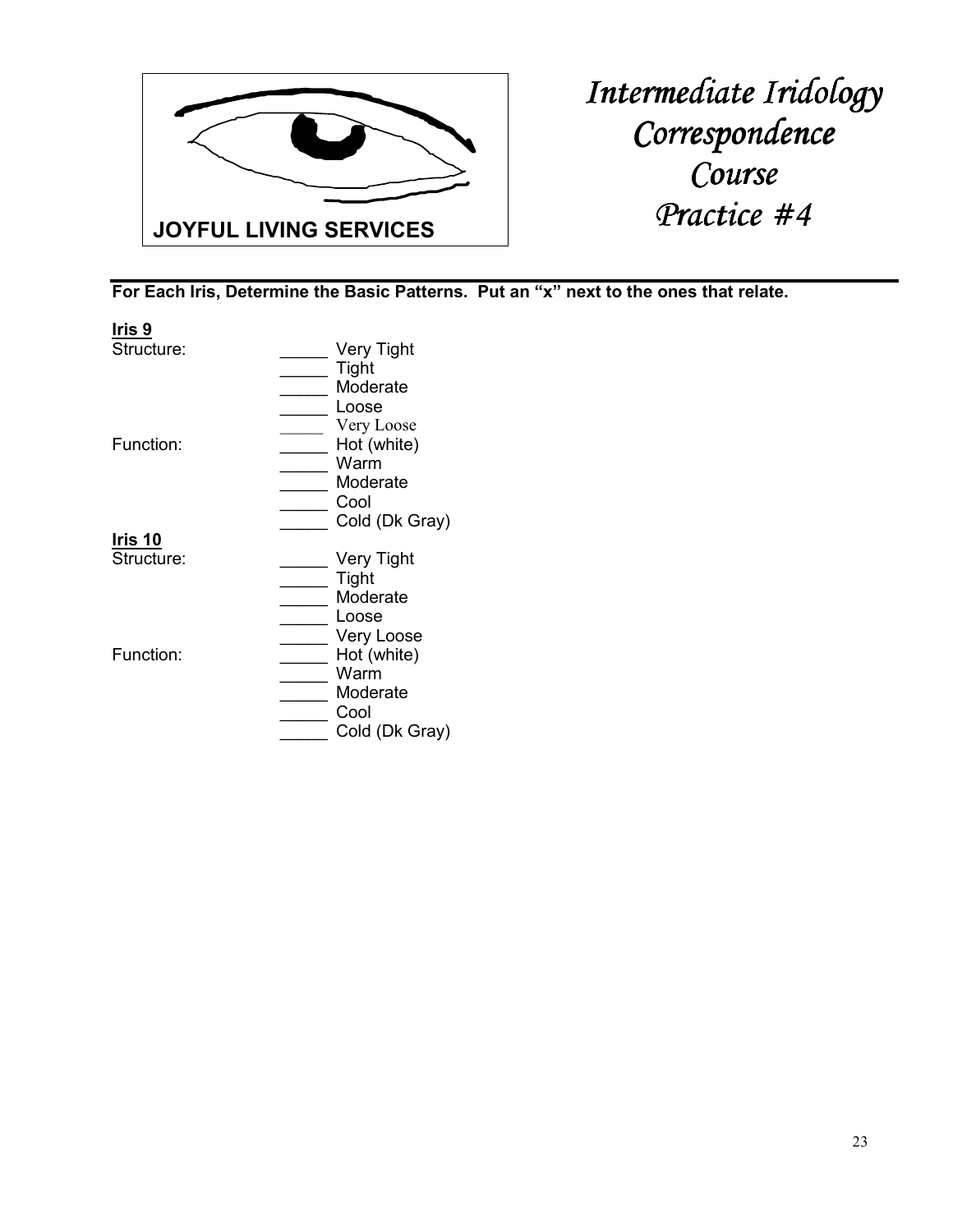

| Iris 1            |                      |
|-------------------|----------------------|
| True Color:       | <b>Pure Blue</b>     |
|                   | <b>Mixed Biliary</b> |
|                   | True Brown           |
| Colors:           | Yellow               |
|                   | Neon Orange          |
|                   | Dirty Orange         |
|                   | <b>Brown</b>         |
|                   | <b>Reddish Brown</b> |
| Iris 2            |                      |
| True Color:       | <b>Pure Blue</b>     |
|                   | <b>Mixed Biliary</b> |
|                   | <b>True Brown</b>    |
| Colors:           | Yellow               |
|                   | Neon Orange          |
|                   | Dirty Orange         |
|                   | <b>Brown</b>         |
|                   | <b>Reddish Brown</b> |
| Iris 3            |                      |
| True Color:       | <b>Pure Blue</b>     |
|                   | <b>Mixed Biliary</b> |
|                   | True Brown           |
| Colors:           | Yellow               |
|                   | Neon Orange          |
|                   | Dirty Orange         |
|                   | <b>Brown</b>         |
|                   | <b>Reddish Brown</b> |
| Iris <sub>4</sub> |                      |
| True Color:       | <b>Pure Blue</b>     |
|                   | <b>Mixed Biliary</b> |
|                   | True Brown           |
| Colors:           | Yellow               |
|                   | Neon Orange          |
|                   | Dirty Orange         |
|                   | <b>Brown</b>         |
|                   | <b>Reddish Brown</b> |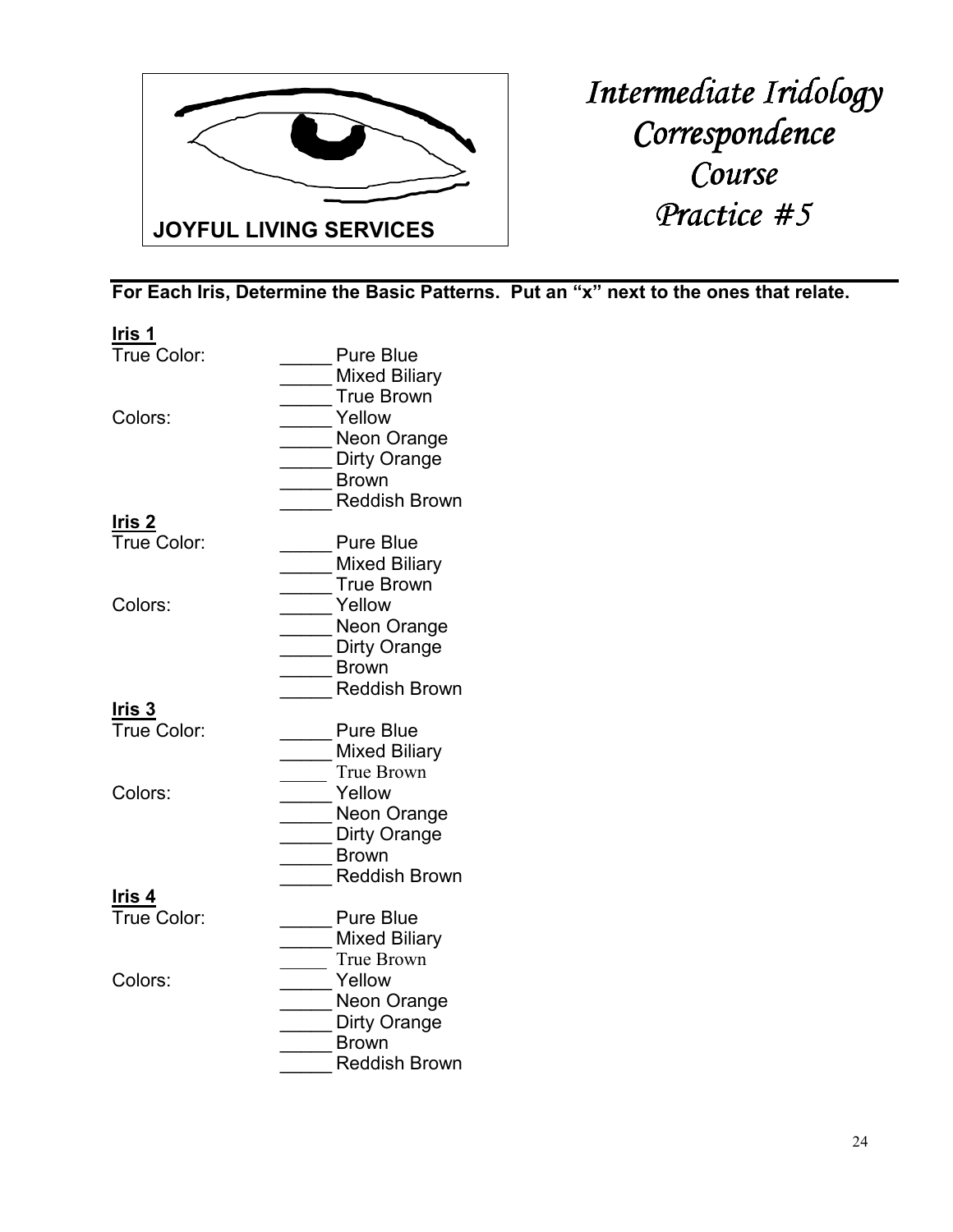

| <u>Iris 5</u>     |                                           |
|-------------------|-------------------------------------------|
| True Color:       | <b>Pure Blue</b><br><b>Mixed Biliary</b>  |
| Colors:           | True Brown<br>Yellow                      |
|                   | Neon Orange                               |
|                   | Dirty Orange                              |
|                   | <b>Brown</b><br><b>Reddish Brown</b>      |
| Iris <sub>6</sub> |                                           |
| True Color:       | <b>Pure Blue</b>                          |
|                   | <b>Mixed Biliary</b>                      |
|                   | <b>True Brown</b>                         |
| Colors:           | Yellow<br>Neon Orange                     |
|                   | Dirty Orange                              |
|                   | <b>Brown</b>                              |
|                   | <b>Reddish Brown</b>                      |
| Iris 7            |                                           |
| True Color:       | <b>Pure Blue</b>                          |
|                   | <b>Mixed Biliary</b><br><b>True Brown</b> |
| Colors:           | Yellow                                    |
|                   | Neon Orange                               |
|                   | Dirty Orange                              |
|                   | <b>Brown</b>                              |
|                   | <b>Reddish Brown</b>                      |
| Iris <sub>8</sub> |                                           |
| True Color:       | <b>Pure Blue</b>                          |
|                   | <b>Mixed Biliary</b><br>True Brown        |
| Colors:           | Yellow                                    |
|                   | Neon Orange                               |
|                   | Dirty Orange                              |
|                   | <b>Brown</b>                              |
|                   | <b>Reddish Brown</b>                      |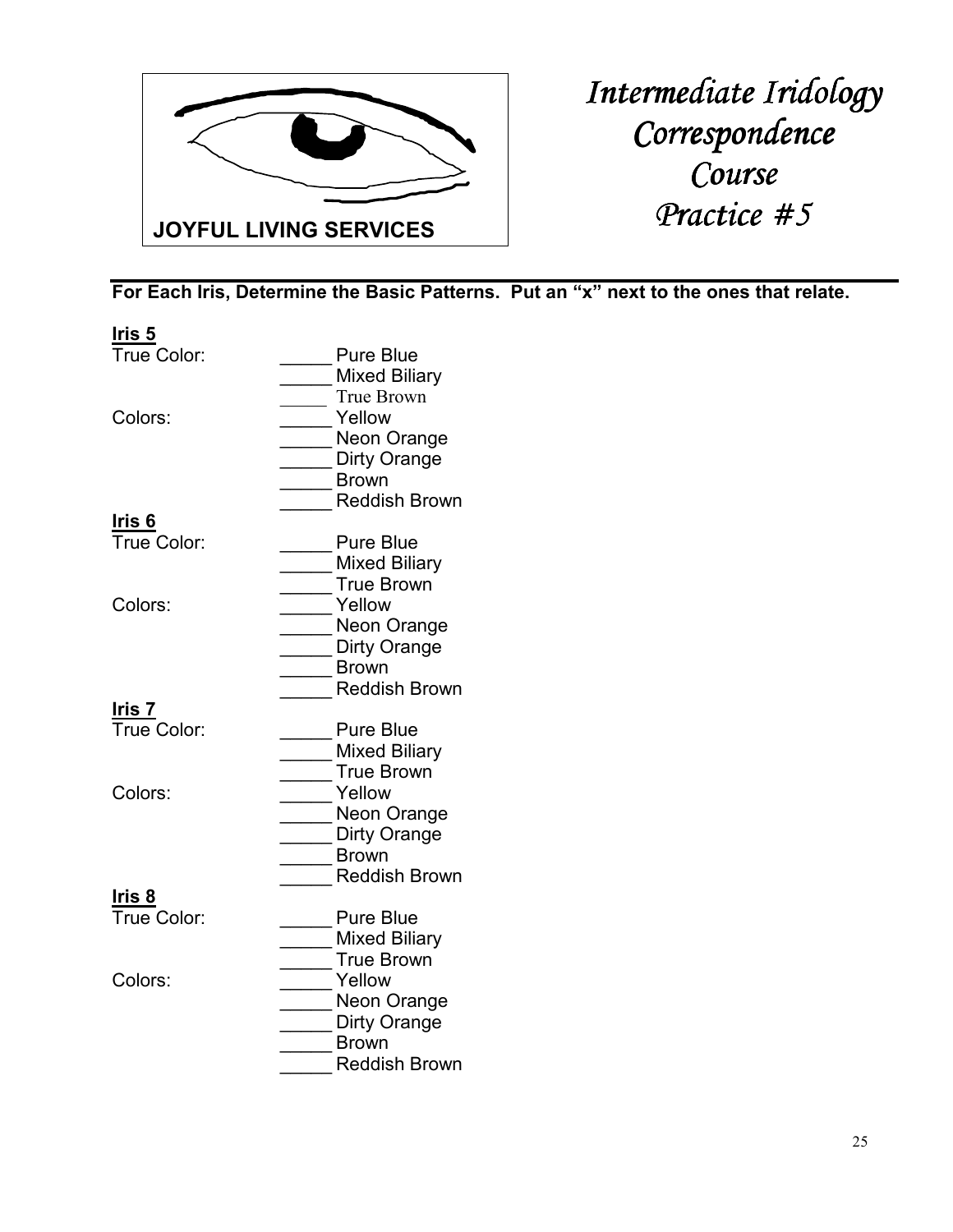

| Iris <sub>9</sub> |                      |
|-------------------|----------------------|
| True Color:       | Pure Blue            |
|                   | Mixed Biliary        |
|                   | <b>True Brown</b>    |
| Colors:           | Yellow               |
|                   | Neon Orange          |
|                   | Dirty Orange         |
|                   | Brown                |
|                   | <b>Reddish Brown</b> |
| Iris 10           |                      |
| True Color:       | Pure Blue            |
|                   | Mixed Biliary        |
|                   | <b>True Brown</b>    |
| Colors:           | Yellow               |
|                   | Neon Orange          |
|                   | Dirty Orange         |
|                   | Brown                |
|                   | <b>Reddish Brown</b> |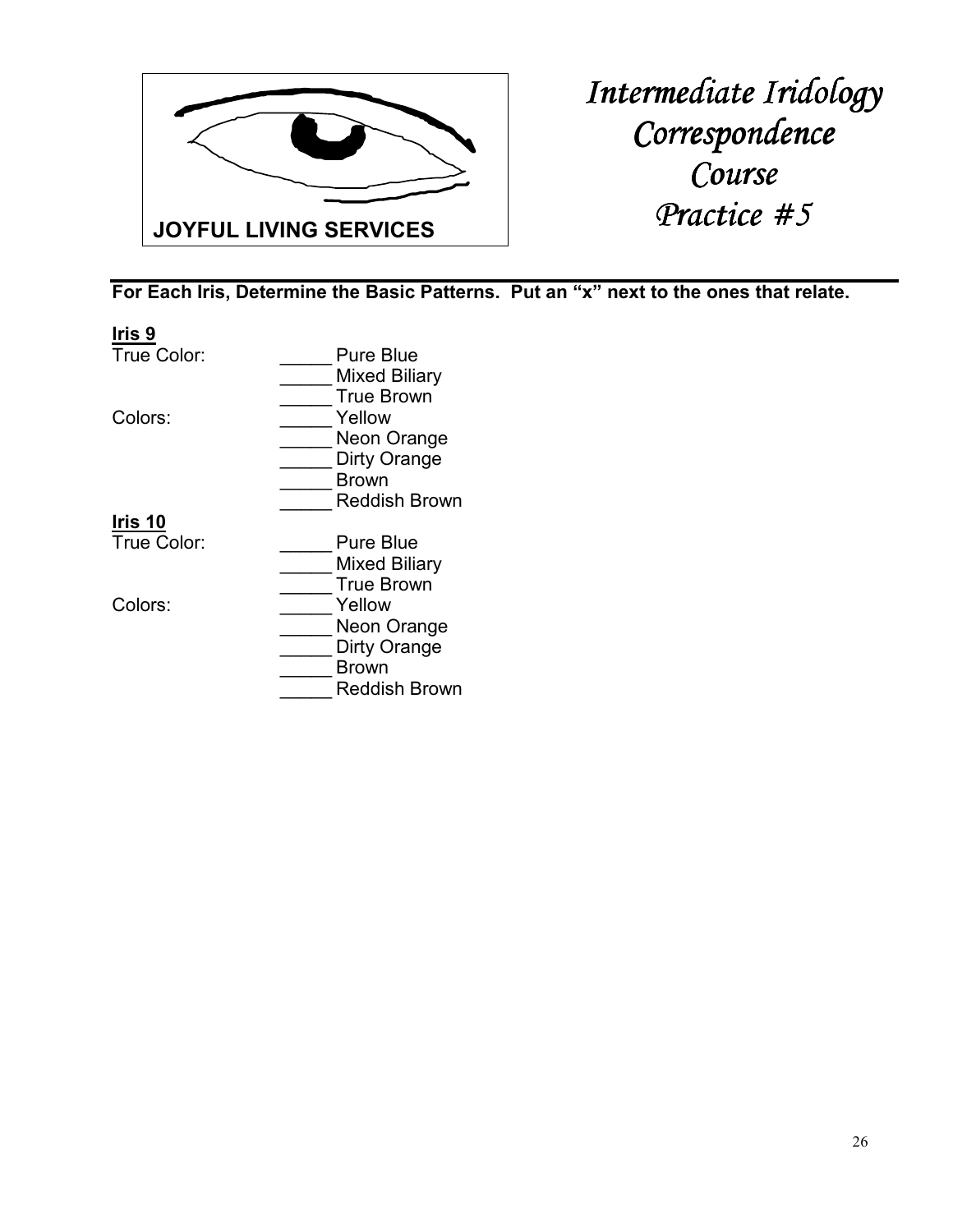

**For Each Iris, Determine the Personality (Fiber Structure) Typing. Put an "x" next to the ones that relate.** 

| I <u>ris 1</u>   |                                                                                                                                                                                                                                                       |
|------------------|-------------------------------------------------------------------------------------------------------------------------------------------------------------------------------------------------------------------------------------------------------|
| Basic:<br>Mixed: | <b>Emotional Spontaneous</b><br>Polyglandular (Daisy Petal)<br>Analytical/Thinking<br>Active/Kinesthetic (Robust)<br>Active/Kinesthetic (Neurogenic)<br>Extremist/Innovator<br>Emotional/Kinesthetic<br>Analytical/Kinesthetic<br>Emotional/Extremist |
|                  | Analytical/Extremist<br>Kinesthetic/Extremist                                                                                                                                                                                                         |
| <u> Iris 2</u>   |                                                                                                                                                                                                                                                       |
| Basic:           | <b>Emotional Spontaneous</b><br>Polyglandular (Daisy Petal)                                                                                                                                                                                           |
|                  | Analytical/Thinking<br>Active/Kinesthetic (Robust)                                                                                                                                                                                                    |
|                  | Active/Kinesthetic (Neurogenic)<br>Extremist/Innovator                                                                                                                                                                                                |
| Mixed:           | <b>Emotional/Kinesthetic</b>                                                                                                                                                                                                                          |
|                  | Analytical/Kinesthetic<br><b>Emotional/Extremist</b>                                                                                                                                                                                                  |
|                  | <b>Analytical/Extremist</b>                                                                                                                                                                                                                           |
|                  | Kinesthetic/Extremist                                                                                                                                                                                                                                 |
| Iris 3           |                                                                                                                                                                                                                                                       |
| Basic:           | <b>Emotional Spontaneous</b>                                                                                                                                                                                                                          |
|                  | Polyglandular (Daisy Petal)                                                                                                                                                                                                                           |
|                  | Analytical/Thinking                                                                                                                                                                                                                                   |
|                  | Active/Kinesthetic (Robust)                                                                                                                                                                                                                           |
|                  | Active/Kinesthetic (Neurogenic)                                                                                                                                                                                                                       |
|                  | Extremist/Innovator                                                                                                                                                                                                                                   |
| Mixed:           | Emotional/Kinesthetic                                                                                                                                                                                                                                 |
|                  | Analytical/Kinesthetic                                                                                                                                                                                                                                |
|                  | Emotional/Extremist                                                                                                                                                                                                                                   |
|                  | Analytical/Extremist                                                                                                                                                                                                                                  |
|                  | Kinesthetic/Extremist                                                                                                                                                                                                                                 |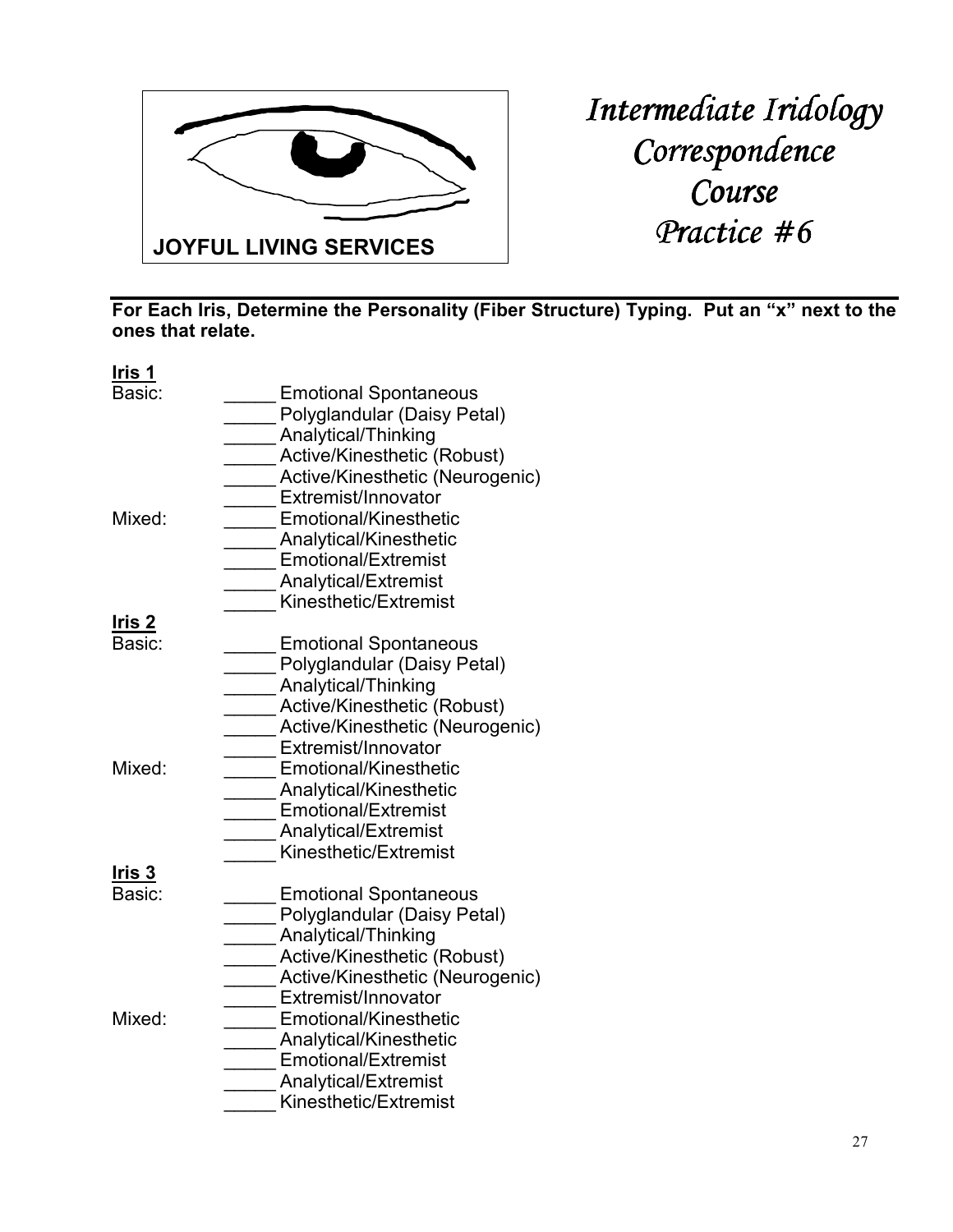

**For Each Iris, Determine the Personality (Fiber Structure) Typing. Put an "x" next to the ones that relate.** 

| Basic:<br><b>Emotional Spontaneous</b><br>Polyglandular (Daisy Petal)<br>Analytical/Thinking<br>Active/Kinesthetic (Robust)<br>Active/Kinesthetic (Neurogenic)<br>Extremist/Innovator                   |  |
|---------------------------------------------------------------------------------------------------------------------------------------------------------------------------------------------------------|--|
|                                                                                                                                                                                                         |  |
| Emotional/Kinesthetic<br>Mixed:<br><b>Analytical/Kinesthetic</b><br><b>Emotional/Extremist</b><br><b>Analytical/Extremist</b><br>Kinesthetic/Extremist                                                  |  |
| Iris 5<br>Basic:<br><b>Emotional Spontaneous</b><br>Polyglandular (Daisy Petal)<br>Analytical/Thinking<br>Active/Kinesthetic (Robust)<br>Active/Kinesthetic (Neurogenic)<br>Extremist/Innovator         |  |
| Emotional/Kinesthetic<br>Mixed:<br><b>Analytical/Kinesthetic</b><br><b>Emotional/Extremist</b><br><b>Analytical/Extremist</b><br>Kinesthetic/Extremist                                                  |  |
| Ir <u>is 6</u><br>Basic:<br><b>Emotional Spontaneous</b><br>Polyglandular (Daisy Petal)<br>Analytical/Thinking<br>Active/Kinesthetic (Robust)<br>Active/Kinesthetic (Neurogenic)<br>Extremist/Innovator |  |
| Mixed:<br>Emotional/Kinesthetic<br>Analytical/Kinesthetic<br><b>Emotional/Extremist</b><br><b>Analytical/Extremist</b><br>Kinesthetic/Extremist                                                         |  |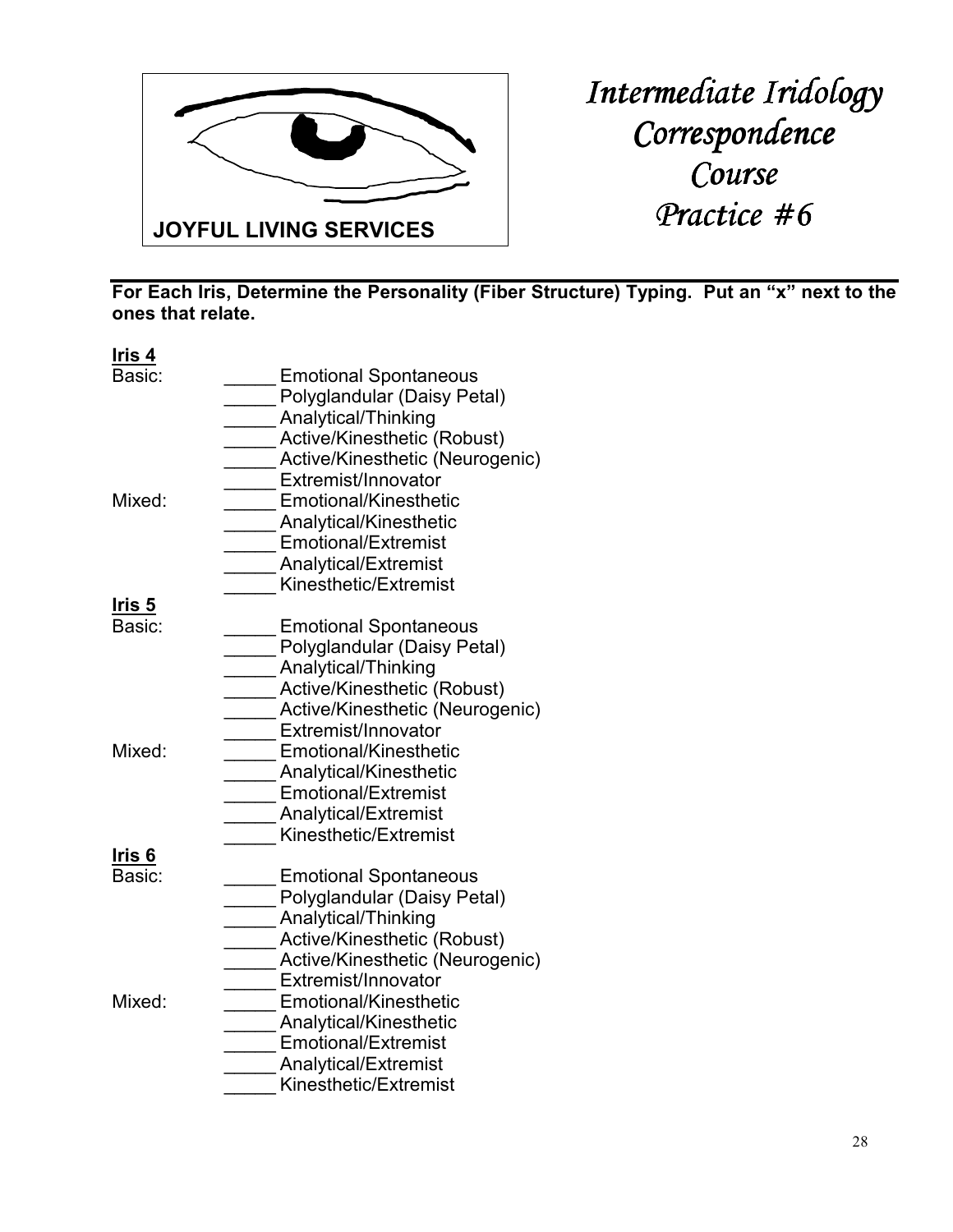

**For Each Iris, Determine the Personality (Fiber Structure) Typing. Put an "x" next to the ones that relate.**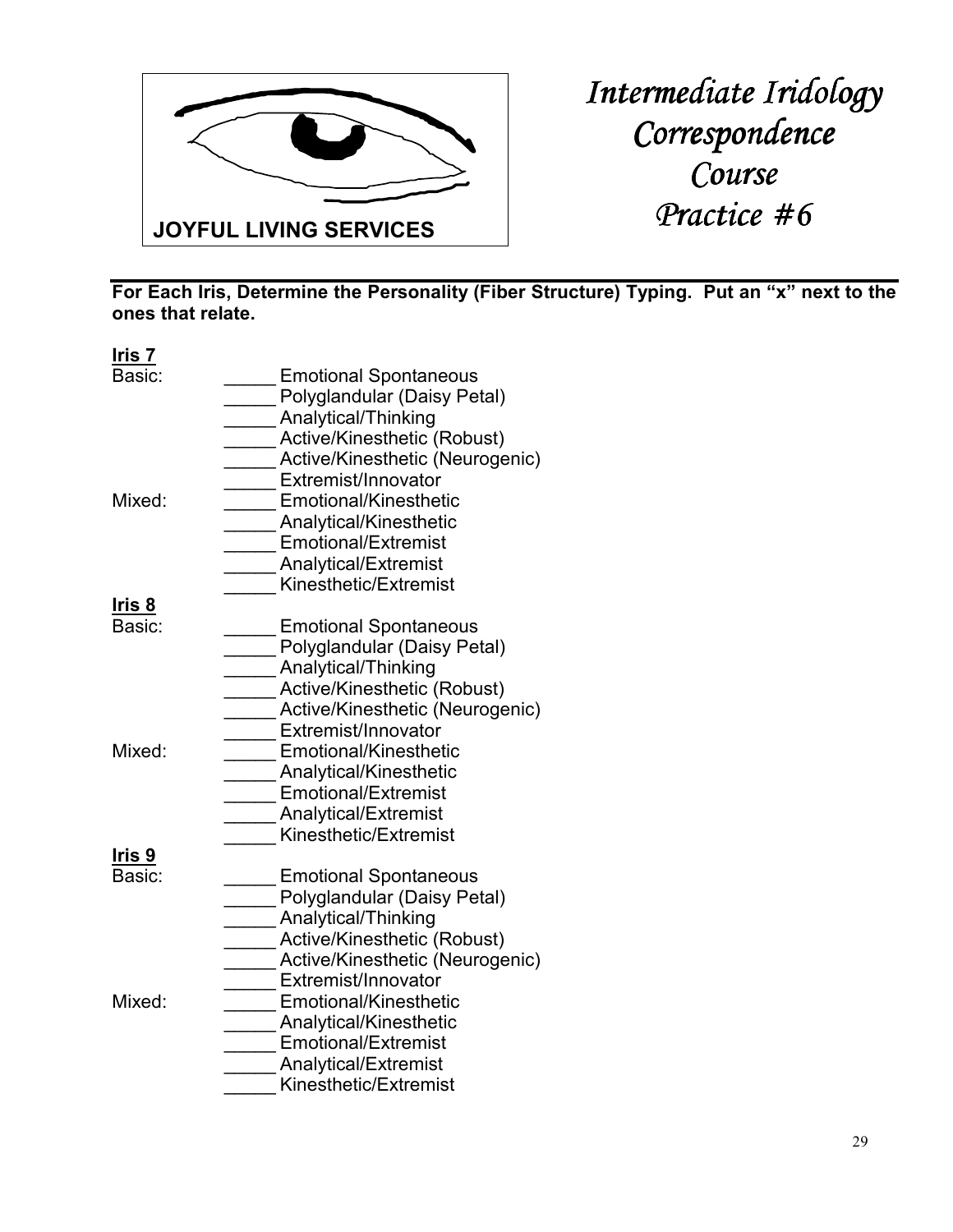

**For Each Iris, Determine the Personality (Fiber Structure) Typing. Put an "x" next to the ones that relate.** 

#### **Iris 10**

- Basic: **\_\_\_\_\_\_** Emotional Spontaneous
	- \_\_\_\_\_ Polyglandular (Daisy Petal)
	- Analytical/Thinking
	- Active/Kinesthetic (Robust)
	- Active/Kinesthetic (Neurogenic)
- Mixed: Extremist/Innovator<br>Emotional/Kinesthet Emotional/Kinesthetic

- \_\_\_\_\_ Analytical/Kinesthetic
- Emotional/Extremist
- \_\_\_\_\_ Analytical/Extremist
- \_\_\_\_\_ Kinesthetic/Extremist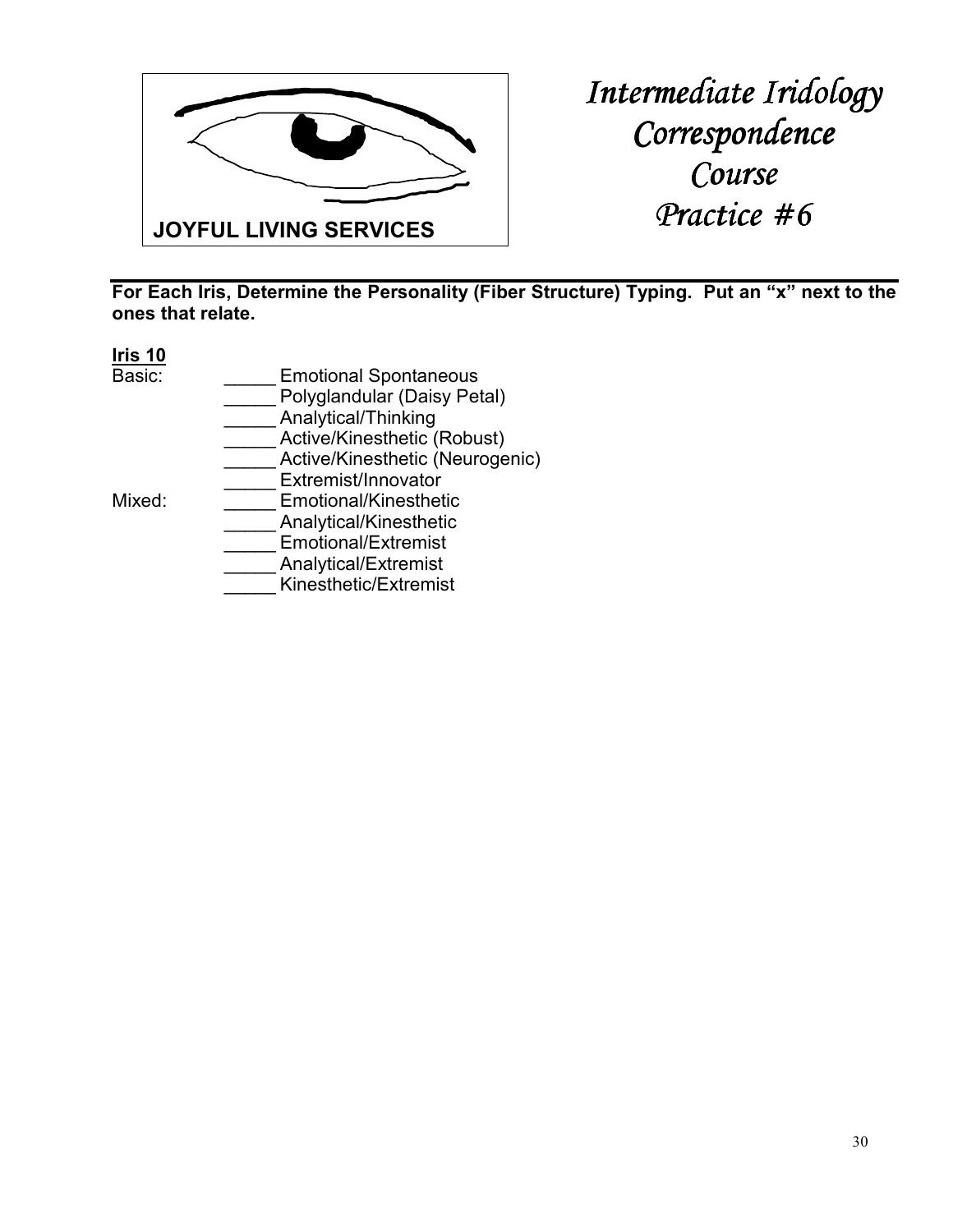

| Iris 1                     |                                   |
|----------------------------|-----------------------------------|
| <b>Closeness to Pupil:</b> | Flaccid/Atonic (Public)           |
|                            | <b>Balanced</b>                   |
|                            | Constricted/Spastic (Private)     |
| Colon Line:                | Pocketed/Spastic                  |
|                            | Indented/Strictured               |
|                            | Collapsed/Prolapsed               |
| Special Signs:             | Thick/Pronounced                  |
|                            | Thin/Washed Out                   |
|                            | <b>Discolored</b>                 |
| Dominant Side:             | <b>Right Side/Left Brain/Yang</b> |
|                            | Analytical/Male                   |
|                            | Left Side/Right Brain/Yin         |
|                            | Intuitive/Feminine                |
| <u>Iris 2</u>              |                                   |
| <b>Closeness to Pupil:</b> | Flaccid/Atonic (Public)           |
|                            | <b>Balanced</b>                   |
|                            | Constricted/Spastic (Private)     |
| Colon Line:                | Pocketed/Spastic                  |
|                            | Indented/Strictured               |
|                            | Collapsed/Prolapsed               |
| Special Signs:             | Thick/Pronounced                  |
|                            | Thin/Washed Out                   |
|                            | <b>Discolored</b>                 |
| Dominant Side:             | <b>Right Side/Left Brain/Yang</b> |
|                            | Analytical/Male                   |
|                            | Left Side/Right Brain/Yin         |
|                            | Intuitive/Feminine                |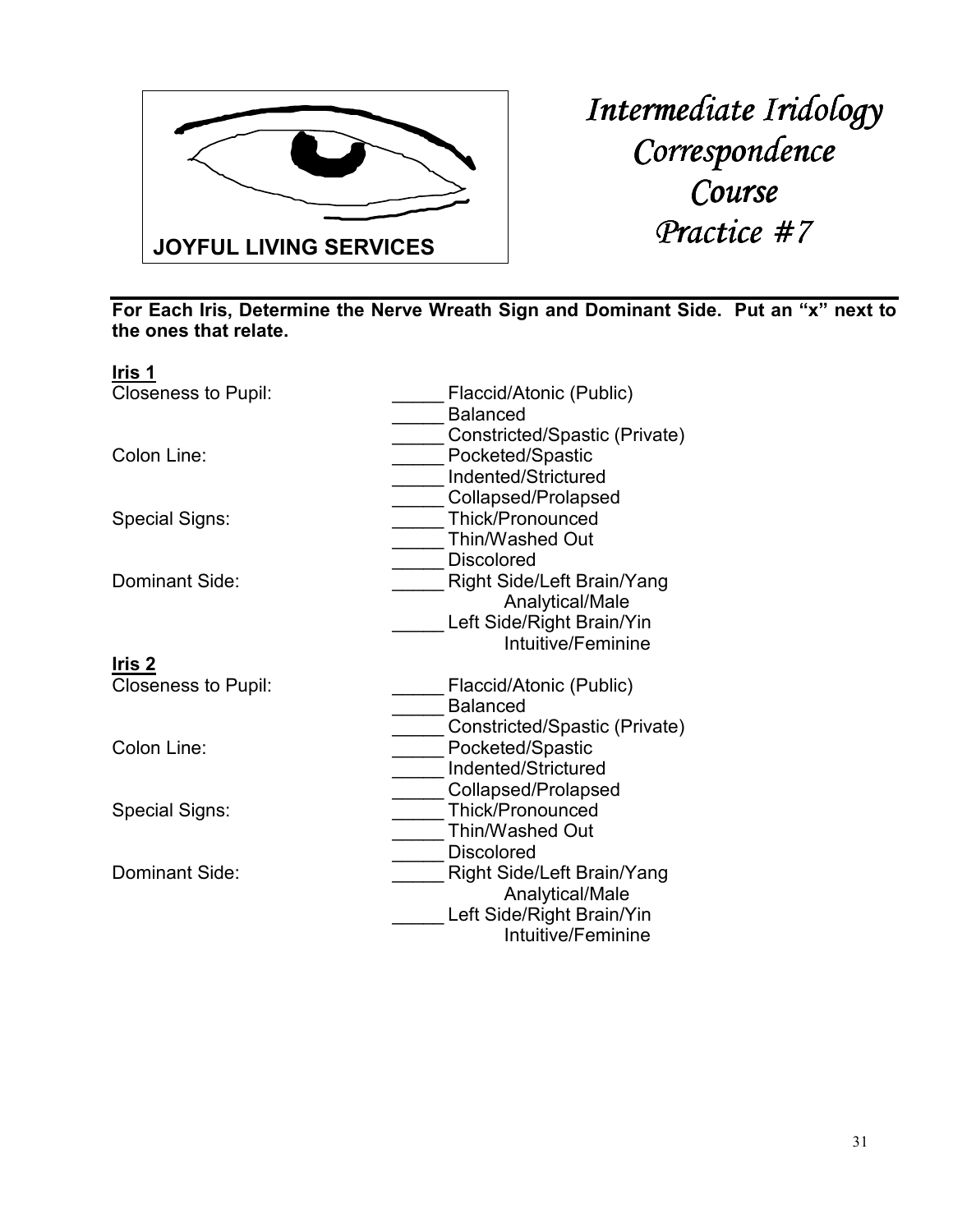

| Flaccid/Atonic (Public)<br><b>Balanced</b>                                                              |
|---------------------------------------------------------------------------------------------------------|
| Constricted/Spastic (Private)<br>Pocketed/Spastic<br>Indented/Strictured<br>Collapsed/Prolapsed         |
| Thick/Pronounced<br><b>Thin/Washed Out</b><br><b>Discolored</b>                                         |
| <b>Right Side/Left Brain/Yang</b><br>Analytical/Male<br>Left Side/Right Brain/Yin<br>Intuitive/Feminine |
|                                                                                                         |
| Flaccid/Atonic (Public)<br><b>Balanced</b>                                                              |
| Constricted/Spastic (Private)<br>Pocketed/Spastic<br>Indented/Strictured<br>Collapsed/Prolapsed         |
| <b>Thick/Pronounced</b><br>Thin/Washed Out<br><b>Discolored</b>                                         |
| Right Side/Left Brain/Yang<br>Analytical/Male<br>Left Side/Right Brain/Yin<br>Intuitive/Feminine        |
|                                                                                                         |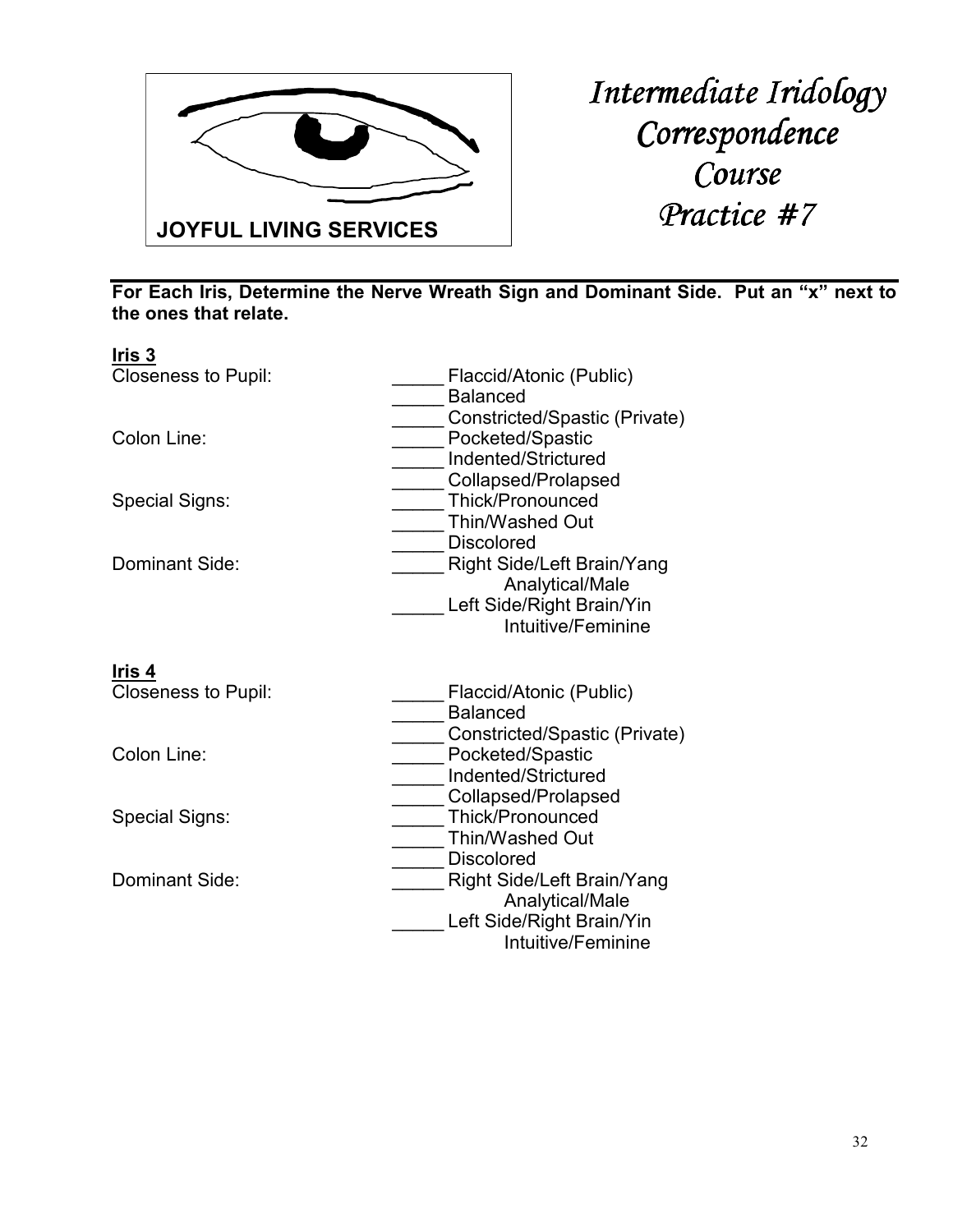

| <u>Iris 5</u>              |                                                                                                         |
|----------------------------|---------------------------------------------------------------------------------------------------------|
| <b>Closeness to Pupil:</b> | Flaccid/Atonic (Public)<br><b>Balanced</b>                                                              |
| Colon Line:                | Constricted/Spastic (Private)<br>Pocketed/Spastic<br>Indented/Strictured<br>Collapsed/Prolapsed         |
| Special Signs:             | <b>Thick/Pronounced</b><br>Thin/Washed Out<br><b>Discolored</b>                                         |
| Dominant Side:             | <b>Right Side/Left Brain/Yang</b><br>Analytical/Male<br>Left Side/Right Brain/Yin<br>Intuitive/Feminine |
| Iris 6                     |                                                                                                         |
| Closeness to Pupil:        | Flaccid/Atonic (Public)<br><b>Balanced</b><br>Constricted/Spastic (Private)                             |
| Colon Line:                | Pocketed/Spastic<br>Indented/Strictured<br>Collapsed/Prolapsed                                          |
| <b>Special Signs:</b>      | <b>Thick/Pronounced</b><br>Thin/Washed Out<br><b>Discolored</b>                                         |
| Dominant Side:             | <b>Right Side/Left Brain/Yang</b><br>Analytical/Male<br>Left Side/Right Brain/Yin<br>Intuitive/Feminine |
|                            |                                                                                                         |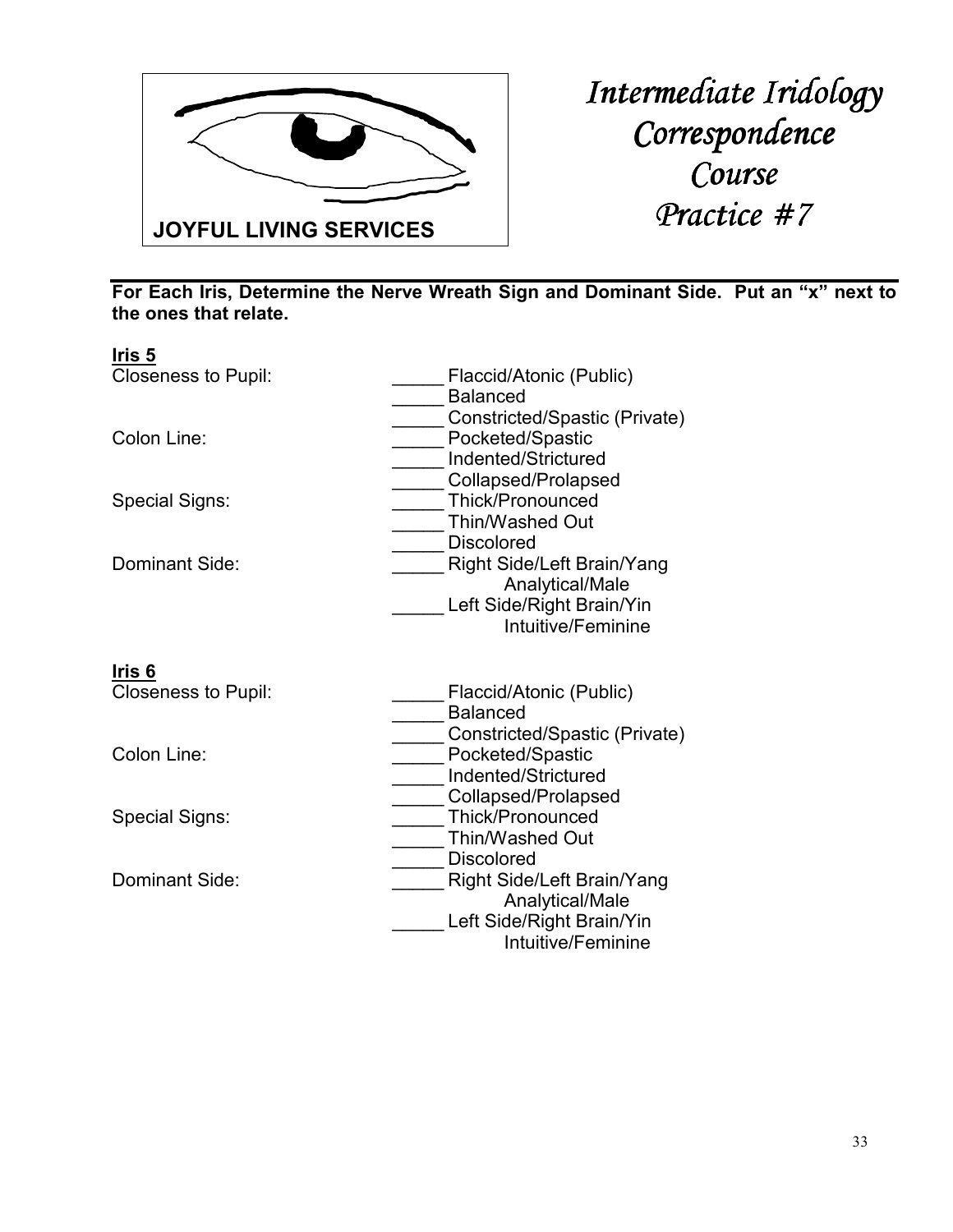

| <u>Iris 7</u>              |                                                                                                         |
|----------------------------|---------------------------------------------------------------------------------------------------------|
| <b>Closeness to Pupil:</b> | Flaccid/Atonic (Public)<br><b>Balanced</b>                                                              |
| Colon Line:                | Constricted/Spastic (Private)<br>Pocketed/Spastic<br>Indented/Strictured<br>Collapsed/Prolapsed         |
| Special Signs:             | Thick/Pronounced<br>Thin/Washed Out<br><b>Discolored</b>                                                |
| Dominant Side:             | Right Side/Left Brain/Yang<br>Analytical/Male<br>Left Side/Right Brain/Yin<br>Intuitive/Feminine        |
| Iris 8                     |                                                                                                         |
| <b>Closeness to Pupil:</b> | Flaccid/Atonic (Public)<br><b>Balanced</b><br>Constricted/Spastic (Private)                             |
| Colon Line:                | Pocketed/Spastic<br>Indented/Strictured<br>Collapsed/Prolapsed                                          |
| Special Signs:             | Thick/Pronounced<br>Thin/Washed Out<br><b>Discolored</b>                                                |
| Dominant Side:             | <b>Right Side/Left Brain/Yang</b><br>Analytical/Male<br>Left Side/Right Brain/Yin<br>Intuitive/Feminine |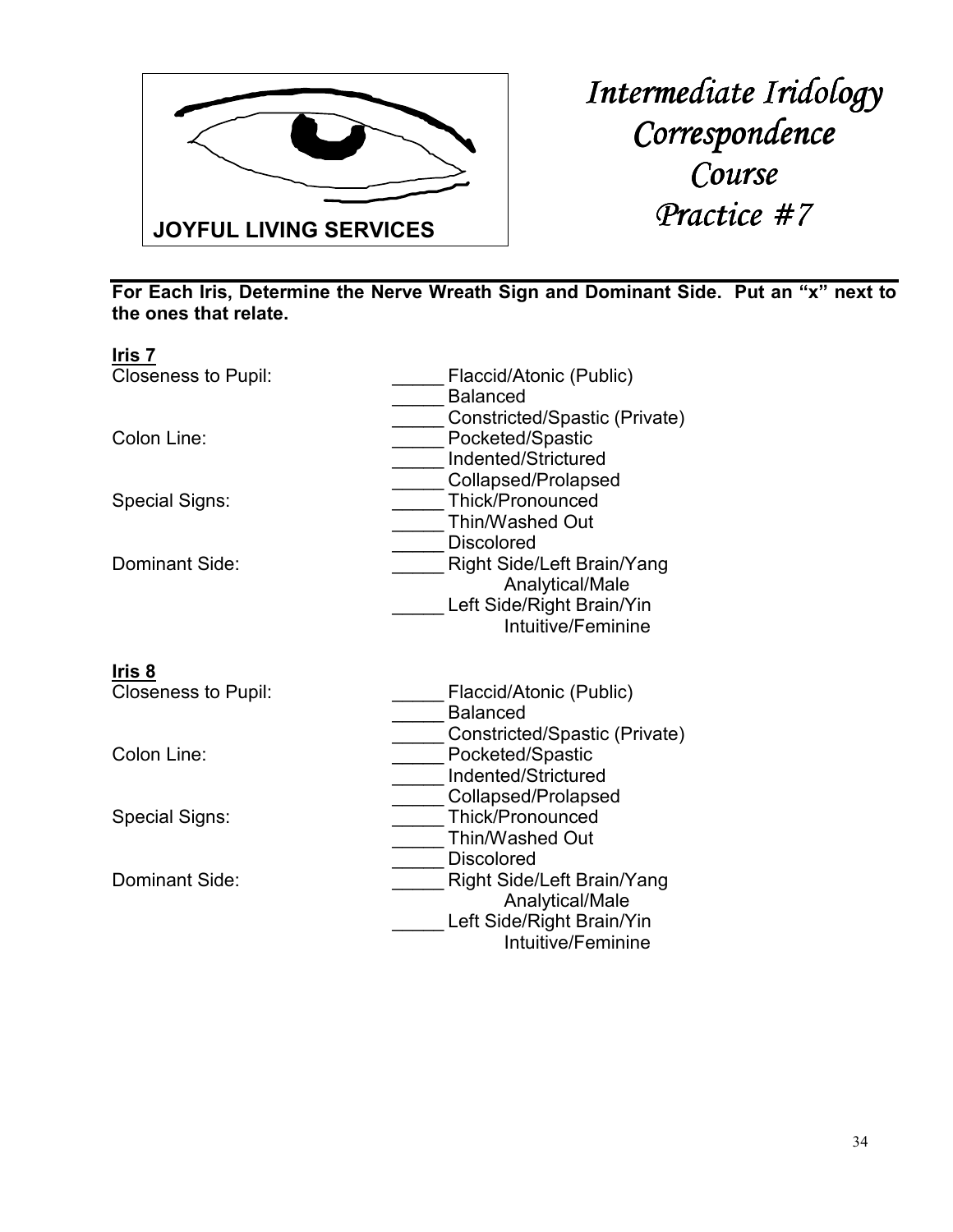

| Iris 9                     |                                                                                                         |
|----------------------------|---------------------------------------------------------------------------------------------------------|
| <b>Closeness to Pupil:</b> | Flaccid/Atonic (Public)<br><b>Balanced</b>                                                              |
| Colon Line:                | Constricted/Spastic (Private)<br>Pocketed/Spastic<br>Indented/Strictured<br>Collapsed/Prolapsed         |
| Special Signs:             | <b>Thick/Pronounced</b><br><b>Thin/Washed Out</b><br><b>Discolored</b>                                  |
| Dominant Side:             | <b>Right Side/Left Brain/Yang</b><br>Analytical/Male<br>Left Side/Right Brain/Yin<br>Intuitive/Feminine |
| Iris 10                    |                                                                                                         |
| <b>Closeness to Pupil:</b> | Flaccid/Atonic (Public)<br><b>Balanced</b>                                                              |
| Colon Line:                | Constricted/Spastic (Private)<br>Pocketed/Spastic<br>Indented/Strictured                                |
| Special Signs:             | Collapsed/Prolapsed<br>Thick/Pronounced<br><b>Thin/Washed Out</b>                                       |
| Dominant Side:             | <b>Discolored</b><br><b>Right Side/Left Brain/Yang</b><br>Analytical/Male<br>Left Side/Right Brain/Yin  |
|                            | Intuitive/Feminine                                                                                      |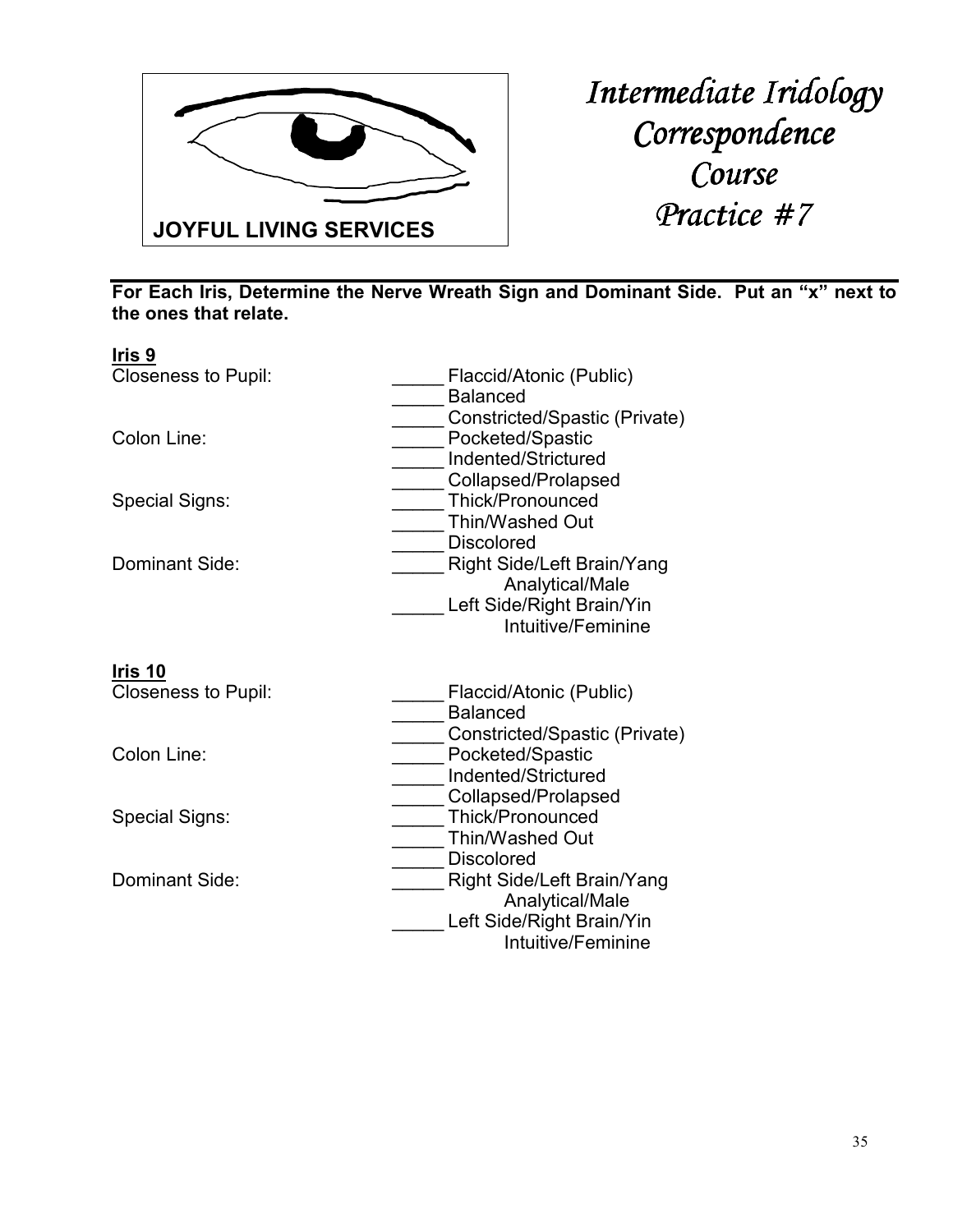

**For Each Iris, Determine Major Signs/Constitutional Subtypes. Put an "x" next to the ones that relate.** 

| <u>Iris 1</u> |                                                                                            |
|---------------|--------------------------------------------------------------------------------------------|
|               | Stomach Halo (Poor Digestive Function)                                                     |
|               | Radii Solaris (Toxic Leakage, Parasite Activity)                                           |
|               | Anxiety/Tetanic (Tension & Stress)                                                         |
|               | Uric Acid Type (Acid Eye) (Febrile-Everywhere)                                             |
|               | Lymphatic Rosary (Hydregenoid-Lymph Disturb)                                               |
|               | Lipemic (Sodium/Calcium/Cholesterol/Fatty Dep)                                             |
|               | Arcus Sinilis (Lack of Brain Circulation)                                                  |
|               | Scurf Rim (Underactive/Weakened Skin)                                                      |
|               | Fuzzy Blue Edge (Anemia in Extremities)                                                    |
| <u>Iris 2</u> |                                                                                            |
|               | Stomach Halo (Poor Digestive Function)<br>Radii Solaris (Toxic Leakage, Parasite Activity) |
|               | Anxiety/Tetanic (Tension & Stress)                                                         |
|               | Uric Acid Type (Acid Eye) (Febrile-Everywhere)                                             |
|               | Lymphatic Rosary (Hydregenoid-Lymph Disturb)                                               |
|               | Lipemic (Sodium/Calcium/Cholesterol/Fatty Dep)                                             |
|               | Arcus Sinilis (Lack of Brain Circulation)                                                  |
|               | Scurf Rim (Underactive/Weakened Skin)                                                      |
|               | <b>Fuzzy Blue Edge (Anemia in Extremities)</b>                                             |
| <u>Iris 3</u> |                                                                                            |
|               | Stomach Halo (Poor Digestive Function)                                                     |
|               | Radii Solaris (Toxic Leakage, Parasite Activity)                                           |
|               | Anxiety/Tetanic (Tension & Stress)                                                         |
|               | Uric Acid Type (Acid Eye) (Febrile-Everywhere)                                             |
|               | Lymphatic Rosary (Hydregenoid-Lymph Disturb)                                               |
|               | Lipemic (Sodium/Calcium/Cholesterol/Fatty Dep)                                             |
|               | Arcus Sinilis (Lack of Brain Circulation)                                                  |
|               | Scurf Rim (Underactive/Weakened Skin)                                                      |
|               | <b>Fuzzy Blue Edge (Anemia in Extremities)</b>                                             |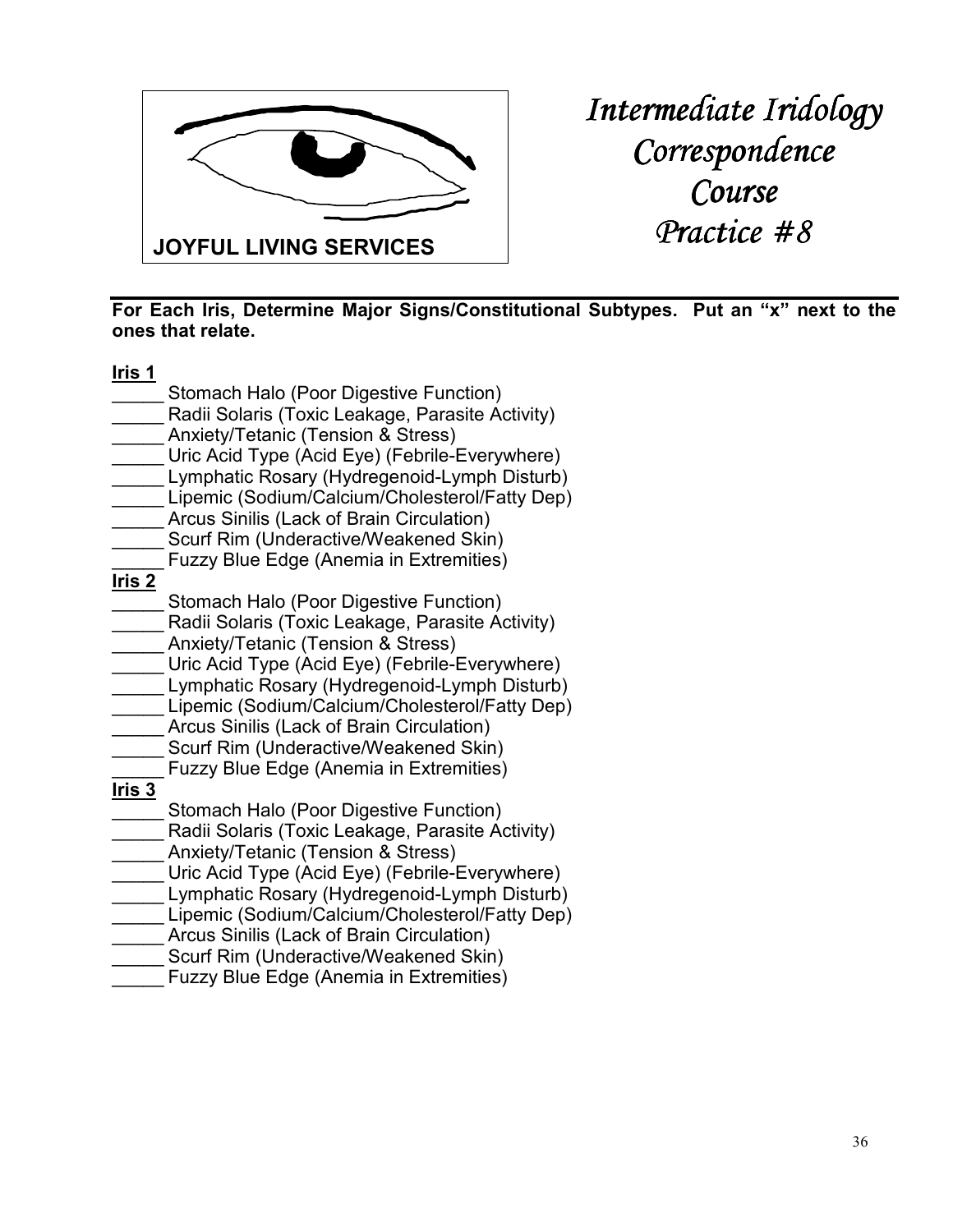

**For Each Iris, Determine Major Signs/Constitutional Subtypes. Put an "x" next to the ones that relate.** 

| <u>Iris 4</u>     |                                                  |
|-------------------|--------------------------------------------------|
|                   | Stomach Halo (Poor Digestive Function)           |
|                   | Radii Solaris (Toxic Leakage, Parasite Activity) |
|                   | Anxiety/Tetanic (Tension & Stress)               |
|                   | Uric Acid Type (Acid Eye) (Febrile-Everywhere)   |
|                   | Lymphatic Rosary (Hydregenoid-Lymph Disturb)     |
|                   | Lipemic (Sodium/Calcium/Cholesterol/Fatty Dep)   |
|                   | Arcus Sinilis (Lack of Brain Circulation)        |
|                   | Scurf Rim (Underactive/Weakened Skin)            |
|                   | <b>Fuzzy Blue Edge (Anemia in Extremities)</b>   |
| Iris <sub>5</sub> |                                                  |
|                   | Stomach Halo (Poor Digestive Function)           |
|                   | Radii Solaris (Toxic Leakage, Parasite Activity) |
|                   | Anxiety/Tetanic (Tension & Stress)               |
|                   | Uric Acid Type (Acid Eye) (Febrile-Everywhere)   |
|                   | Lymphatic Rosary (Hydregenoid-Lymph Disturb)     |
|                   | Lipemic (Sodium/Calcium/Cholesterol/Fatty Dep)   |
|                   | Arcus Sinilis (Lack of Brain Circulation)        |
|                   | Scurf Rim (Underactive/Weakened Skin)            |
|                   | <b>Fuzzy Blue Edge (Anemia in Extremities)</b>   |
| <u>Iris 6</u>     |                                                  |
|                   | Stomach Halo (Poor Digestive Function)           |
|                   | Radii Solaris (Toxic Leakage, Parasite Activity) |
|                   | Anxiety/Tetanic (Tension & Stress)               |
|                   | Uric Acid Type (Acid Eye) (Febrile-Everywhere)   |
|                   | Lymphatic Rosary (Hydregenoid-Lymph Disturb)     |
|                   | Lipemic (Sodium/Calcium/Cholesterol/Fatty Dep)   |
|                   | Arcus Sinilis (Lack of Brain Circulation)        |
|                   | Scurf Rim (Underactive/Weakened Skin)            |
|                   | <b>Fuzzy Blue Edge (Anemia in Extremities)</b>   |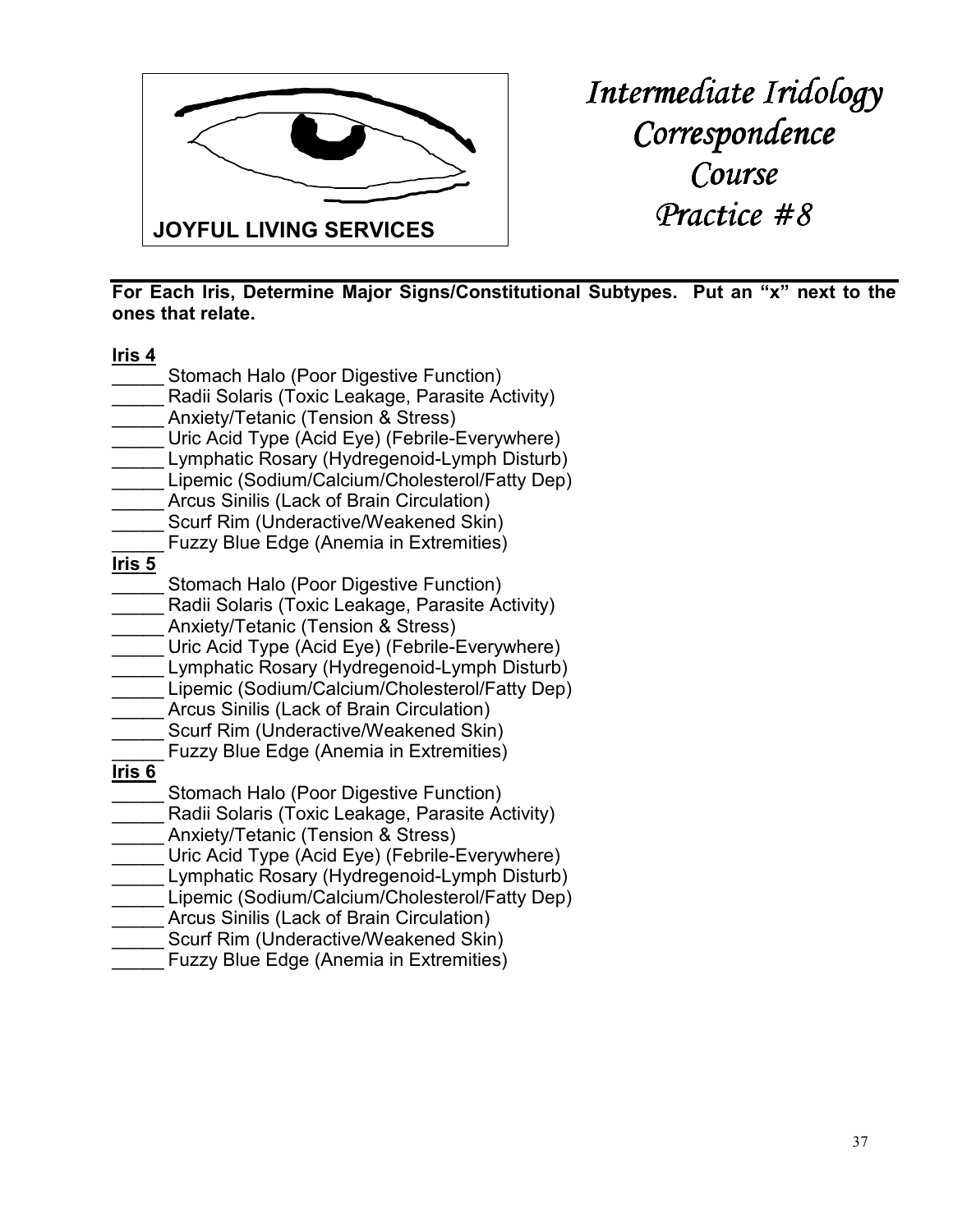

**For Each Iris, Determine Major Signs/Constitutional Subtypes. Put an "x" next to the ones that relate.** 

| <u>Iris 7</u> |                                                  |
|---------------|--------------------------------------------------|
|               | Stomach Halo (Poor Digestive Function)           |
|               | Radii Solaris (Toxic Leakage, Parasite Activity) |
|               | Anxiety/Tetanic (Tension & Stress)               |
|               | Uric Acid Type (Acid Eye) (Febrile-Everywhere)   |
|               | Lymphatic Rosary (Hydregenoid-Lymph Disturb)     |
|               | Lipemic (Sodium/Calcium/Cholesterol/Fatty Dep)   |
|               | Arcus Sinilis (Lack of Brain Circulation)        |
|               | Scurf Rim (Underactive/Weakened Skin)            |
|               | <b>Fuzzy Blue Edge (Anemia in Extremities)</b>   |
| Iris 8        |                                                  |
|               | Stomach Halo (Poor Digestive Function)           |
|               | Radii Solaris (Toxic Leakage, Parasite Activity) |
|               | Anxiety/Tetanic (Tension & Stress)               |
|               | Uric Acid Type (Acid Eye) (Febrile-Everywhere)   |
|               | Lymphatic Rosary (Hydregenoid-Lymph Disturb)     |
|               | Lipemic (Sodium/Calcium/Cholesterol/Fatty Dep)   |
|               | Arcus Sinilis (Lack of Brain Circulation)        |
|               | Scurf Rim (Underactive/Weakened Skin)            |
|               | <b>Fuzzy Blue Edge (Anemia in Extremities)</b>   |
| <u>Iris 9</u> |                                                  |
|               | Stomach Halo (Poor Digestive Function)           |
|               | Radii Solaris (Toxic Leakage, Parasite Activity) |
|               | Anxiety/Tetanic (Tension & Stress)               |
|               | Uric Acid Type (Acid Eye) (Febrile-Everywhere)   |
|               | Lymphatic Rosary (Hydregenoid-Lymph Disturb)     |
|               | Lipemic (Sodium/Calcium/Cholesterol/Fatty Dep)   |
|               | Arcus Sinilis (Lack of Brain Circulation)        |
|               | Scurf Rim (Underactive/Weakened Skin)            |
|               | <b>Fuzzy Blue Edge (Anemia in Extremities)</b>   |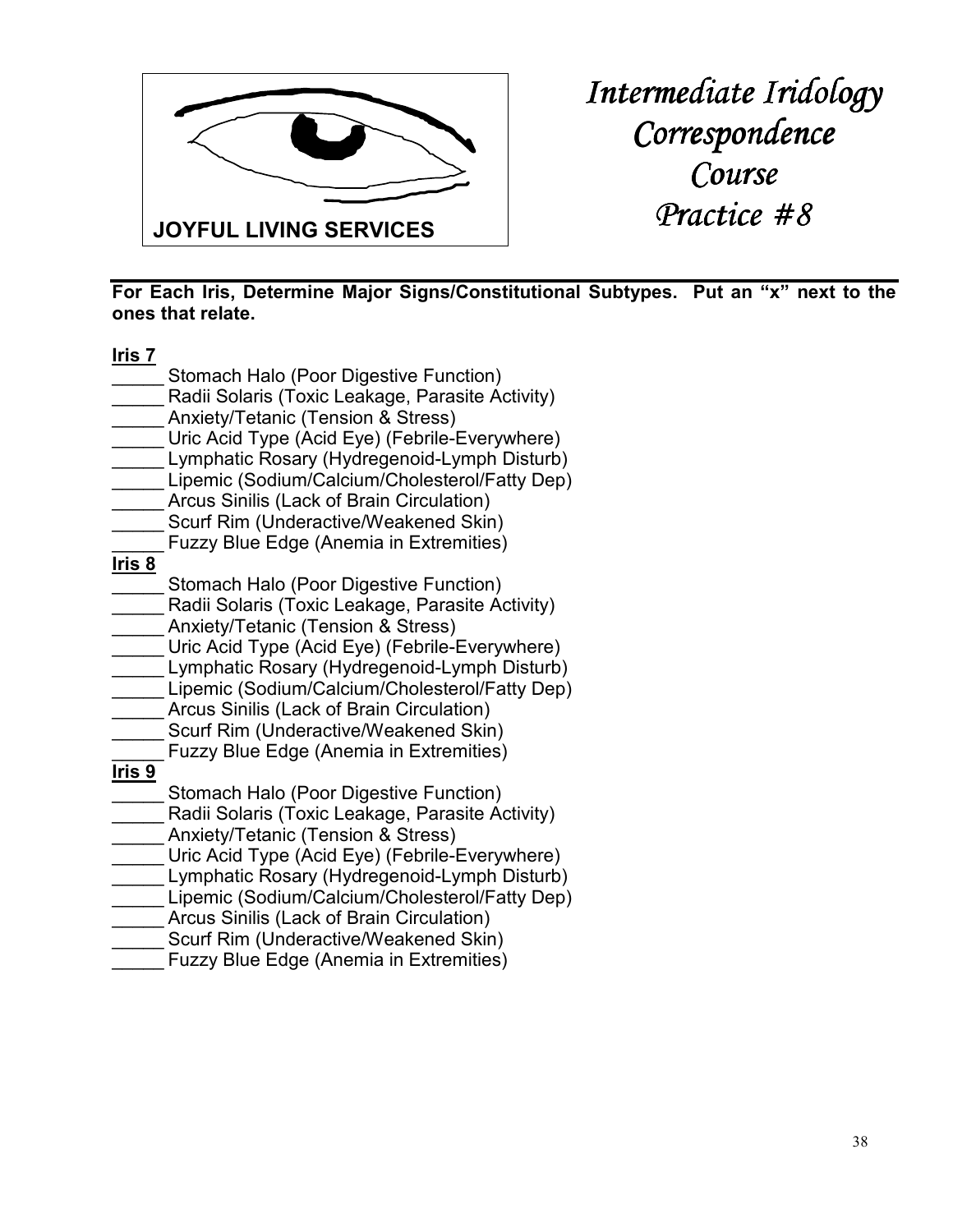

**For Each Iris, Determine Major Signs/Constitutional Subtypes. Put an "x" next to the ones that relate.** 

#### **Iris 10**

- Stomach Halo (Poor Digestive Function) Radii Solaris (Toxic Leakage, Parasite Activity) Anxiety/Tetanic (Tension & Stress) Uric Acid Type (Acid Eye) (Febrile-Everywhere) Lymphatic Rosary (Hydregenoid-Lymph Disturb) Lipemic (Sodium/Calcium/Cholesterol/Fatty Dep) Arcus Sinilis (Lack of Brain Circulation) Scurf Rim (Underactive/Weakened Skin)
- Fuzzy Blue Edge (Anemia in Extremities)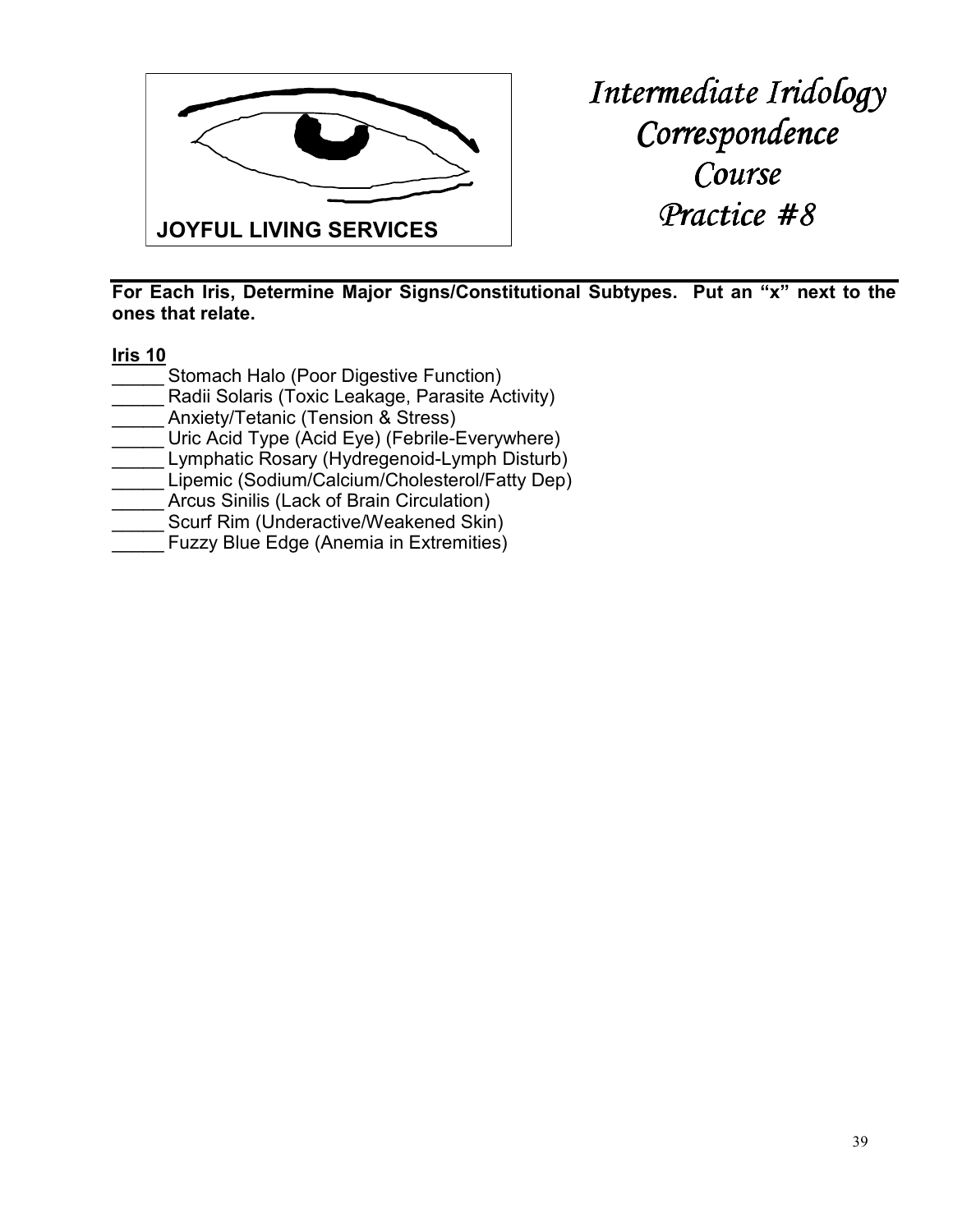

| Iris 1            |                                                       |
|-------------------|-------------------------------------------------------|
|                   | Open Lacuna                                           |
|                   | <b>Closed Lacuna</b>                                  |
|                   | Psora                                                 |
|                   | <b>Transversals</b>                                   |
|                   | Red Lines in Iris                                     |
|                   | <b>Red Lines in Whites</b>                            |
|                   | <b>Fatty Deposits in Whites</b>                       |
|                   | Honeycomb Lacuna                                      |
|                   | <b>Ribleaf Lacuna</b>                                 |
|                   | Stair Step Lacuna                                     |
|                   | <b>Sinus Congestion</b>                               |
|                   | <b>Glasses or Contacts</b>                            |
| <u>Iris 2</u>     |                                                       |
|                   | Open Lacuna                                           |
|                   | <b>Closed Lacuna</b>                                  |
|                   | Psora                                                 |
|                   | <b>Transversals</b>                                   |
|                   | Red Lines in Iris<br><b>Red Lines in Whites</b>       |
|                   | <b>Fatty Deposits in Whites</b>                       |
|                   | Honeycomb Lacuna                                      |
|                   | <b>Ribleaf Lacuna</b>                                 |
|                   | Stair Step Lacuna                                     |
|                   | <b>Sinus Congestion</b>                               |
|                   | <b>Glasses or Contacts</b>                            |
| Iris <sub>3</sub> |                                                       |
|                   | Open Lacuna                                           |
|                   | Closed Lacuna                                         |
|                   | Psora                                                 |
|                   | <b>Transversals</b>                                   |
|                   | Red Lines in Iris                                     |
|                   | <b>Red Lines in Whites</b>                            |
|                   | <b>Fatty Deposits in Whites</b>                       |
|                   | Honeycomb Lacuna                                      |
|                   | <b>Ribleaf Lacuna</b>                                 |
|                   | Stair Step Lacuna                                     |
|                   | <b>Sinus Congestion</b><br><b>Glasses or Contacts</b> |
|                   |                                                       |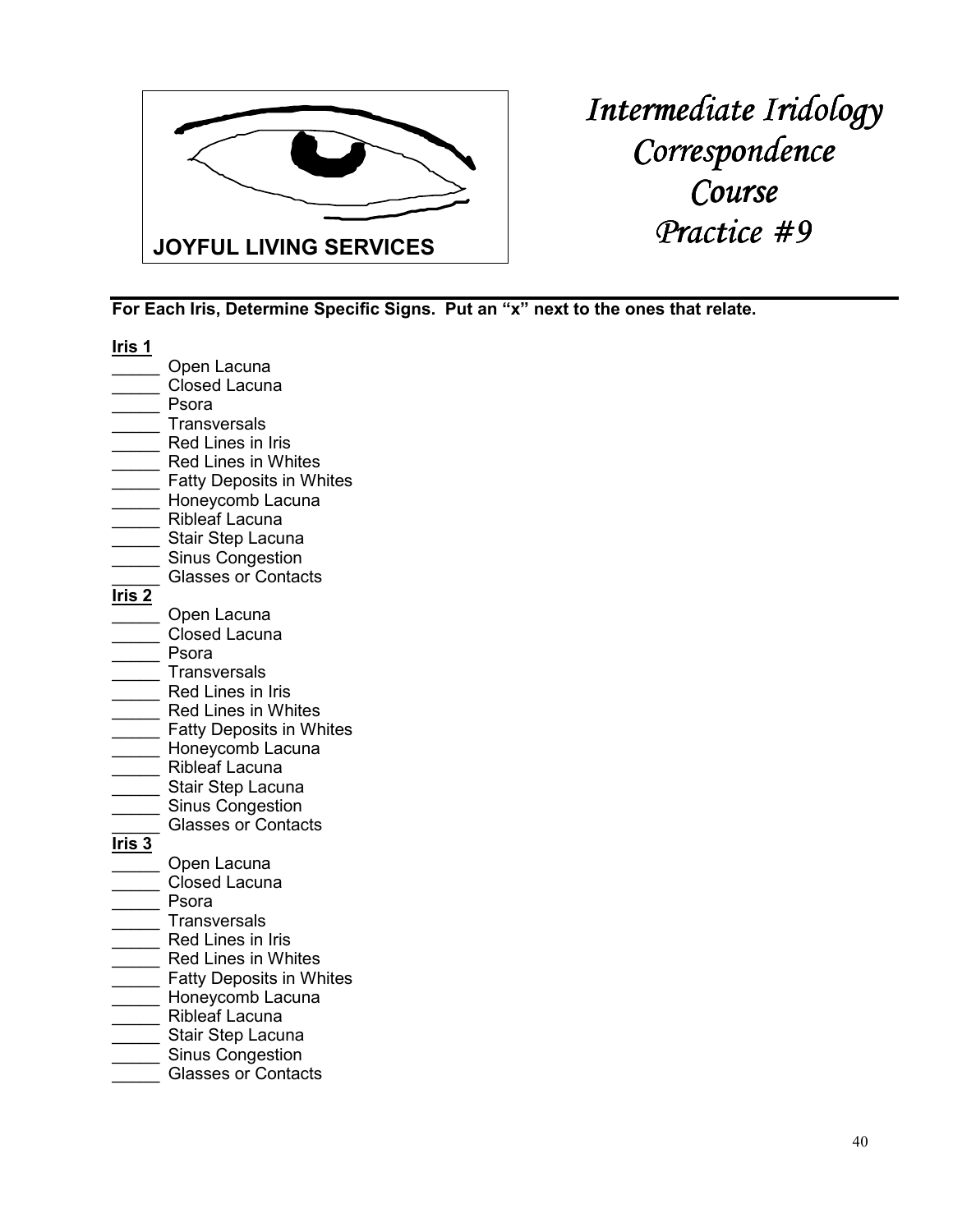

| lris 4        |                                          |
|---------------|------------------------------------------|
|               | Open Lacuna                              |
|               | <b>Closed Lacuna</b>                     |
|               | Psora                                    |
|               | <b>Transversals</b>                      |
|               | Red Lines in Iris                        |
|               | <b>Red Lines in Whites</b>               |
|               | <b>Fatty Deposits in Whites</b>          |
|               | Honeycomb Lacuna                         |
|               | <b>Ribleaf Lacuna</b>                    |
|               | Stair Step Lacuna                        |
|               | <b>Sinus Congestion</b>                  |
|               | <b>Glasses or Contacts</b>               |
| <u>Iris 5</u> |                                          |
|               | Open Lacuna                              |
|               | <b>Closed Lacuna</b>                     |
|               | Psora                                    |
|               | <b>Transversals</b>                      |
|               | <b>Red Lines in Iris</b>                 |
|               | <b>Red Lines in Whites</b>               |
|               | <b>Fatty Deposits in Whites</b>          |
|               | Honeycomb Lacuna                         |
|               | <b>Ribleaf Lacuna</b>                    |
|               | Stair Step Lacuna                        |
|               | <b>Sinus Congestion</b>                  |
|               | <b>Glasses or Contacts</b>               |
| Iris 6        |                                          |
|               | Open Lacuna                              |
|               | <b>Closed Lacuna</b>                     |
|               | Psora                                    |
|               | <b>Transversals</b><br>Red Lines in Iris |
|               | <b>Red Lines in Whites</b>               |
|               | <b>Fatty Deposits in Whites</b>          |
|               | Honeycomb Lacuna                         |
|               | <b>Ribleaf Lacuna</b>                    |
|               | Stair Step Lacuna                        |
|               | <b>Sinus Congestion</b>                  |
|               | <b>Glasses or Contacts</b>               |
|               |                                          |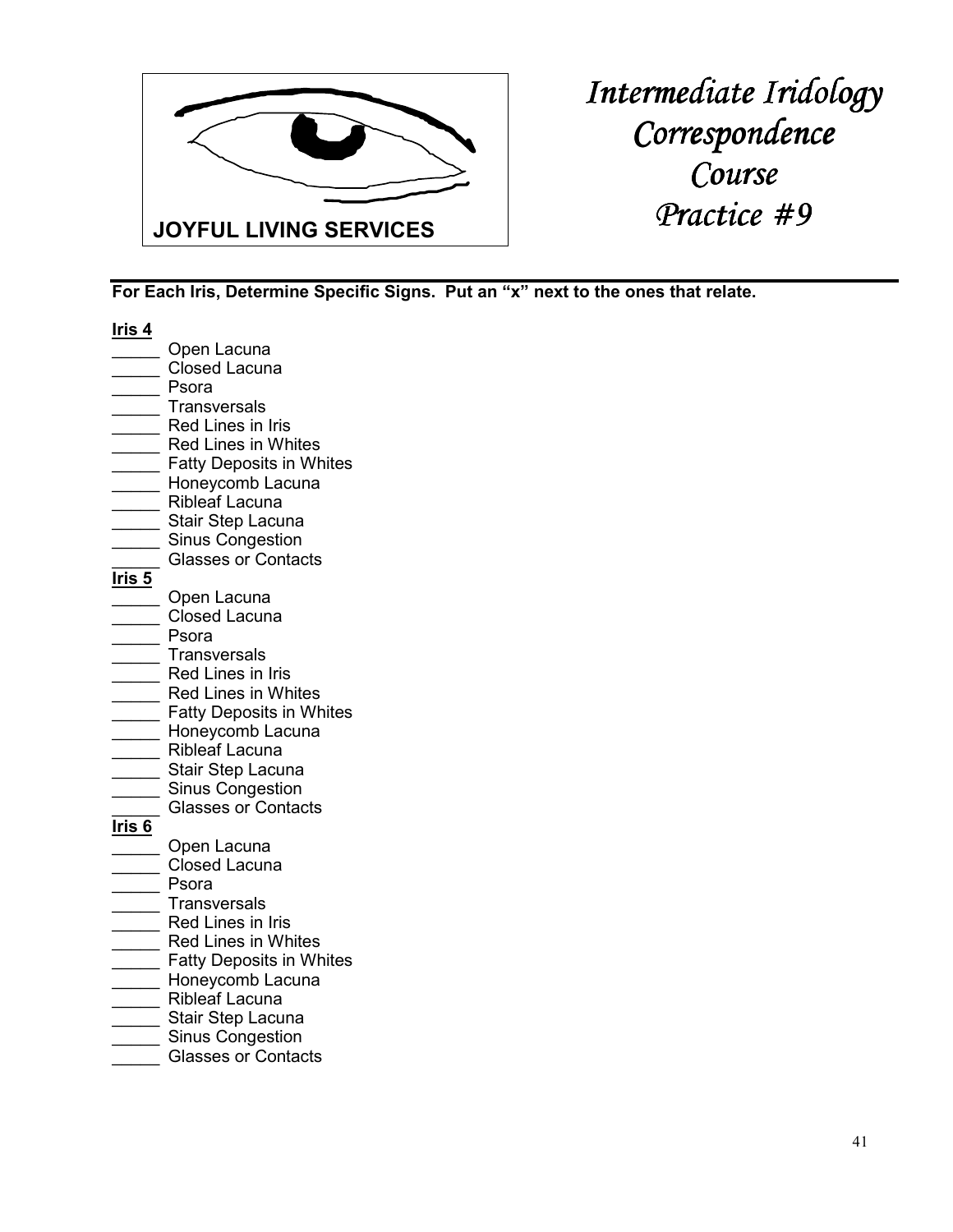

| <u> Iris 7</u> |                                                     |
|----------------|-----------------------------------------------------|
|                | Open Lacuna                                         |
|                | <b>Closed Lacuna</b>                                |
|                | Psora                                               |
|                | <b>Transversals</b>                                 |
|                | Red Lines in Iris                                   |
|                | <b>Red Lines in Whites</b>                          |
|                | <b>Fatty Deposits in Whites</b>                     |
|                | Honeycomb Lacuna                                    |
|                | Ribleaf Lacuna                                      |
|                | Stair Step Lacuna                                   |
|                | <b>Sinus Congestion</b>                             |
|                | <b>Glasses or Contacts</b>                          |
| <u>Iris 8</u>  |                                                     |
|                | Open Lacuna                                         |
|                | <b>Closed Lacuna</b>                                |
|                | Psora                                               |
|                | <b>Transversals</b>                                 |
|                | Red Lines in Iris                                   |
|                | <b>Red Lines in Whites</b>                          |
|                | <b>Fatty Deposits in Whites</b>                     |
|                | Honeycomb Lacuna                                    |
|                | <b>Ribleaf Lacuna</b>                               |
|                | Stair Step Lacuna                                   |
|                | <b>Sinus Congestion</b>                             |
|                | <b>Glasses or Contacts</b>                          |
| <u>Iris 9</u>  |                                                     |
|                | Open Lacuna                                         |
|                | <b>Closed Lacuna</b>                                |
|                | Psora                                               |
|                | <b>Transversals</b>                                 |
|                | Red Lines in Iris<br>Red Lines in Whites            |
|                |                                                     |
|                | <b>Fatty Deposits in Whites</b><br>Honeycomb Lacuna |
|                | <b>Ribleaf Lacuna</b>                               |
|                | Stair Step Lacuna                                   |
|                | <b>Sinus Congestion</b>                             |
|                | <b>Glasses or Contacts</b>                          |
|                |                                                     |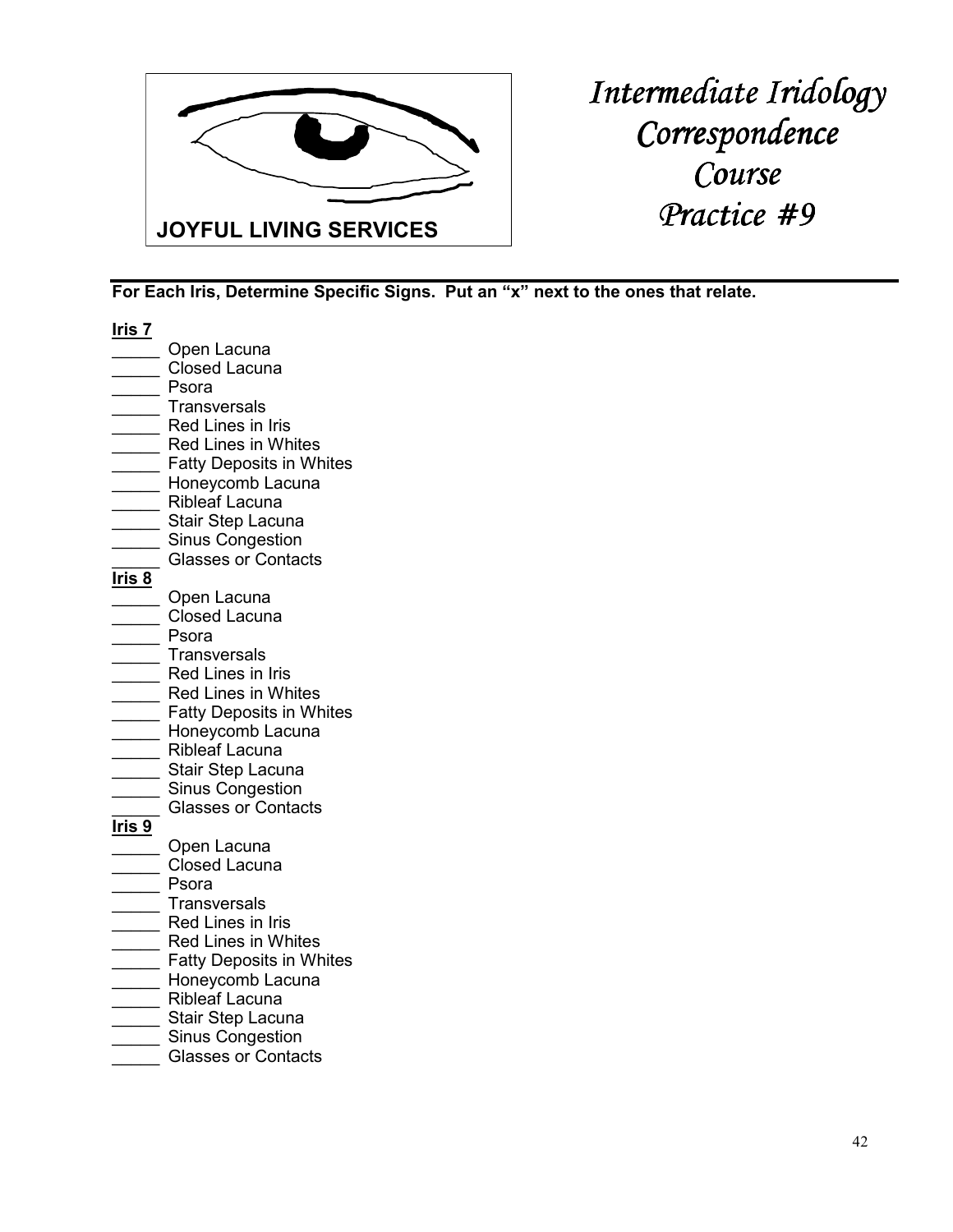

| Iris 10 |                                 |
|---------|---------------------------------|
|         | Open Lacuna                     |
|         | <b>Closed Lacuna</b>            |
|         | Psora                           |
|         | <b>Transversals</b>             |
|         | Red Lines in Iris               |
|         | <b>Red Lines in Whites</b>      |
|         | <b>Fatty Deposits in Whites</b> |
|         | Honeycomb Lacuna                |
|         | <b>Ribleaf Lacuna</b>           |
|         | Stair Step Lacuna               |
|         | <b>Sinus Congestion</b>         |
|         | <b>Glasses or Contacts</b>      |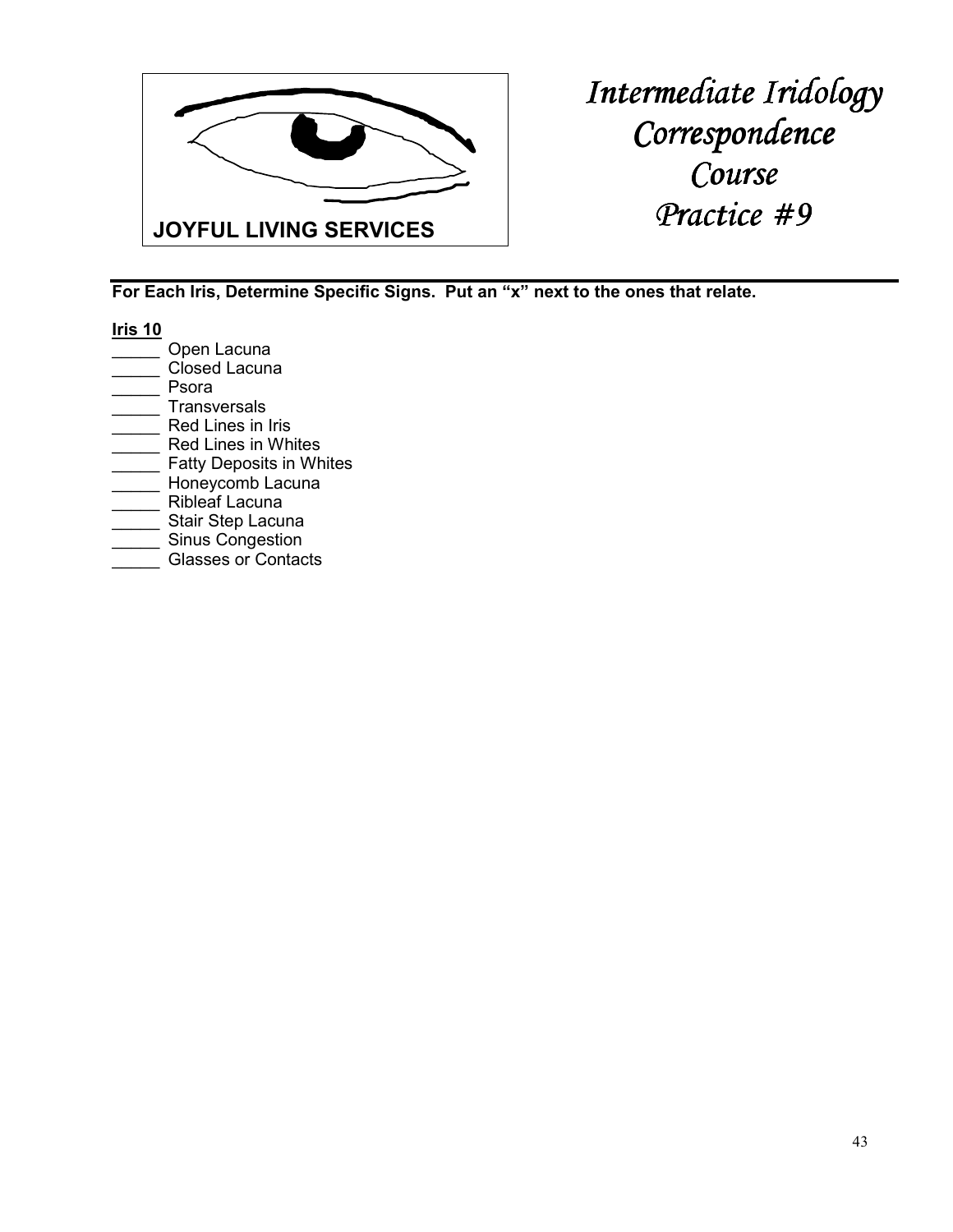

| <u>Iris 1</u><br>System: | <b>Weakest?</b> | <b>Suggestions</b> |
|--------------------------|-----------------|--------------------|
| Digestive:               |                 |                    |
| Intestinal:              |                 |                    |
| Nervous:                 |                 |                    |
| Glandular:               |                 |                    |
| Urinary:                 |                 |                    |
| Respiratory:             |                 |                    |
| Lymphatic:               |                 |                    |
| Circulatory:             |                 |                    |
| Structural:              |                 |                    |
| <u>Iris 2</u><br>System: | <b>Weakest?</b> | <b>Suggestions</b> |
| Digestive:               |                 |                    |
| Intestinal:              |                 |                    |
| Nervous:                 |                 |                    |
| Glandular:               |                 |                    |
| Urinary:                 |                 |                    |
|                          |                 |                    |
| Respiratory:             |                 |                    |
| Lymphatic:               |                 |                    |
| Circulatory:             |                 |                    |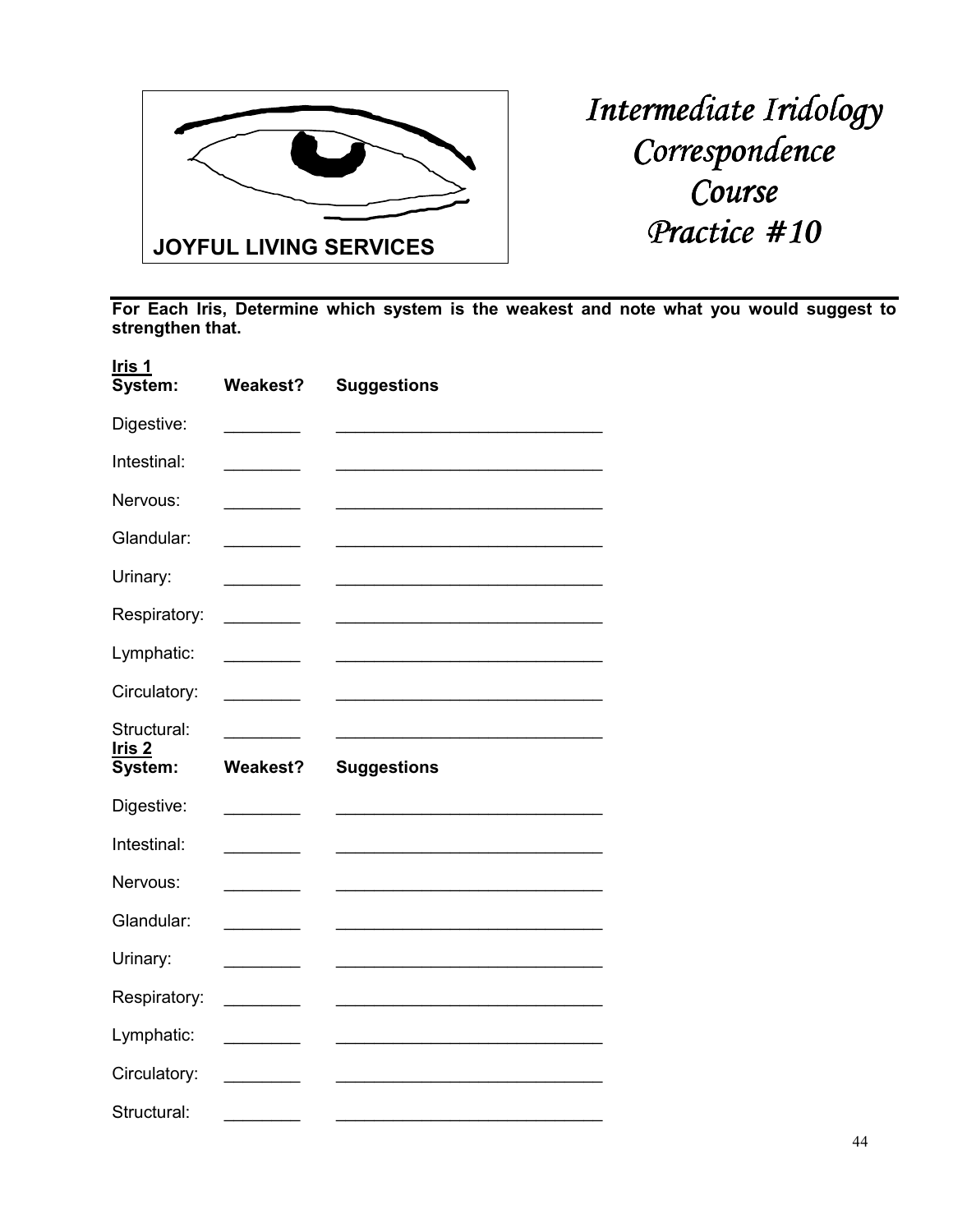

| $l$ ris 3<br>System:                    | <b>Weakest?</b> | <b>Suggestions</b> |
|-----------------------------------------|-----------------|--------------------|
| Digestive:                              |                 |                    |
| Intestinal:                             |                 |                    |
| Nervous:                                |                 |                    |
| Glandular:                              |                 |                    |
| Urinary:                                |                 |                    |
| Respiratory:                            |                 |                    |
| Lymphatic:                              |                 |                    |
| Circulatory:                            |                 |                    |
| Structural:<br><u>Iris 4</u><br>System: | <b>Weakest?</b> | <b>Suggestions</b> |
|                                         |                 |                    |
| Digestive:                              |                 |                    |
| Intestinal:                             |                 |                    |
| Nervous:                                |                 |                    |
| Glandular:                              |                 |                    |
|                                         |                 |                    |
| Urinary:                                |                 |                    |
| Respiratory:                            |                 |                    |
| Lymphatic:                              |                 |                    |
| Circulatory:                            |                 |                    |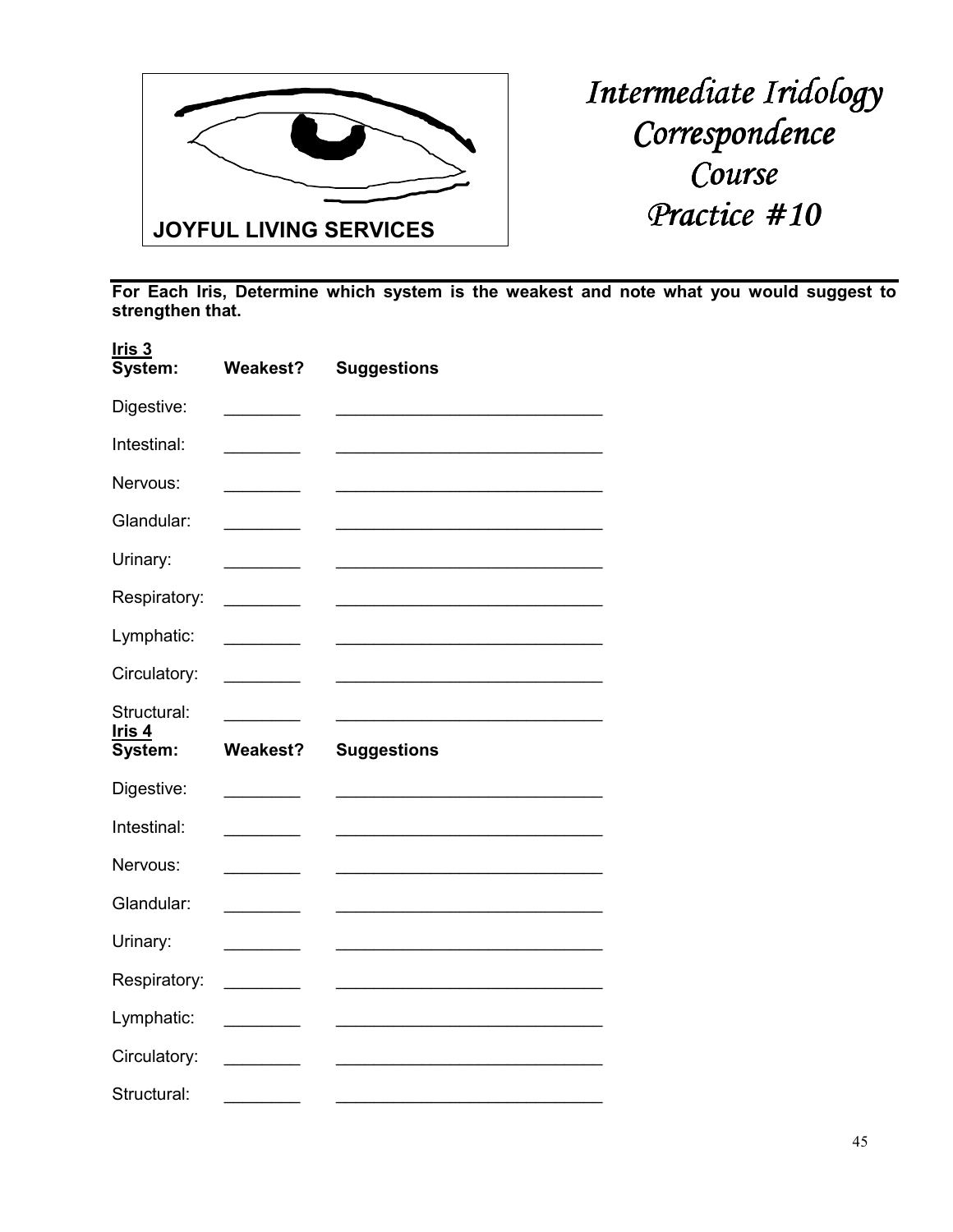

| Iris <sub>5</sub><br>System:            | <b>Weakest?</b> | <b>Suggestions</b> |
|-----------------------------------------|-----------------|--------------------|
| Digestive:                              |                 |                    |
| Intestinal:                             |                 |                    |
| Nervous:                                |                 |                    |
| Glandular:                              |                 |                    |
| Urinary:                                |                 |                    |
| Respiratory:                            |                 |                    |
| Lymphatic:                              |                 |                    |
| Circulatory:                            |                 |                    |
| Structural:<br><u>Iris 6</u><br>System: | <b>Weakest?</b> | <b>Suggestions</b> |
| Digestive:                              |                 |                    |
| Intestinal:                             |                 |                    |
| Nervous:                                |                 |                    |
| Glandular:                              |                 |                    |
| Urinary:                                |                 |                    |
|                                         |                 |                    |
| Respiratory:                            |                 |                    |
| Lymphatic:                              |                 |                    |
| Circulatory:                            |                 |                    |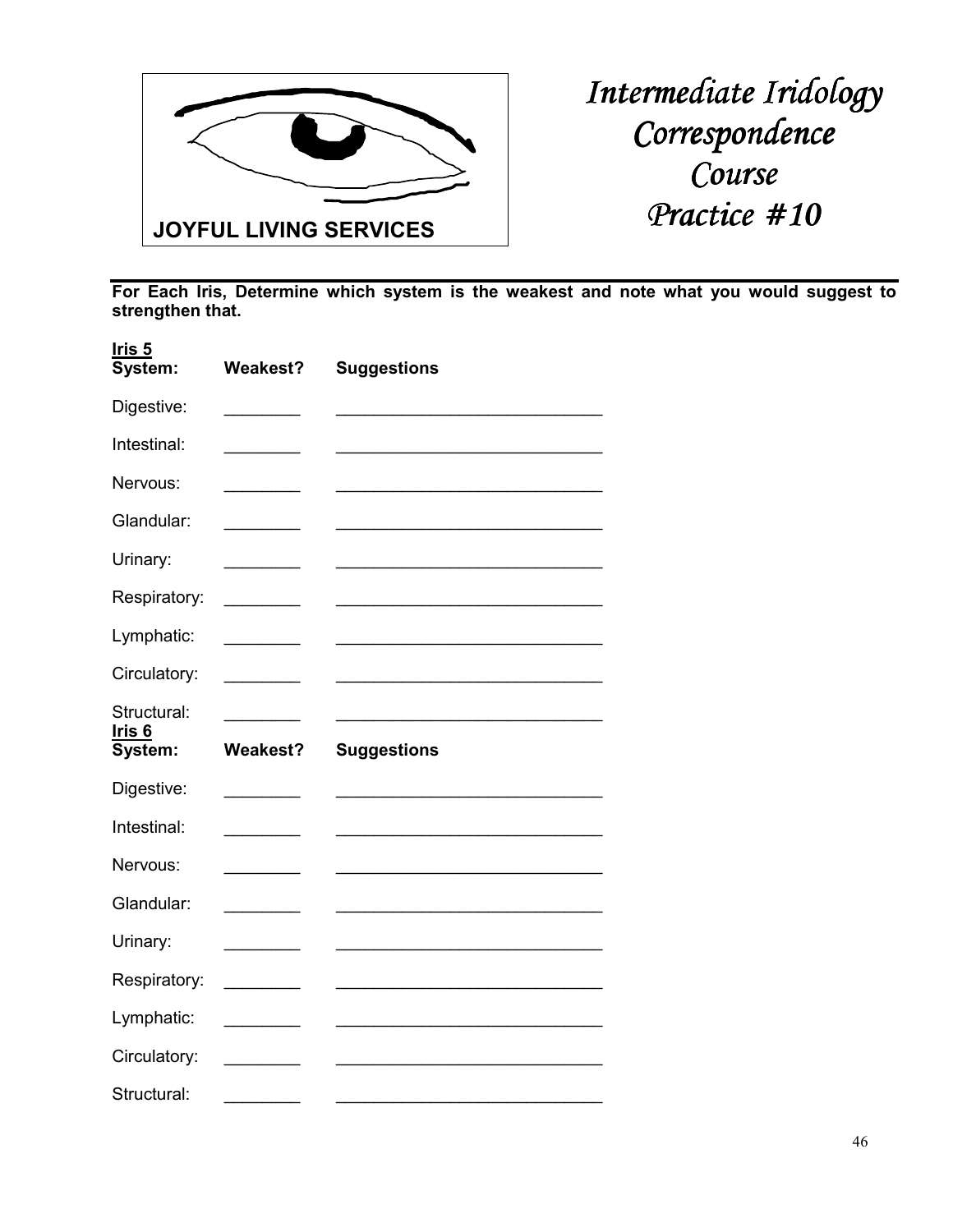

| Iris 7<br>System:                       | <b>Weakest?</b> | <b>Suggestions</b> |
|-----------------------------------------|-----------------|--------------------|
| Digestive:                              |                 |                    |
| Intestinal:                             |                 |                    |
| Nervous:                                |                 |                    |
| Glandular:                              |                 |                    |
| Urinary:                                |                 |                    |
| Respiratory:                            |                 |                    |
| Lymphatic:                              |                 |                    |
| Circulatory:                            |                 |                    |
| Structural:<br><u>Iris 8</u><br>System: | <b>Weakest?</b> | <b>Suggestions</b> |
| Digestive:                              |                 |                    |
| Intestinal:                             |                 |                    |
| Nervous:                                |                 |                    |
|                                         |                 |                    |
| Glandular:                              |                 |                    |
| Urinary:                                |                 |                    |
| Respiratory:                            |                 |                    |
| Lymphatic:                              |                 |                    |
| Circulatory:                            |                 |                    |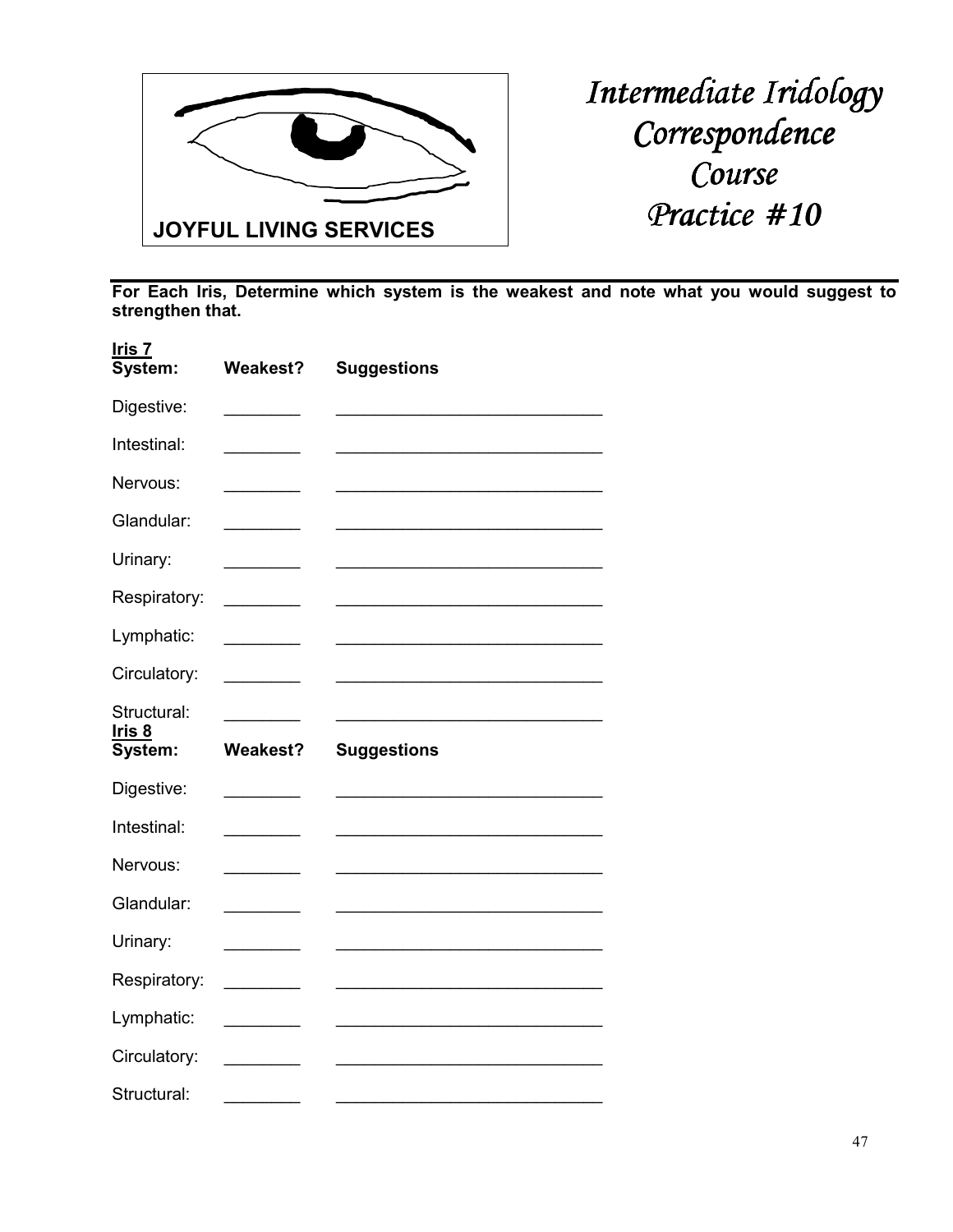

| Iris <sub>9</sub><br>System:             | <b>Weakest?</b> | <b>Suggestions</b> |
|------------------------------------------|-----------------|--------------------|
| Digestive:                               |                 |                    |
| Intestinal:                              |                 |                    |
| Nervous:                                 |                 |                    |
| Glandular:                               |                 |                    |
| Urinary:                                 |                 |                    |
| Respiratory:                             |                 |                    |
| Lymphatic:                               |                 |                    |
| Circulatory:                             |                 |                    |
| Structural:<br><u>Iris 10</u><br>System: | <b>Weakest?</b> | <b>Suggestions</b> |
| Digestive:                               |                 |                    |
| Intestinal:                              |                 |                    |
| Nervous:                                 |                 |                    |
| Glandular:                               |                 |                    |
| Urinary:                                 |                 |                    |
|                                          |                 |                    |
| Respiratory:                             |                 |                    |
| Lymphatic:                               |                 |                    |
|                                          |                 |                    |
| Circulatory:                             |                 |                    |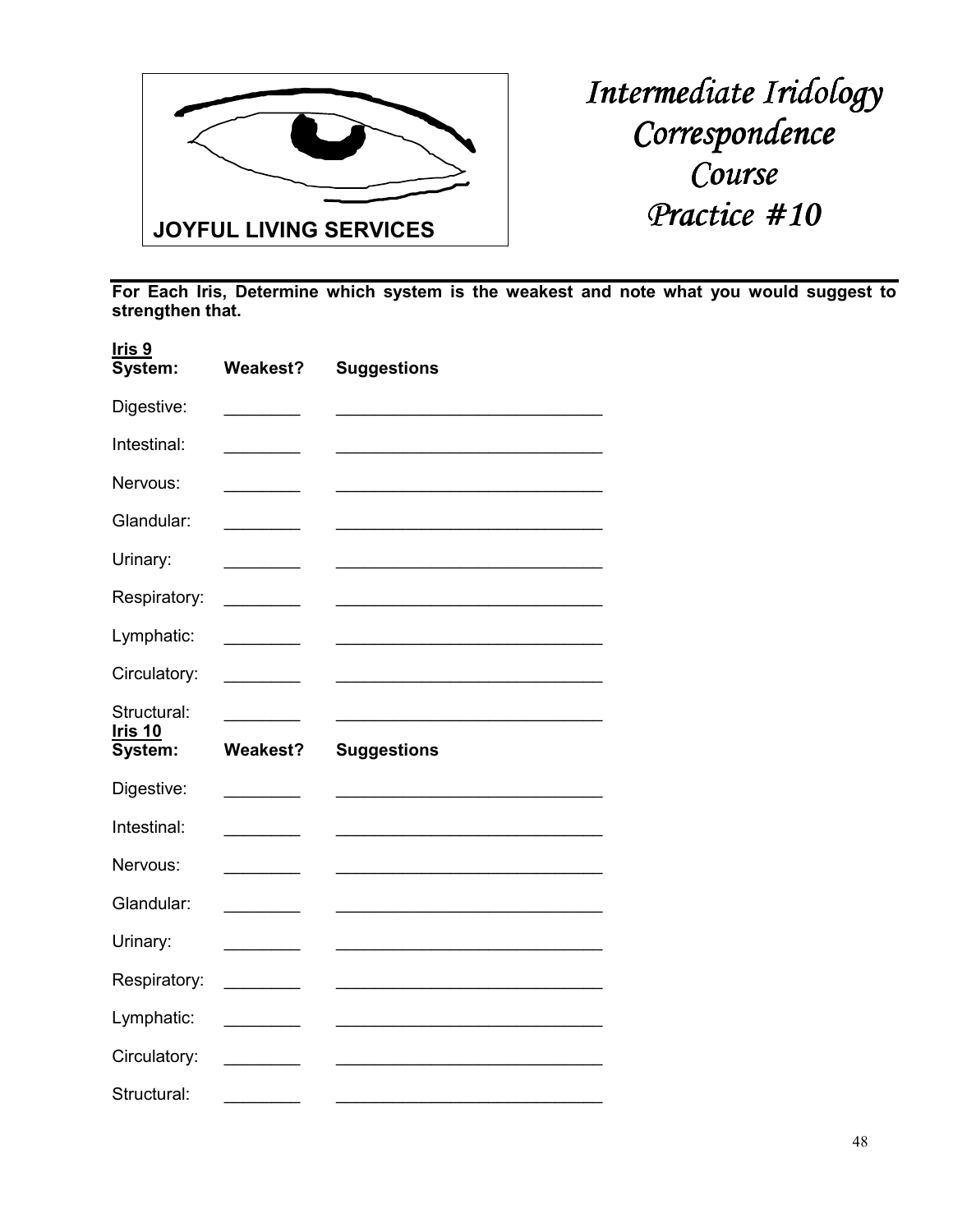# **BODY SYSTEMS TO FOCUS ON PAGE 1**

#### **(Please complete one set of the following 3 pages for each set of irises we have provided in this course. You should submit 11 sets of this report to pass the intermediate course)**

 Note: The markings in the eye correspond to the following systems of the body. The more markings associated with a particular system, the more you will want to pay attention to that system in developing your personal health and nutritional program. As indicated in the Constitutional Iridology Analyses Worksheet you signed, this information is intended solely to guide you in your nutritional and lifestyle choices and not as a prescription for treatment of any disease or condition.

### \_\_\_\_\_ **Digestive System**

Stomach Halo Markings in:  $\equiv$  Liver \_\_\_ Gallbladder Pancreatic Areas Red Line In White Pointing To Liver Area \_\_\_ Fatty Deposits In Whites

### \_\_\_\_\_ **Intestinal System**

Color Concentrated Inside Or Around The Nerve Wreath \_\_\_ Markings In Intestinal Zone Irregularity Of The Nerve Wreath:  $\overline{\phantom{a}}$  Tight \_\_\_ Loose **Irregular**  \_\_\_ Collapsed Discolored \_\_\_ Thin/Washed Out \_\_\_ Thick/Pronounced \_\_\_ Radii Solaris Lines \_\_\_\_\_ **Nervous System** \_\_\_ Nerve Rings \_\_\_ Radii Solaris Lines

 Irregularity Of The Nerve Wreath: \_\_\_ Tight  $\overline{\phantom{a}}$  Thick \_\_\_ Discolored Washed Out \_\_\_ Thick/Pronounced Irregularities Of The Pupil Tonus: \_\_\_ Tight \_\_\_ Enlarged **Irregular** \_\_\_ Blood Shot Eyes

# **Additional Comments**: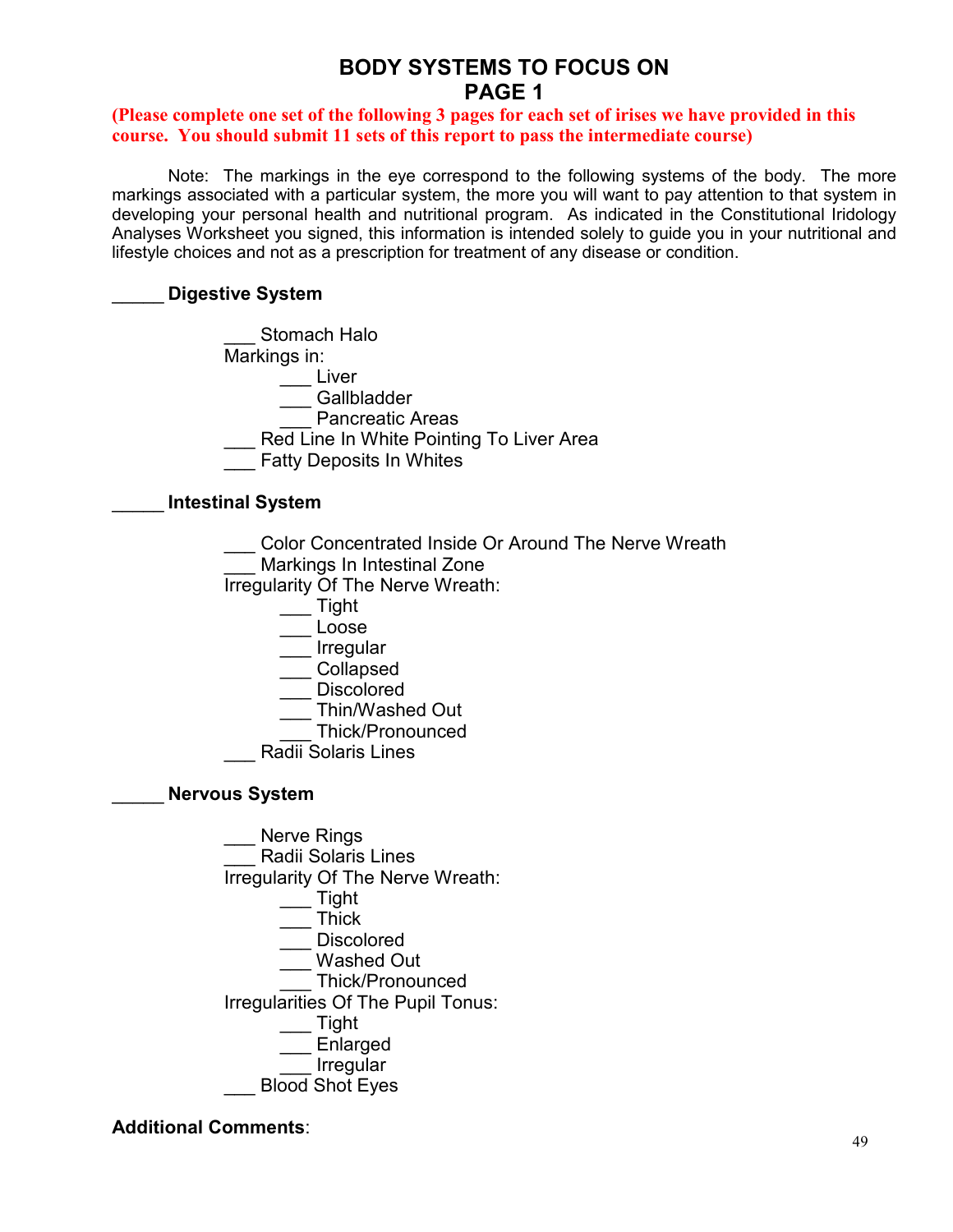# **BODY SYSTEMS TO FOCUS ON PAGE 2**

# \_\_\_\_\_ **Glandular System**

- Leaf-rib Lacuna (a lacuna with ribs like a leaf inside) Anywhere In The Eye. Markings In:
	- \_\_\_ Pineal
	- **Pituitary**
	- Hypothalamus
	- \_\_\_ Thyroid
	- \_\_\_ Pancreas
	- \_\_\_ Adrenal
	- Reproductive Areas
	- \_\_\_ Enlarged Pupil
	- Puffy Eyes (Adrenal)

# \_\_\_\_\_ **Urinary System**

- Uric Acid Subtype
	- Lymphatic Rosary
- Markings In:
	- \_\_\_ Kidney
	- \_\_\_ Adrenal
	- \_\_\_ Reproductive
	- Back Areas
- Red Lines In Whites Pointing Towards The:
	- \_\_\_ Kidney
		- Reproductive
		- Back Areas
- Yellow Discoloration In Eyes
- Puffy Eyes (Edema)

# \_\_\_\_\_ **Respiratory/Lymphatic System**



# **Additional Comments**: